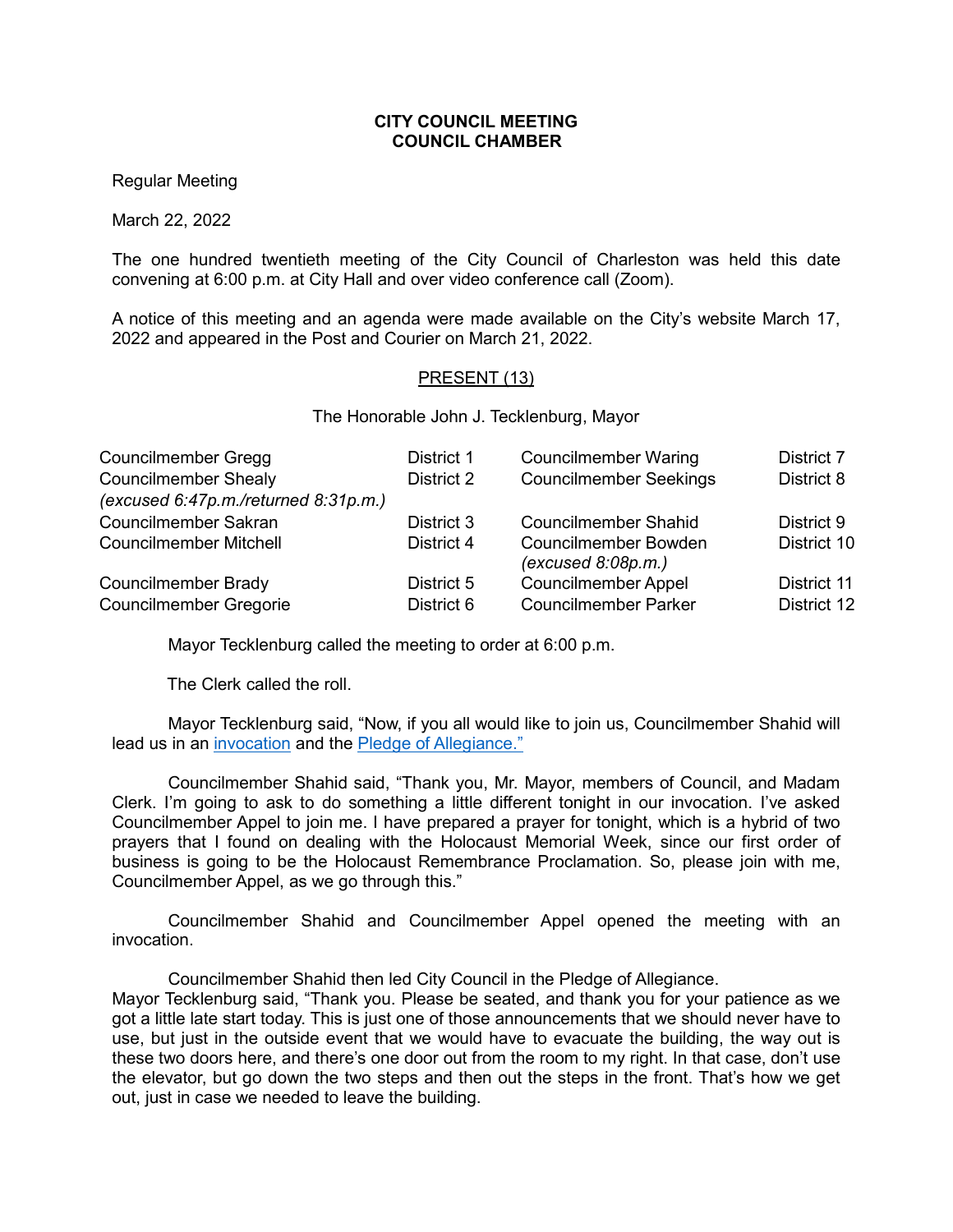So, first up, I'd like to just share with Council the sadness of the loss of one of our citizens of the area, at least he was a citizen of Awendaw, that's a former Mayor, William Alston. He was also the longstanding pastor of Macedonia AME Church. It used to be over on Alexander Street, and they've now moved to West Ashley. I knew Mayor Alston back in my days when I worked in the City in the '90s in various efforts. He was a fine, fine gentleman. I offered a resolution to the family on Council's behalf, just to let you know, at the funeral this past weekend, but next up is our [Holocaust Remembrance Proclamation.](https://youtu.be/sTB0yK2IJ2Y?t=382) So, I would like to ask all kind of folks to come up here and join me. Rabbi Mimran, if you would lead your team here, but I note particularly two Holocaust survivors, both Joe Engel and Diny Adkins, who are coming up to the counter right now. Joe, good to see you. God bless you."

Joe Engel said, "It's a pleasure to be here."

Mayor Tecklenburg said, "That was a beautiful prayer and remembrance. Thank you, Councilmember Shahid and Councilmember Appel. I have the proclamation, but first I would like to ask Rabbi Mimran to read a prayer for the six million. Rabbi."

Rabbi Sholom Mimran said, "Thank you. Thank you, Mayor, Councilmembers, for this proclamation and for showing Holocaust Remembrance the importance that it deserves. I would like to very briefly mention our gratitude to the Mayor for agreeing to attend a Holocaust Remembrance ceremony on Sunday at our synagogue as part of the Holocaust cattle car together with Senator Scott and other dignitaries. All Councilmembers are invited, along with the public. Now, for the prayer, I'll say it first in Hebrew and then in English.

אֵל מַלֵא רַחֲמִים שׁוֹכֵן בַּמְּרוֹמִים, הַמְצֵא מְנוּחָה נְכוֹנַה עַל כַּנְפֵי הַשְּׁכִינַה, בְּמַעֲלוֹת קְדוֹשִׁים וּטְהוֹרִים, כַּזֹּהֵר הָרַקִיעַ מַזְהִירִים אֶת נִשְׁמוֹת שֵׁשֶׁת מִילִיוֹן הַקְּדוֹשִׁים, אֲנַשִׁים נַשִׁים וַטַף קְהִלּוֹת הַקֹּדֵשׁ, שֵׁמַּסְרוּ נַפְשָׁם עַל קְדָשֵׁת הַשֵּׁם בִּינֵיהֶם תִּינוֹקוֹת שֵׁל בֵּית רַבֵּן שֵׁלֹּא טַעֲמוּ טַעַם חֵטְא הַנְּאוּמִים וְהַנְּעִימִם, בְּחַיֵּיהֶם וּבְמוֹתַם לֹא נִפְרַדוּ בְּגַן עֵדֶן חָהֶא מְנוּחָתָם לְכֵן בַּעַל הָרַחֲמִים, יַסְתִּירֵם בַּסֵּתֶר כְּנָפָיו לְעוֹלָמִים, וְיִצְרֹר בִּצְרוֹר הַחַיִּים אֶת נִשְׁמוֹתֵיהֵם ה' הוּא נַחֲלָתָ ם וְ יָנוּחוּ בְּ שָׁ לוֹם עַל מִ שִּׁ כְּ בוֹתֵ יהֶם, וְ נֹאמַ ר אָ מֵ ן

God, full of mercy who dwells in the heights, shelter them beneath the wings of your presence. High among the holy and the pure, who shine like the brilliant heavens, shelter the souls of the innocent six million men, women, and children, holy communities, who were slaughtered in the Holocaust, strangled, suffocated, and burnt to ash, amongst them young children who never tasted sin in their life and their deaths were never separated. Their holy souls pass into your care. Let the Garden of Eden be their resting place, Master of Mercy, drape them and keep them forever in your protecting presence and bind their souls to the living and to the life. God, you are their inheritance and where they rest. Ease them with peace, and let us say Amen."

Mayor Tecklenburg said, "Thank you, Rabbi, and members of the Jewish Federation who are here with us this evening. Here is our proclamation regarding the Holocaust Remembrance." Mayor Tecklenburg read the proclamation.

---INSERT PROCLAMATION---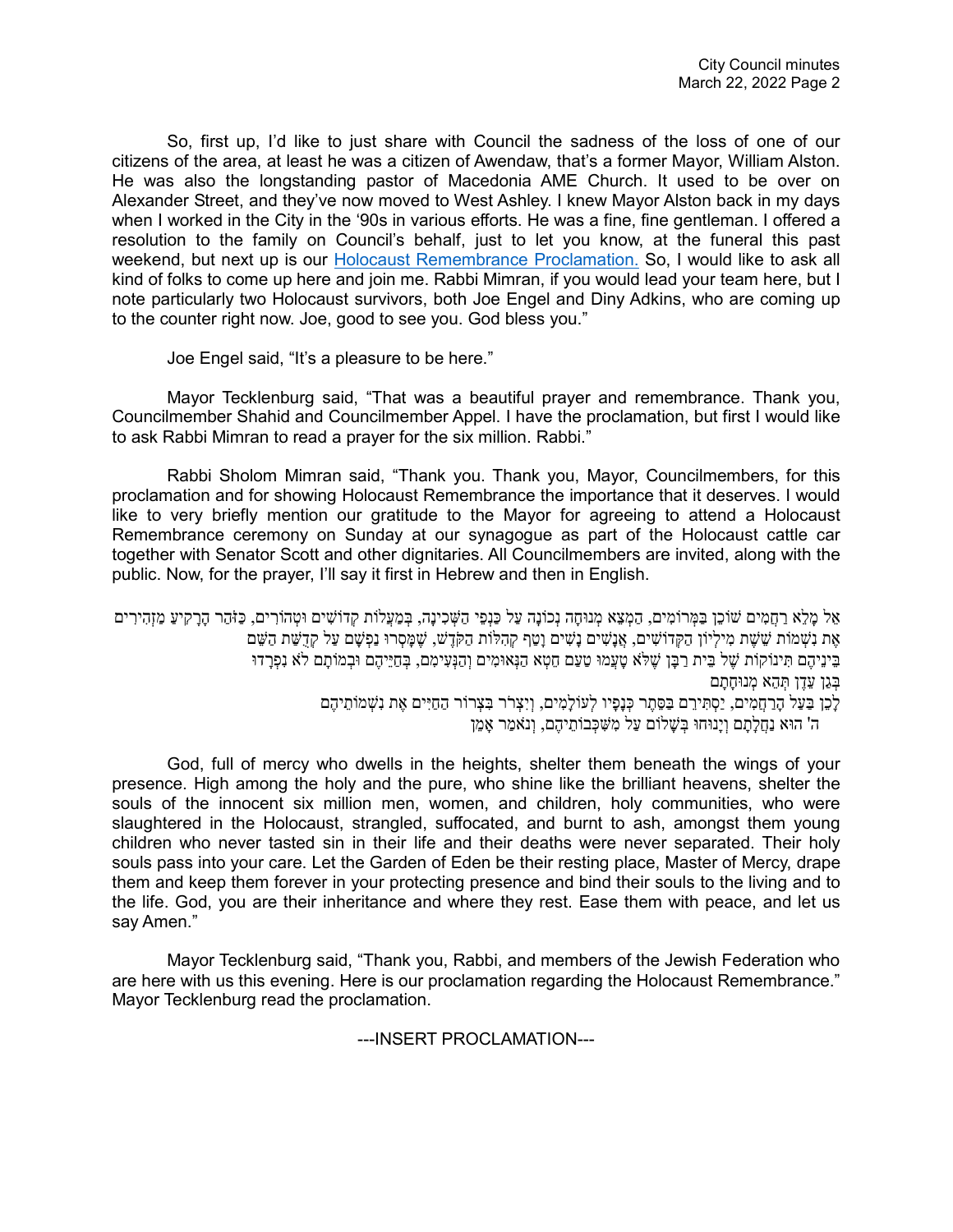Mayor Tecklenburg said, "And with that, if Rabbi or anyone from the Jewish Federation would like to make brief remarks, I would also like to further recognize Charleston's esteemed Joe Engel and Diny Adkins, if they would like to make brief remarks, as well. Anybody want to?"

Diny Adkins said, "Hello, I am Diny Adkins. I'm 84 years old, and two years ago I was attacked because I was a 'dirty Jew' and, naturally, our police were very helpful, but I ended up in the hospital. I go to schools, and I go to organizations, and whoever wants me can always, you know, give me a call. I have my children. When I'm not here anymore, my daughter, Phillis Mair, is going to take over for me. We have to remember, we cannot forget especially, anybody. You should be love. Right now, we have so much turmoil in the world that every night I pray that everything will be okay. Thank you. Amen."

Mayor Tecklenburg said, "Thank you, Diny."

There was applause in the Chamber.

Mayor Tecklenburg said, "There's even a movie out about this guy."

Joe Engel said, "Ladies and Gentlemen, whenever you watch the television now, what happened in Ukraine, I went through everything when I was a little boy. When the Germans bombed our City, we walked for 24 hours to Warsaw, and in Warsaw, everything was destroyed. They couldn't find any place to live, but after a while we found a place in the bunkers. I hope things like this never happen to anybody. We must keep our eyes open to prevent for us and for the future generations. Things like this should never happen to anybody, what I went through. I was in the ghetto, I was in Auschwitz, I escaped, I was in the resistance, and thank, God, now I am here."

Mayor Tecklenburg said, "Thank God."

Mr. Engel continued, "Thank God, I'm here, so I want to thank you. I've been coming here for what, I don't know for how long. I hope to be here another ten years, and thank you, all."

Mayor Tecklenburg said, "Thank you, Joe."

There was a standing ovation in the Chamber.

Scot Rittenbaum said, "Hello, my name is Scot Rittenbaum, and I'm a volunteer for the Charleston Jewish Federation's Remember Program, which consists of Holocaust survivors, their descendants, educators, and concerned citizens, such as everybody here. Now l look away from my script because, after listening to Diny and Joe, what's written down here feels mighty inadequate. So, I would like to say from my heart that I stand here with a lot of humility beside them and with a lot of gratefulness for being part of this community where our community is welcome and that I hope, as the Mayor has said earlier, that you will join us on May  $2<sup>nd</sup>$  for Yom HaShoah, a Day of Remembrance, where we'll be together as a whole community for everyone, those who are Jewish and others who perished during the Holocaust. Thank you very much."

Mayor Tecklenburg said, "Thank you."

There was applause in the Chamber.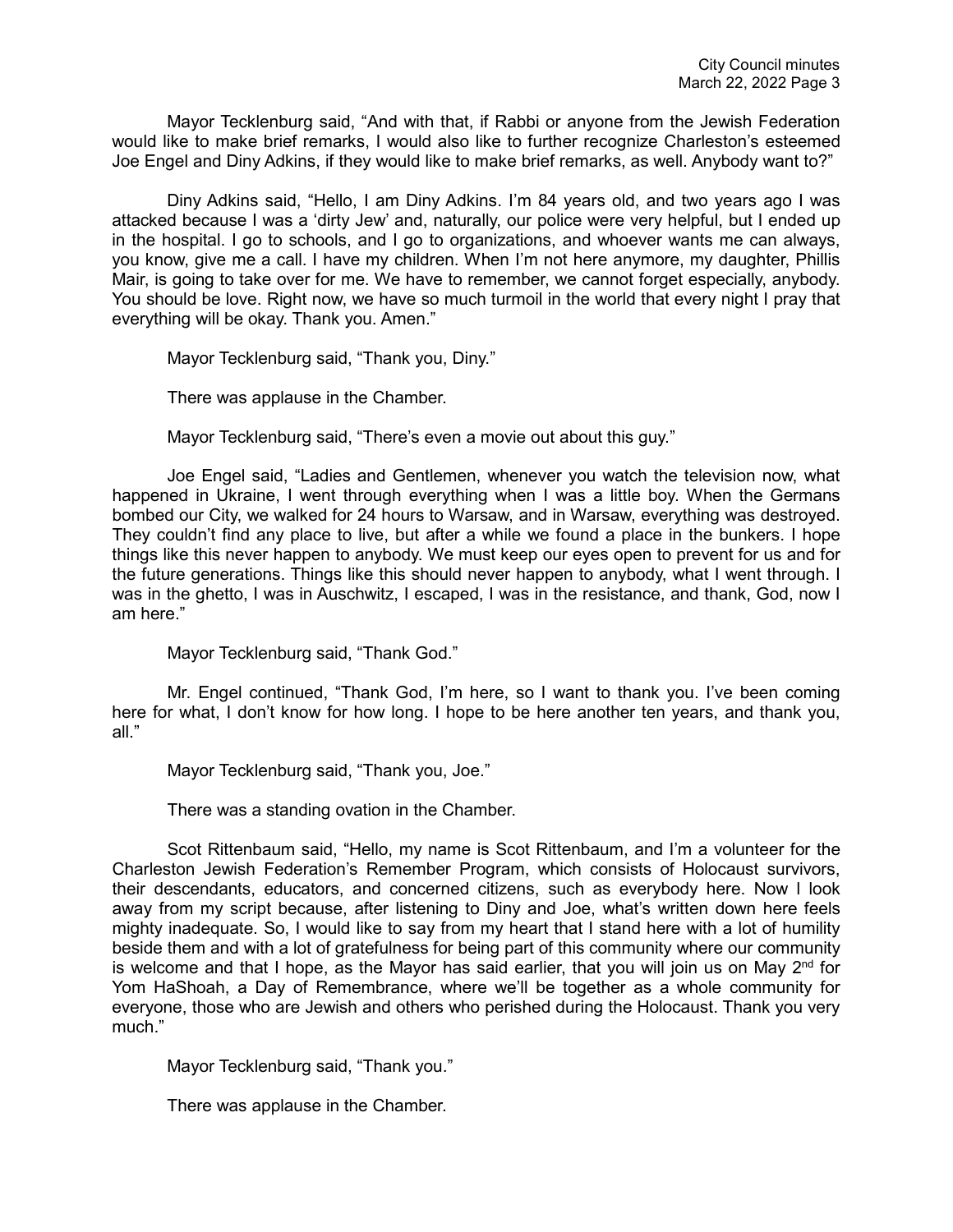Brandon Fish said, "Yes, one more thing to draw to your attention. Councilmember Appel handed out some flyers for us, but this Sunday at Congregation Dor Tikvah there is a traveling exhibit that is housed in a cattle car like the ones used in the Holocaust. We're having an opening ceremony for that exhibit on Sunday, March 27th at 12:00 p.m. at Congregation Dor Tikvah. You all have the information in front of you, and we hope to see some of you there. I know the Mayor has confirmed that he is attending and Senator Scott, as well, so we look forward to seeing some of your faces, too. Thank you."

Phillis Mair said, "And bring your children 12 and up because it's so important that we share this history because, obviously, you see we say, 'never again, never again,' and look where we are right now. We are in the thick of it right now, and this brings so much terror to these people that have already lived through something like that. So, by going to this event that's coming up on Sunday, it's an immersive event, so it's a replica of a cattle car, but when you get in there, it tells a story, and it's the history that we need to tell. So, please, I actually beg of you to, and if you don't come to this event on Sunday, I beg that you come to our event for Yom HaShoah because these folks are not going to be here much longer, and just to hear their stories and hear the things that our committee puts together so that we can educate and continue this plight. It's not over, and it's just starting. We need to all learn and love each other, like my mom always taught me. So, thanks."

Mr. Engel said, "Amen."

Mayor Tecklenburg said, "Amen."

There was applause in the Chamber.

Councilmember Seekings said, "Mr. Mayor."

Mayor Tecklenburg recognized Councilmember Seekings.

Councilmember Seekings said, "Just by way of a little bit of good news, the other day I was having a late breakfast/early lunch at the Variety Store, and behind me there was a huge commotion, as if a rock star had walked in the door. Well, it happens that a rock star did, it was Mr. Engel. He came wandering in. So, the good news for everybody is we just extended the lease on the Variety Store for another 25 years, so you've got a good place to go breakfast after you come visit with us."

Mayor Tecklenburg said, "So, you all, not to belabor the point, but when we had our service a week or so ago supporting Ukraine and showing solidarity, I did a little quick research, and I'm sure there were some Jewish communities in Europe that were completely wiped out during World War II, but in Ukraine, at the beginning of World War II, there were nearly three million Jews in Ukraine. At the end of the war, there were less than 100,000 left. They had been annihilated. Literally, the entire Jewish population of Ukraine had been murdered, and it's so poignant, as noted, with what's going on today that Vladimir Putin has unleashed on that country and the world. It's genocide. It's murder. He is a war criminal, and I just applaud again and again all of our citizens who are coming together to assist the citizens of Ukraine in every way. Councilmember Appel just attended a gathering in Avondale, West Ashley, last Friday, and citizens are getting medical supplies. Joint Air Base Charleston, I believe, was going to help us fly some over there, but private citizens have been chartering planes. I talked to citizens who are booking flights on commercial airlines and just take as big of bags as they can with supplies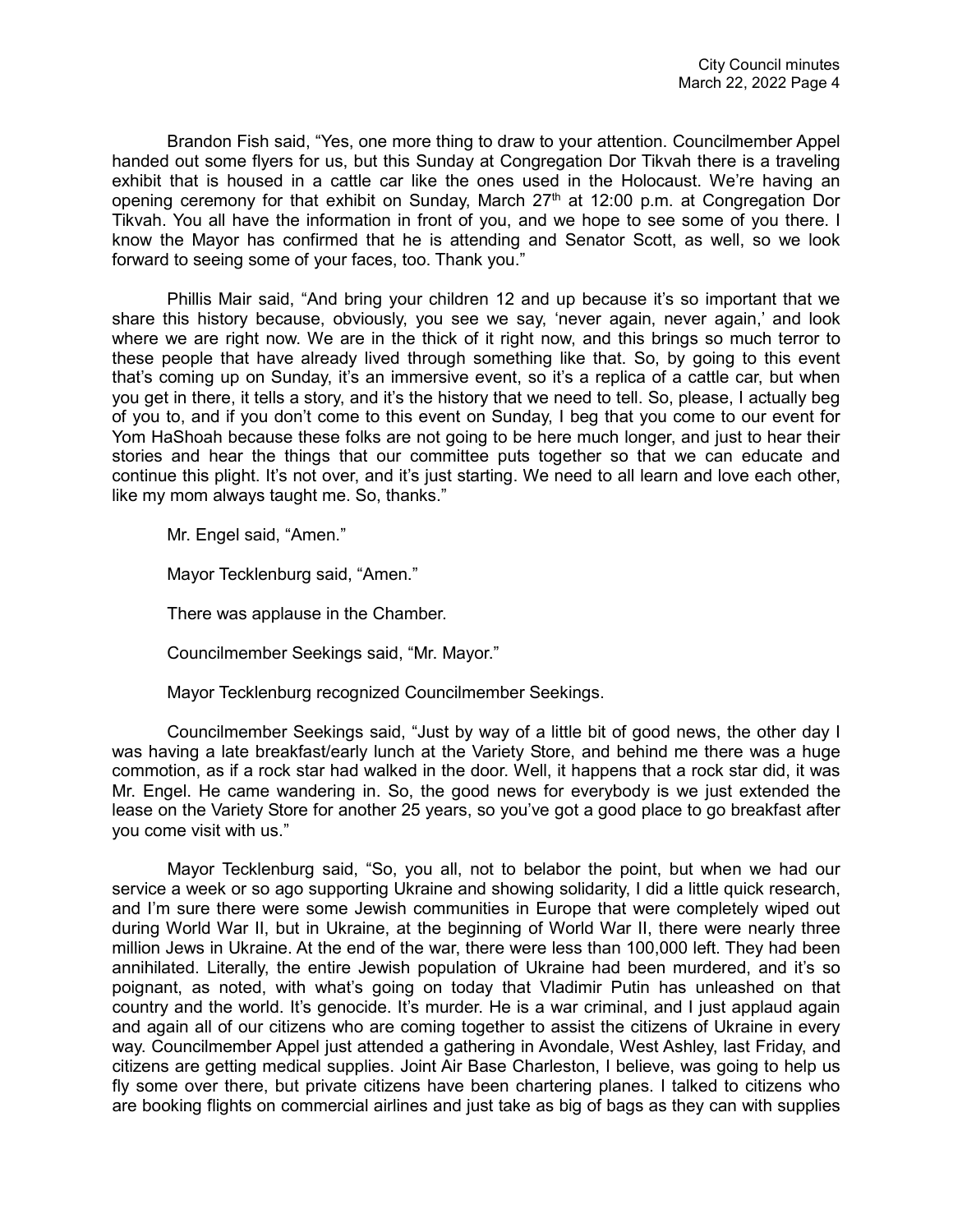to get to Ukraine and then come right back. It's just amazing the outreach that's occurring all over the world, but right here in Charleston, as well. So, we won't forget, we can't forget, and it's sinful and shameful that yet another evil event is happening as we speak and watch every night on the news, so I couldn't go without saying that."

Councilmember Shahid said, "Mr. Mayor."

Mayor Tecklenburg recognized Councilmember Shahid.

Councilmember Shahid said, "Are we going to light these candles?"

Mayor Tecklenburg said, "We are not. We've been asked by the Fire Marshal not to do so, and I'm going to ask everybody just in your most vivid imagination to shine your light in these efforts to remember the Holocaust and to help our brothers and sisters in Ukraine. So, next up we have a [Proclamation recognizing the American Red Cross,](https://youtu.be/sTB0yK2IJ2Y?t=1355) and I would like to invite my friend and our friend, Katarina Fjording, to come forward. She is the Board Chair this year of the Lowcountry Chapter of the American Red Cross. Please come up and join me, Katarina. For you that don't know her, she is a big wig with Volvo, and she really got the Volvo plant going here in Charleston. We're so thankful to you for that work you've done, as well."

Mayor Tecklenburg read the proclamation.

---INSERT PROCLAMATION---

Mayor Tecklenburg said, "Katarina."

There was applause in the Chamber.

Katarina Fjording said, "I'll say a few comments. I was not aware of who was going to be before me. I'm from Sweden, for those of you who don't know, so, I've been very privileged the way I grew up, and many of us here are privileged because we are at the giving end and not the receiving end of the Red Cross. Not everyone is that lucky. I do remember, as a child, in our ancestral home, which is very close to the Norwegian border on the Swedish west coast, we had this little room that we used as an extra guest room. Behind a drape, there were all of these military clothes hanging, mainly the ones with camouflage for snow. It looks like little sheets, wool thingies, and I tried to understand what they were doing there because we were not at war, and I knew that. My ancestors helped the Norwegian Resistance Movement because they were very active fighting the Nazis in Norway, and they could cross the border to Sweden and hide in our archipelagos and in our woods, and that's how my ancestors tried to help them. So, I understood already then the importance of what had been going on during the second World War.

I'd like to say a few words about Ukraine from a Red Cross perspective. All of the reasons why the Red Cross has been so successful in aiding during World Wars throughout decades, it's because it's a non-political organization. We cannot afford to be political. I get a lot of questions, and not just myself, but the Red Cross in these times, 'why aren't you making statements about Ukraine?,' because we will not put our people, the staff and volunteers, in danger. So, right now there are people in Ukraine who are facing the very tragic dilemma of should they leave their home country to keep their families safe and actually flee into Russia because they're so close to the Russian border that that's the safest thing for them to do. The Red Cross is on both sides of those borders helping all of these families who have to leave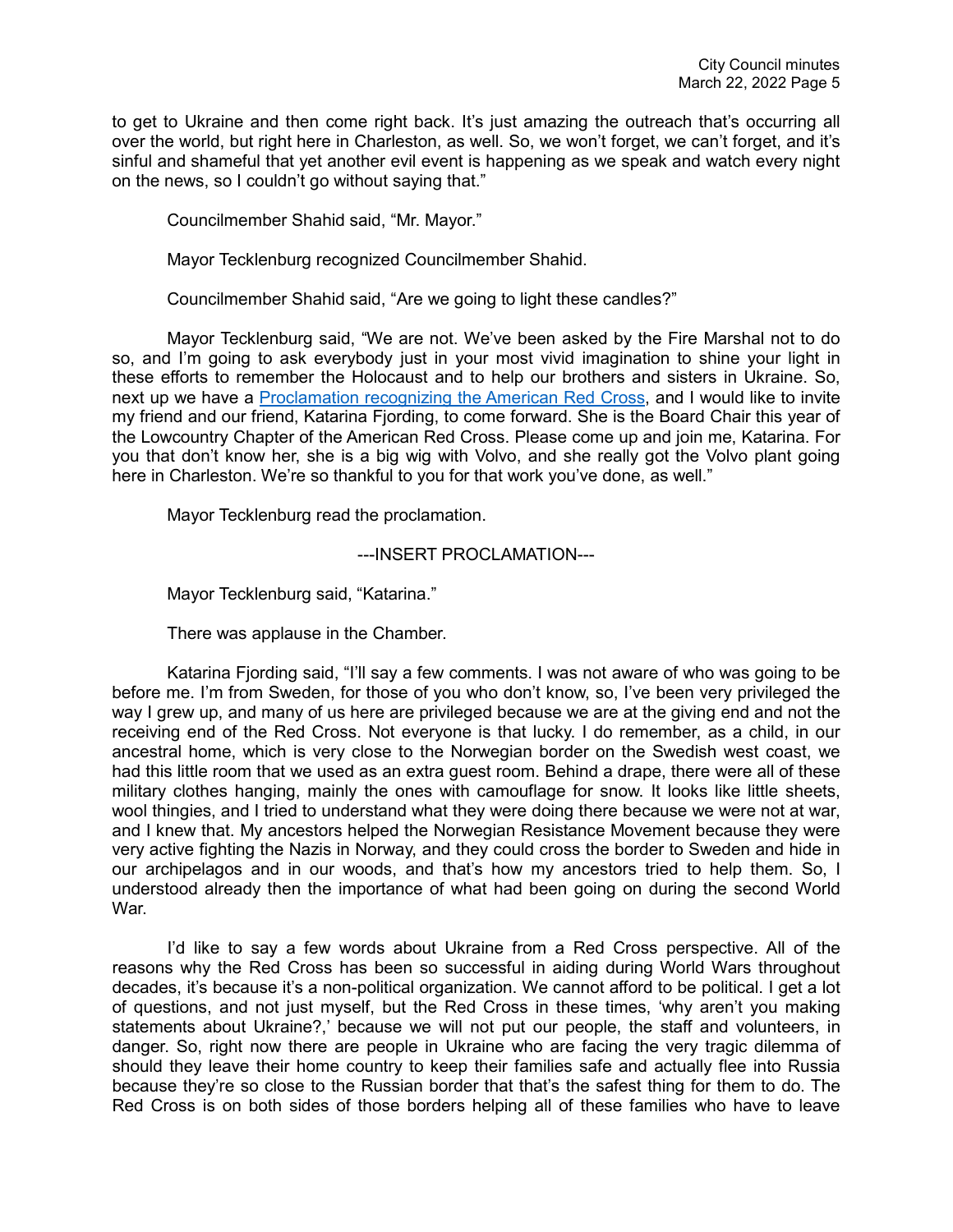everything, and it's the same in some other places, obviously, other borders towards the other countries, so I just wanted to say that.

I also want to talk about a few facts. I want to thank the City of Charleston for being such a great supporter of the Red Cross and the County and the community. We actually ran about almost 4,000 blood drives collecting 80,000 units last year and, as you know, when you donate blood through the Red Cross, the money we get for selling that to the hospitals goes back in, and that's how we can help. We aided directly 1,200 people and we responded, only in the Lowcountry, to almost 400 disasters. This is a non-evacuation year. Remember we had some years where we had to evacuate twice where we keep people in shelters for a really long time, but 360 disasters for someone, it is real. Then, of course, we do aid financially directly, some Mayor Tecklenburg mentioned a few during the fires. Last year, it amounted to actually to a quarter of a million, so it's a lot. So, again, thank you for your support, and thank you for running blood drives. I look forward to continued strong and great cooperation and, again, most of us are privileged because we're at the giving end. Thank you so much."

Mayor Tecklenburg said, "Thank you."

There was applause in the Chamber.

Mayor Tecklenburg said, "Alright. So, next up is our [public hearings.](https://youtu.be/sTB0yK2IJ2Y?t=1820) We have a few of those this evening, and I believe Christopher Morgan or, in this case, Julia Copeland might be announcing or presenting these to us, and then we will allow the public to make comments, two minutes limit, on those comments. [Number one.](https://youtu.be/sTB0yK2IJ2Y?t=1840) Julia."

Julia Copeland said, "Evening, Mayor and Council. This is a public hearing on the road abandonment of Ackerman Court. This is in relation to Courier Square Phase 2, which they're still in the early planning stages, but this is one of the phases that they need to get through. This is along Line Street and King Street with St. Philip. It's a half of a block. So, they petitioned for the road abandonment on September 17, 2021. The Public Works Committee heard this in October of 2021 and approved it moving forward, so this is the public hearing stage here. Tom O'Brien asked me to let you all know that we sent out notices to all utility companies, and Dominion is the only one that responded with a request that they have the potential for an easement for overhead secondary lines at 236 St. Philip, but that could actually change once the actual plans are developed, so that's where we are. Also, just so you know, the road is adjacent to a piece of private property owned by the Cain's, and the developer was working with them privately to try and work out a settlement, but now we've just decided to go ahead and cut the road in half, to give half to the Cain's for their property, and then the other half would go to the developer as the process normally plays out. Any questions?"

Mayor Tecklenburg said, "Would anyone like to be heard on this matter? Yes, sir. Please state your name and address."

The Clerk said, "Mr. Mayor, what's the time limit?"

Mayor Tecklenburg said, "Two minutes."

1. Anthony Bryant said he went to the County Council meeting, and all of his old friends from the County appointed him many years ago as Anthony Bryant, Charleston County Board of Zoning Appeals with the Board of Adjustments before that. He filed several complaints against the Post and Courier. He said they had a lot of property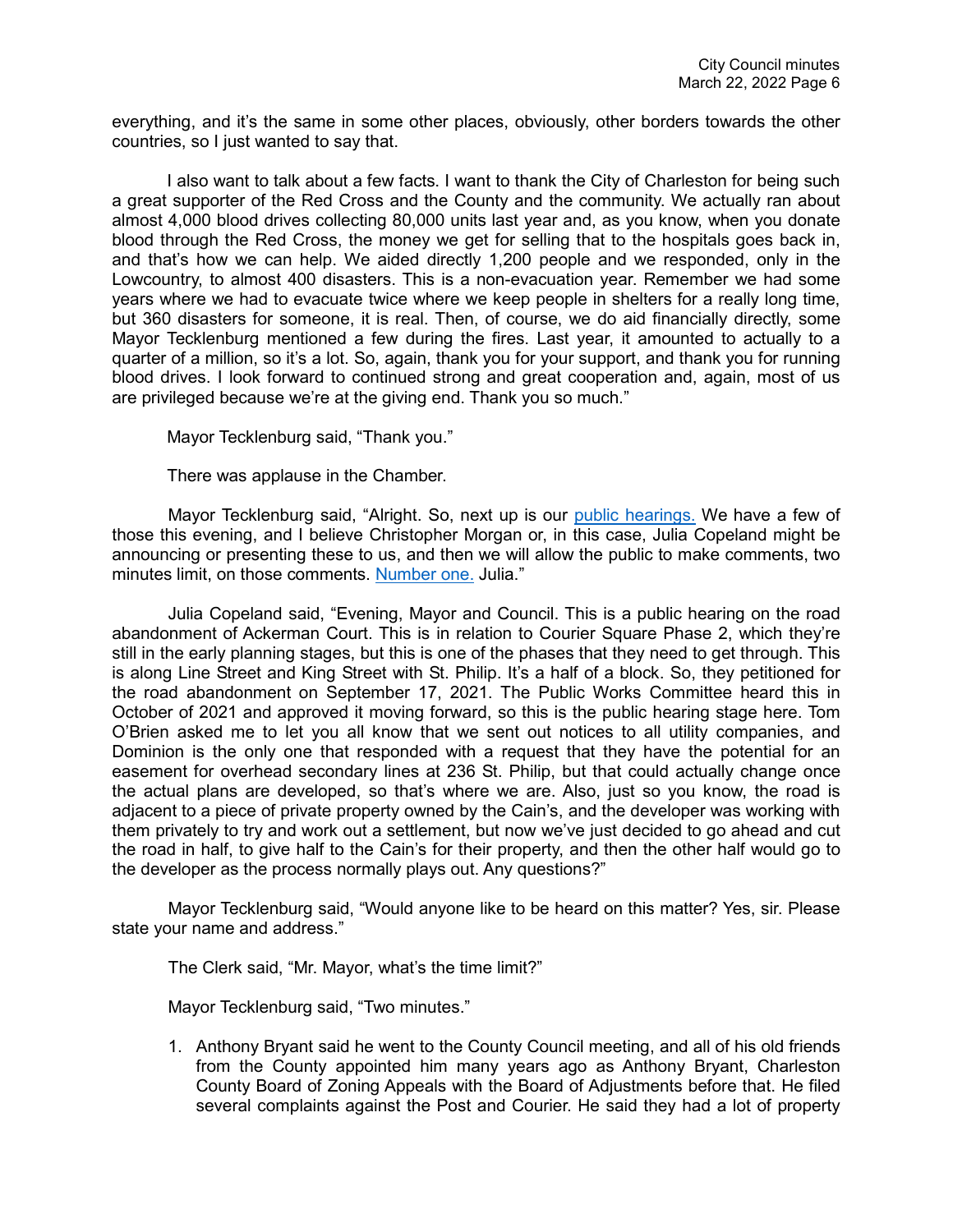downtown, and maybe they could do a homeless shelter. His name was Anthony Bryant vs. Administrative Offices of the United States Courts. He filed a complaint and a lawsuit in protest against the Evening Post Industries and their influence over Council in referring people's names and indirect initiatives to law enforcement. He wanted to be clear on freedom of speech. He told Teddy Pryor that, with speech, it was vitally important that they put their speech out there and that their speech could be given to liars in local, State, and Federal police that could lie to people and other people about them and deny them their Constitutional rights. That was why he was against the Post and Courier. He told Council to vote however they wanted. He was going to file more complaints.

Mayor Tecklenburg said, "Thank you, sir. Would anyone else like to be heard?"

No one else asked to speak.

Mayor Tecklenburg said, "Alright. It comes to Council."

Councilmember Shealy said, "Move for approval."

Councilmember Seekings said, "Second."

Mayor Tecklenburg said, "We have a motion to approve and a second. Any discussion?"

No one asked to speak.

On a motion of Councilmember Shealy, seconded by Councilmember Seekings, City Council voted unanimously to approve the closing and abandonment of Ackerman Court.

Mayor Tecklenburg said, ["Number two."](https://youtu.be/sTB0yK2IJ2Y?t=2053)

Christopher Morgan said, "Yes. Thank you, Mr. Mayor and members of Council. This is E-2. It's a rezoning. It's on Meeting Street. This is on Meeting Street right near where the I-26 off ramp comes into downtown. It is a combination of five different parcels, three of which are owned by the applicant, as well as two that are owned by the City. They're going to be part of that ultimate development on this site. We are going to have parcels 459-05-04-077, 078 and 079 moved from the Accommodations District, A-1, to the A-4. That would allow for a 100-room hotel, and we would also include properties that are owned by the City, which are parcels 216 and 222, adjacent to the south, coming up in line with where that Cooper Street right-of-way could be. Those will also be part of that A-4 Accommodations Overlay. I'll show you some images of the site. This is in our Comprehensive Plan as our City Center designation for the most intense type of development. Here is an aerial image. It's currently vacant property. It's next door to the Grace Homes and, ultimately, there will be an alleyway worked out between the Grace Homes and this property that will connect with Cooper Street. Here is another image of the property. Another image from Lee Street at Meeting, and here we have across the street, and across the street south of Cooper. This is just some information on what the Accommodations Zones are and, again, this would allow for the 100-room on the site. The Planning Commission recommended approval 5 to 0 for these changes."

Mayor Tecklenburg said, "Alright. Would anyone like to be heard on this matter? Yes, sir."

1. Anthony Bryant said this would probably be a standard comment, Anthony G. Bryant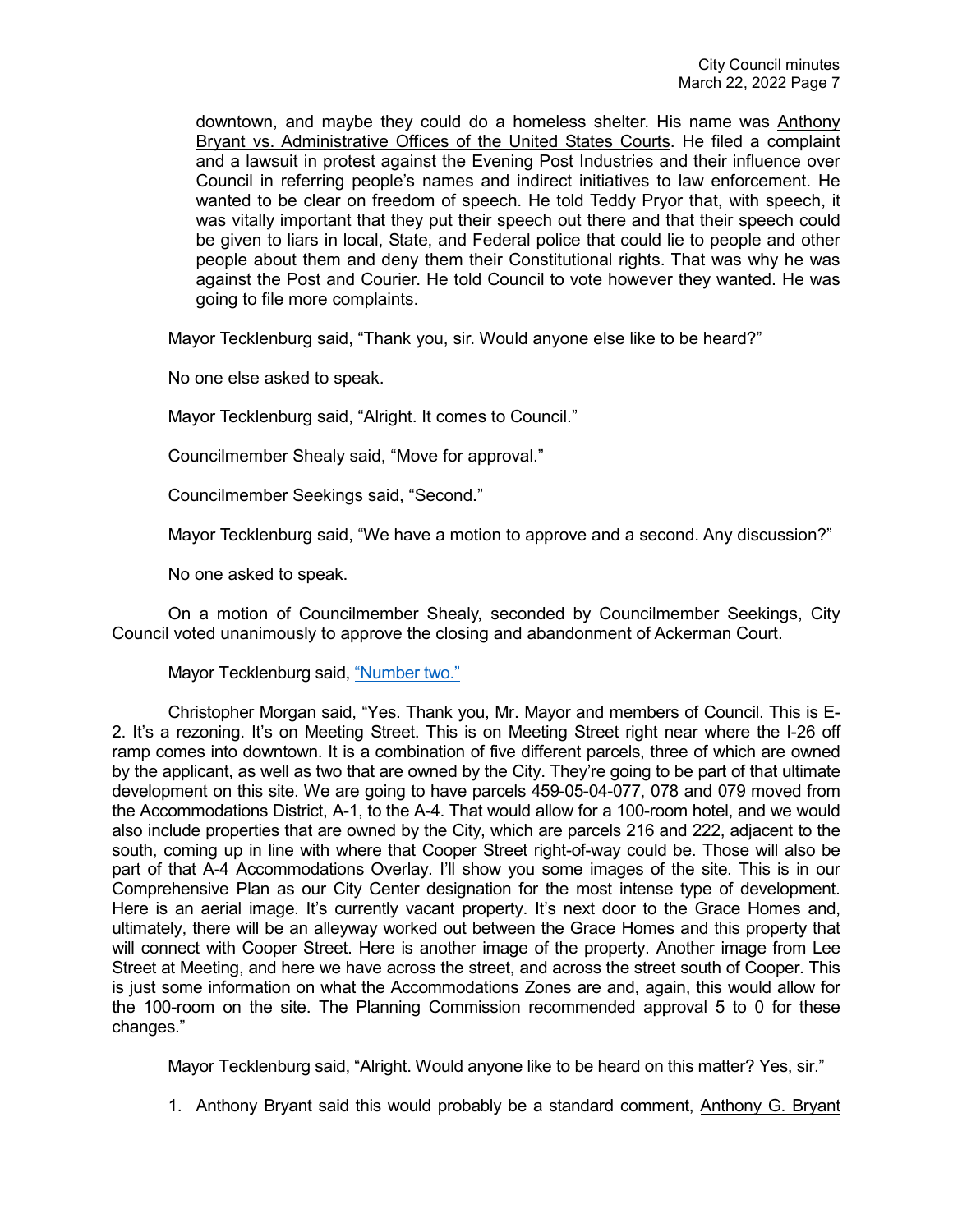vs. Administrative Offices of the United States Attorney Courts because 130 Federal judges in the country had not disclosed their stock exchanges, their trades, and family members. He said they wanted to know whether or not any of Council had any interest in anything coming before Council. He said if Council was going to come at the Mayor, they needed to know if anybody had any conflicts or interests on all issues as it was their Constitutional responsibility to fully disclose whether or not Council had interests in this, as well.

Mayor Tecklenburg said, "Thank you, sir. Yes, sir."

2. Richard Gowe, LS3P, said he was there for Mr. Patel. Mr. Patel purchased the property many years ago and held off on the potential development until the City worked a lot of things out. He said it was a great location. It was a gateway site if there ever was one, and a hotel, a welcoming building, would be an awesome use for this particular location.

Mayor Tecklenburg said, "Great. Thank you."

Councilmember Seekings said, "Can I ask a question?"

Mayor Tecklenburg said, "Sure. Anybody else want to be heard though from the public? If not---"

Councilmember Seekings said, "I just want to ask Mr. Gowe really quickly."

Mayor Tecklenburg recognized Councilmember Seekings.

Councilmember Seekings said, "Have you gotten far enough along in the process to think about how you're going to park this?"

Mr. Gowe said, "We have a plan to park the cars within the building."

Councilmember Seekings said, "Okay. I figured."

Mayor Tecklenburg said, "So, I'll open up questions from Council."

Mayor Tecklenburg recognized Councilmember Gregg.

Councilmember Gregg said, "Thank you. Would the City be selling those other two parcels to this particular developer at some point in the future? Is that the plan?"

Mayor Tecklenburg said, "Are we selling any properties?"

Councilmember Gregg said, "There are two properties that they mentioned that the City owns. Will the City be selling those? Does anybody have clarification?"

Mayor Tecklenburg said, "I think probably Christopher has the best understanding."

Mr. Morgan said, "And that would be my understanding, that those would be sold assuming the rezoning happens and all terms are met."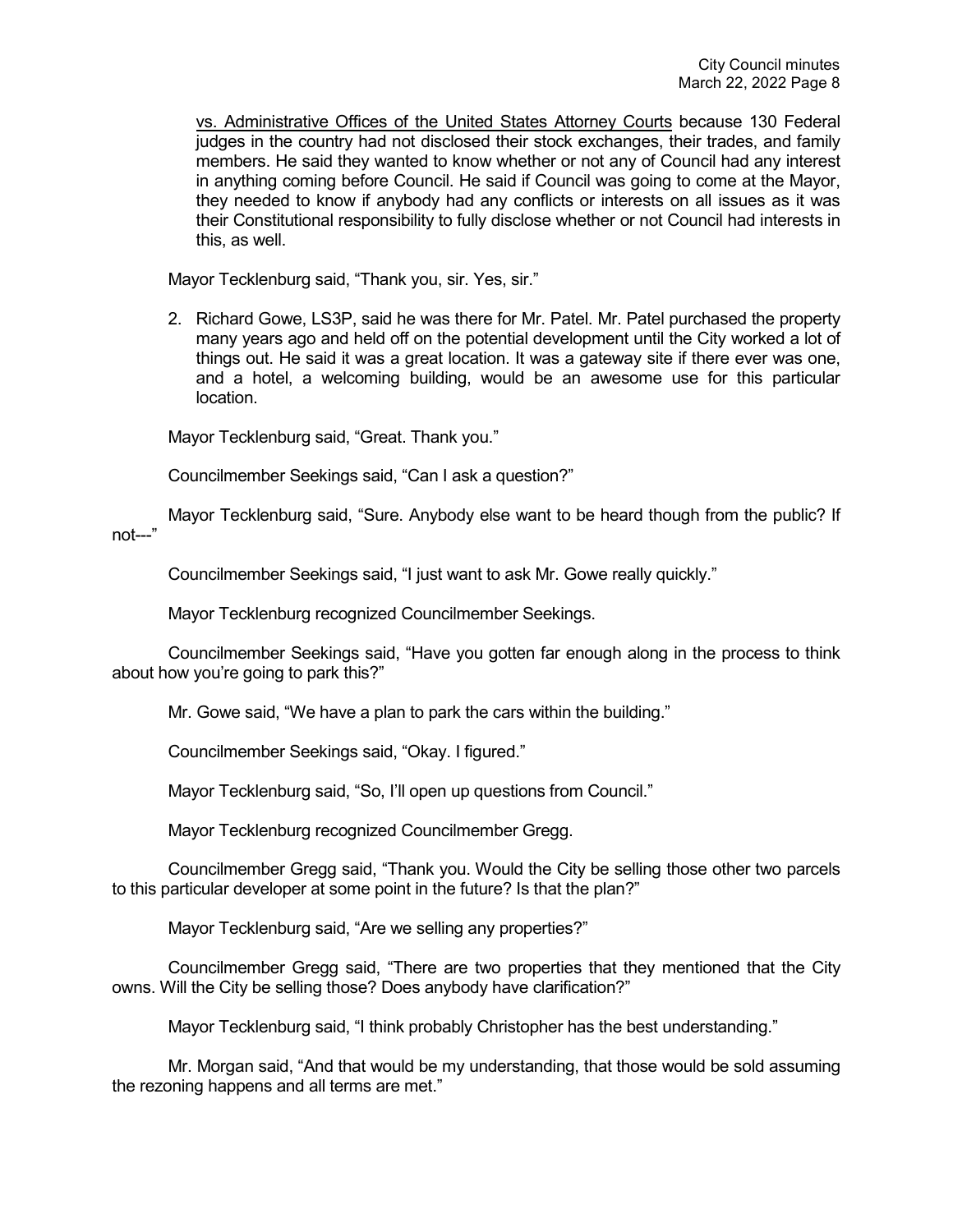Mayor Tecklenburg said, "Go back to the map, if you don't mind, Christopher, that shows all of the parcels and just share with us."

Robert Summerfield said, "So, if I may, Mr. Mayor---"

Mayor Tecklenburg said, "This is not including this piece, right here."

Mr. Morgan said, "Correct."

Mayor Tecklenburg said, "That's the City parcel."

Mr. Morgan said, "Correct."

Mayor Tecklenburg said, "Then, it's a thought that we open up Cooper Street?"

Mr. Morgan said, "That could be a possibility in the future."

Mayor Tecklenburg said, "But these two are the City parcels?"

Mr. Morgan said, "Right."

Mr. Summerfield said, "And, so, just to be clear, part of the anticipation is that there will be a partial sale, and it will be partial, that it will be a land swap so that we can do an alley between the Grace Homes site and where the hotel is proposed so that that can connect there. Then, as the Mayor had mentioned, create some connectivity between Cooper and Meeting Street. So, it's anticipated that it will be a mix of a land swap between the City properties and the landowner's properties with, there may be some portion left over for sale, for clarity."

Mayor Tecklenburg said, "Any further questions?"

Mayor Tecklenburg recognized Councilmember Sakran followed by Councilmember **Mitchell** 

Councilmember Sakran said, "You can go ahead. You had your hand up first."

Mayor Tecklenburg recognized Councilmember Mitchell followed by Councilmember Sakran.

Councilmember Mitchell said, "The property we are talking about now, it's in the district I represent. That property, that was approved a long time ago. A long time ago it was approved. We were just waiting, waiting, and waiting until the City could get some other things, entities, together, but this was always a follow up, approved, and the owners I have spoken with them a lot. I had them go before the neighborhood association, which they did, and the neighborhood association didn't have a problem with it, so that's why we went and had it approved during that time. So, they're just waiting for the City to finish up what they needed to do, and that's why it's back here today. The neighborhood, the community is satisfied with it, and so once the community is satisfied with it, I don't have a problem with it. They will be working with the community and doing some other things also, so that's another plus for the community on the Eastside. So, that's all I've got to say."

Mayor Tecklenburg said, "Thank you."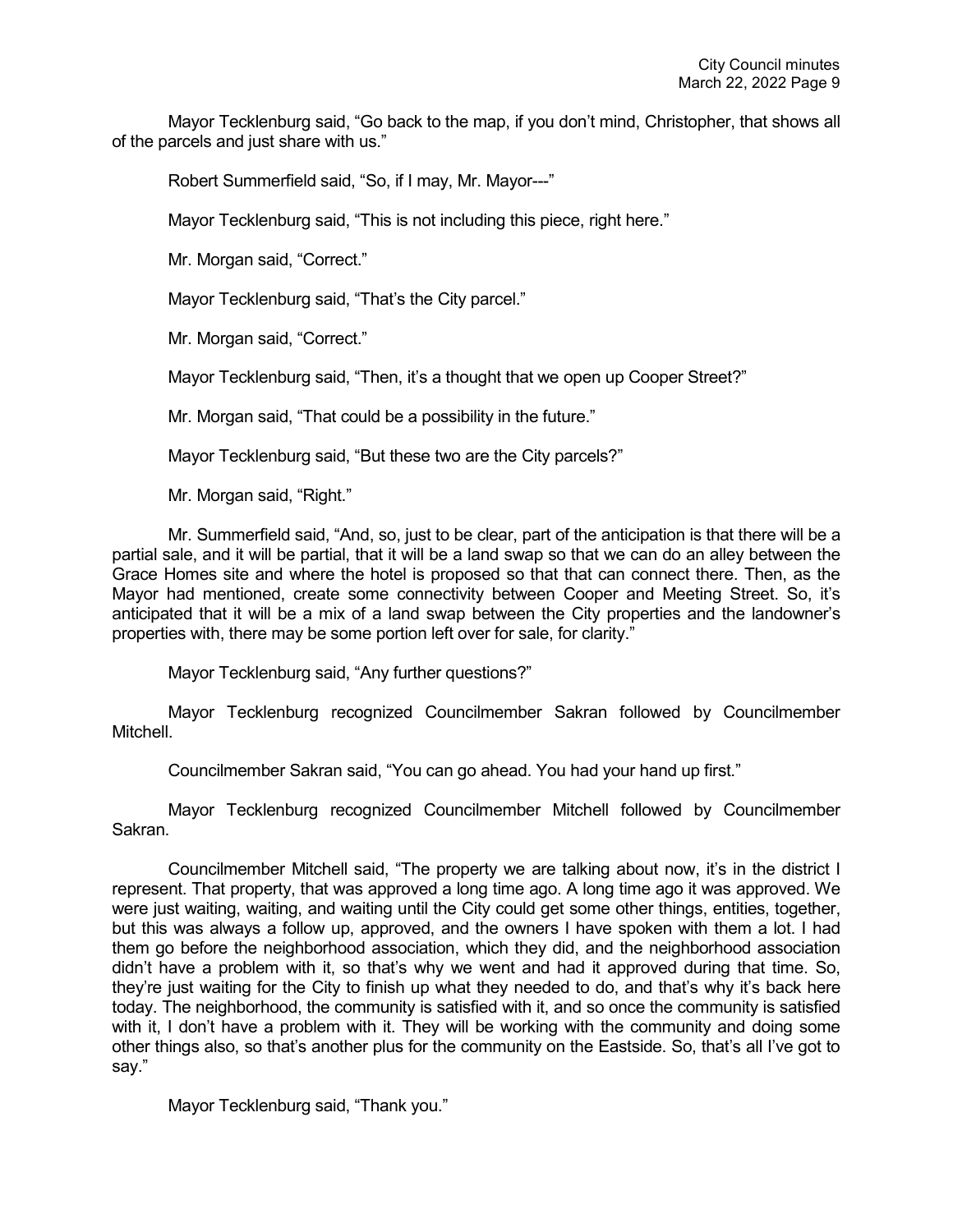Mayor Tecklenburg recognized Councilmember Sakran.

Councilmember Sakran said, "Thank you, Mayor. So, maybe this was discussed, but just for my own edification, moving from A-1 to A-4, what does that mean?"

Mr. Morgan said, "It goes from an allowance for a 50-room inn to a 100-room inn."

Councilmember Sakran said, "Okay, and to Councilmember Mitchell's point, this was already approved?"

Mr. Morgan said, "The accommodations and the 50-room inn on the three parcels there on Meeting to the north, yes, but it's adding in the other two that are owned by the City, and then it would become a larger parcel that could accommodate a larger hotel."

Councilmember Sakran said, "I can't wait for another hotel, Councilmember Mitchell."

Councilmember Mitchell said, "We need some more."

Councilmember Sakran said, "Sorry. Can I add to that? These are the questions I get, that folks in the general public don't understand that this was approved years ago. So, when they see the building of this hotel, you know, I just want to be able to explain to them that this occurred not necessarily on my watch, but this was approved by previous Councils."

Mayor Tecklenburg said, "The use was. Technically, you're increasing the capacity from 50 to 100, correct?"

Councilmember Mitchell said, "Yes, right."

Mayor Tecklenburg recognized Councilmember Appel.

Councilmember Appel said, "Thank you, Mr. Mayor. Jason, just to piggyback on that, even if we approve this today, nobody has a right to build a hotel by dint of the fact that they're in the Accommodations Overlay. They still have to go to the BZA for a special exception for a hotel, so there is a whole other layer of review and opportunity for public comment, and under the Accommodations regulations that have been tweaked several times over the last several years, there are now provisions for affordable housing and all of these other different types of things that are put into the framework, so there is another level of review even after this this evening. So, I just thought I'd put that out there for what it's worth."

Councilmember Mitchell said, "Mr. Mayor."

Mayor Tecklenburg recognized Councilmember Mitchell.

Councilmember Mitchell said, "As Councilmember Appel stated, they already did that. That's already been done."

Councilmember Gregg said, "It already got approved?"

Councilmember Mitchell said, "Yes. So, the next step is when they're going to start building it and, like I stated, this is an attraction for the Eastside because they are ready for it, they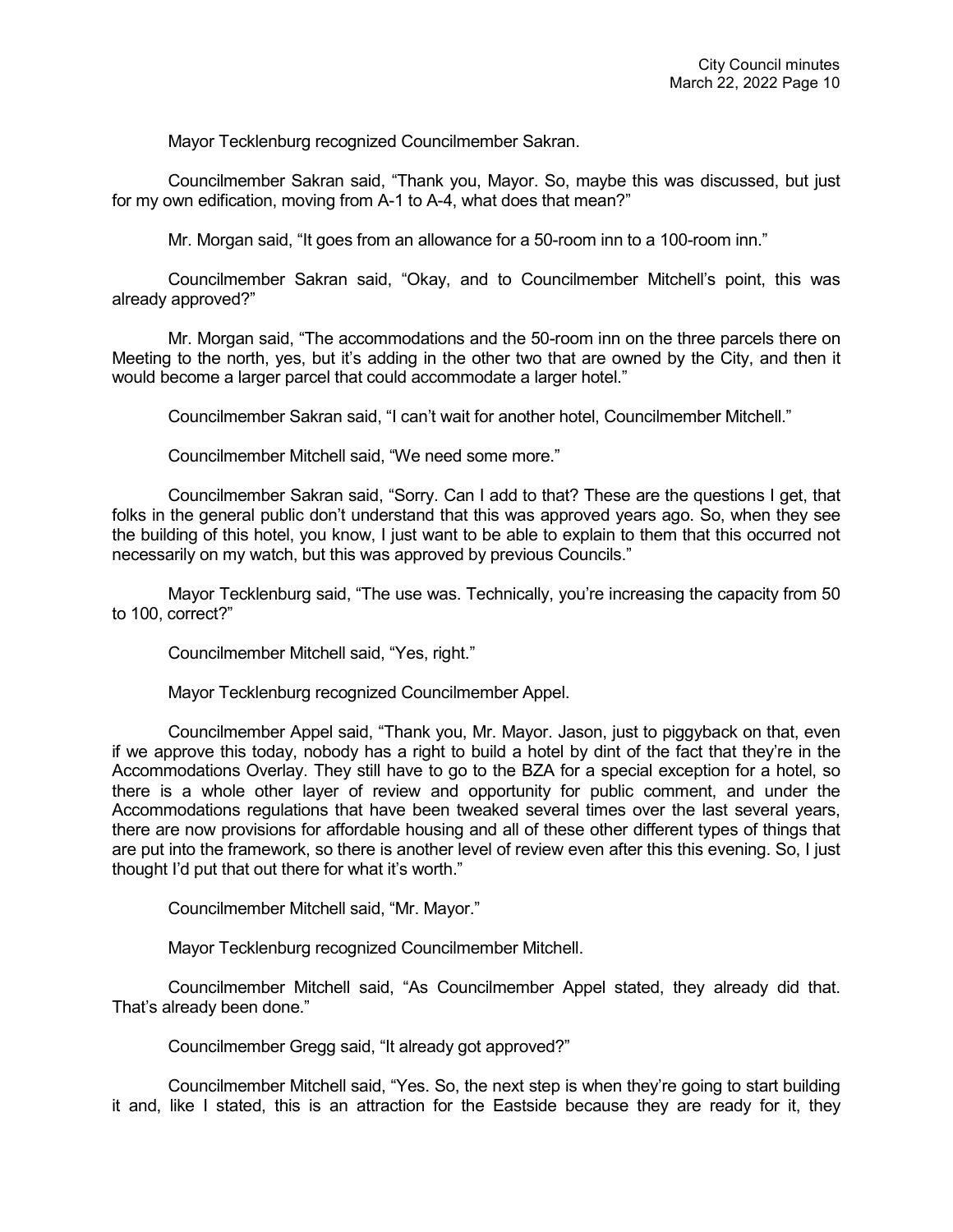approved it, and they are satisfied with it, even with the housing that they built there. When I pushed to have that done and that whole tract, what I placed when we voted on this Council to have the whole tract for affordable housing, and I'm going to make sure while I'm here, you're not going to go change, and that's with the Cooper River Bridge. I fought hard, very hard. I think a lot of you all weren't here, but I fought hard to make sure that all of those properties were going to be used for affordable housing since we lost a whole lot of homes in that area. I mean, beautiful homes, when the bridge came down. A lot of people lost a lot of homes there, and I had a lot of seniors that died because they didn't want to move, and a lot of people didn't know the history about that. They moved because of the Gaillard Auditorium, they moved because of the Septima Clark, and they moved again when the bridge came down, and some of my seniors died because they didn't want to move, so that was a very touchy situation in there, so I wanted to make sure that we knit this community back together by building homes back. DHEC stated that they couldn't build single-family homes back, but I said multi-family we can, so that's what we're doing. So, you will find there is no yard there for kids to play. They said that DHEC says it's contaminated, so you can't play in the yards and stuff, so that's why most of it's going to be multi-family. You know that we did the first group, and the second phase is the James Lewis Complexes coming up, and that's going to be 18 months to finish that. Once that's completed, then we will go on to the next phase, which is going to be Phase 3, and then we will see what happens with the property that's going near Morrison Drive. Also, we have South Carolina State University, we are waiting for that ribbon cutting. We hopefully will have that next month in April they told me. The people from Washington, D.C. wanted to come down here to the ribbon cutting, so I'm talking with Delbert Foster to make sure that's going to happen. So, once we hear that, then I'll be able to let the Council know, and we will be getting some information on that. That's going to be a historical event. That's the first time in history that a historical African American university has a presence in the City of Charleston, first time. It's not the university itself, but it's a part of it because it's a community center, but it's a community center that's going to serve the whole Charleston community, and it's built right there on the Eastside there, along with the pool that we renovated, so there are a lot of amenities going there to knit that community back together. That's what I was fighting for for a long time, so it's coming to fruition now. Thank you."

Mayor Tecklenburg said, "Alright. Any other comments?"

Mayor Tecklenburg recognized Councilmember Seekings.

Councilmember Seekings said, "Just very briefly, Mr. Mayor. I think just looking at this and if you look at where it is in the world, I really want to applaud the Planning Commission for sort of having some vision on this, having seen what's been going on around in that area. I mean, you could build a whole bunch more apartments up there, or right there, where you get off of I-26 at the Meeting Street ramp, you're going to have an accommodations use right there. It seems to me it fits in really well, and I think the neighborhood saw that, as well. I also, I think I'm right about this, Mr. Gowe, but right across the street used to be the old Thunderguard."

Councilmember Mitchell said, "No, it's up another block."

Councilmember Seekings said, "The next block up."

Mayor Tecklenburg said, "The old what?"

Councilmember Seekings said, "The Thunderguard, right there, yes, so right caddy-corner to where you're going to be."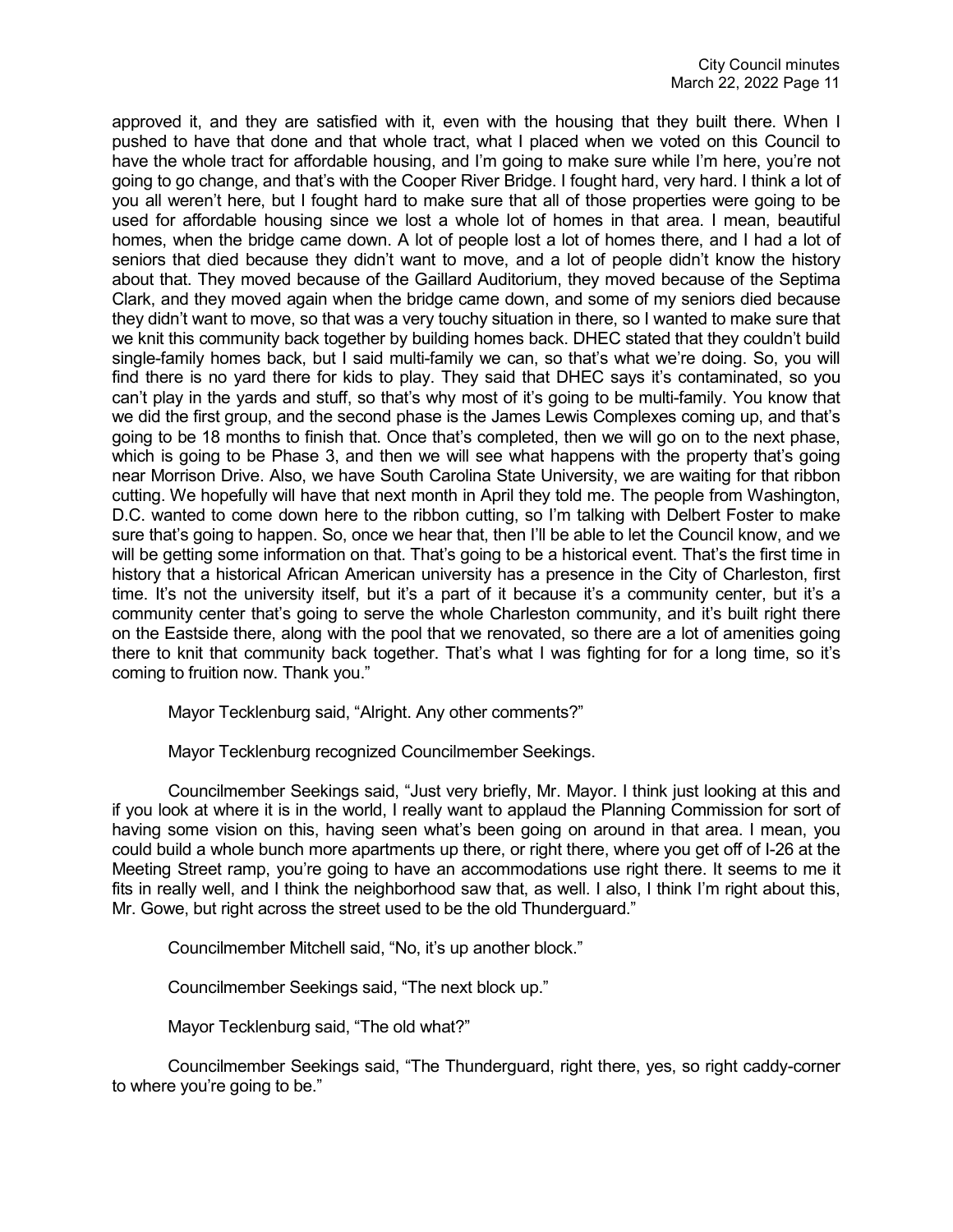Mayor Tecklenburg said, "Yes."

Councilmember Seekings said, "So, some commemoration and memorialization of that in the lobby would be really great. Anyway, but I think this is really actually going to fit in right to that gateway comment that you made. It's a good use."

Councilmember Mitchell said, "The Thunderguard also is being renovated, that particular building, the Thunderguard. I had so many friends there. I couldn't ride on motorcycles, but, anyway, I used to go there, but that's being renovated. A business, I think, coming off of Hanover Street will be moving there. They will be leasing that particular Thunderguard building, so they are renovating it now. Then, we also have another hotel that might be coming that was approved years ago on the corner of Huger and Meeting Street, and he was approved before any one of these other hotels were built. I don't know what's taking them so long, but they had some problems, and I think he still might do a hotel. I don't know, but that's, yeah, Buck, so I don't know what's going to happen. I'm just waiting for him to come back to me because he was turned down by the BAR, and then he went back and got a conceptual approval, so I don't know what's happening right now with it. So, that's another hotel that might be coming right by I-26 as you are going to Mt. Pleasant, so we are waiting for that, so that will be another hotel coming, if they're still planning to do it."

Mayor Tecklenburg said, "Alright. Any other comments or questions?"

The Clerk said, "We need a motion."

Mayor Tecklenburg said, "We need a motion on the floor first. I thought we had one."

Councilmember Shealy said, "So moved."

Councilmember Mitchell said, "Second."

Mayor Tecklenburg said, "We have a motion to approve and a second. Any further discussion or questions?"

No one asked to speak.

On a motion of Councilmember Shealy, seconded by Councilmember Mitchell, City Council voted to give first reading to the following bill:

*An ordinance to amend the Zoning Ordinance of the City of Charleston by changing the Zone Map, which is a part thereof, so that properties on Meeting Street (Peninsula) (approximately 0.37 acre) (TMS #459-05-04-077, 078 and 079), (Council District 4), be rezoned from Accommodations Overlay District (A-1) classification to Accommodations Overlay District (A-4) classification and to include properties on Meeting Street (Peninsula) (approximately 0.14 acre) (TMS #459-05-04-216 and 222) (Council District 4) within the Accommodations Overlay District (A-4). The properties are owned by Grace Hotel Inc. and the City of Charleston.* 

The vote was not unanimous. Councilmember Sakran voted nay.

Councilmember Shealy was excused from the meeting at 6:47 p.m.

Mayor Tecklenburg said, "Next up is [number three."](https://youtu.be/sTB0yK2IJ2Y?t=2867)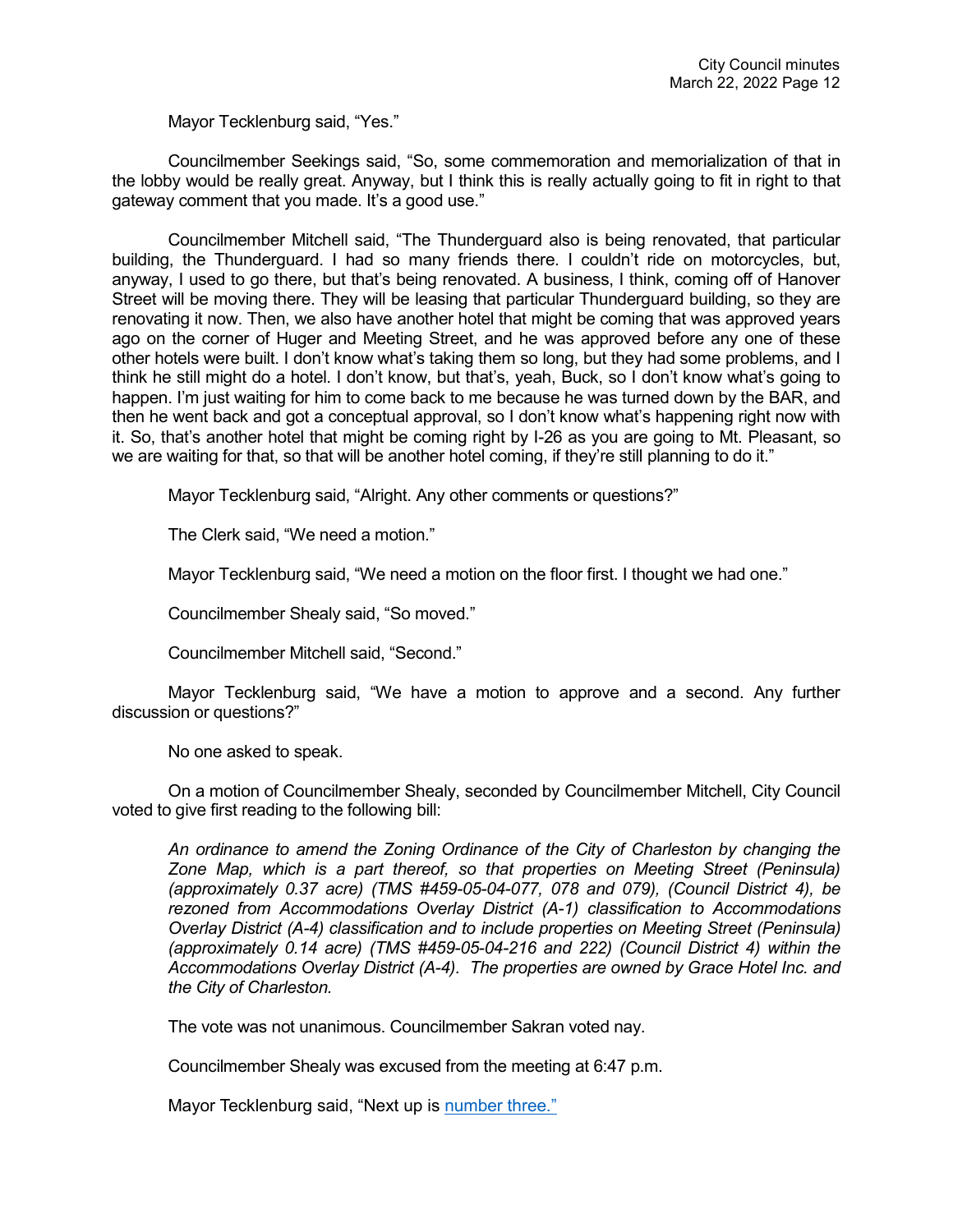Mr. Morgan said, "This is the one I think Councilmember Mitchell was also referencing. It's the same owner just up the street at Meeting and Huger Street. This is a request to rezone the actual corner parcel at 590 Meeting Street. It's about a quarter acre to go from General Business and the 5 Story Old City Height District to Upper Peninsula, which is our UP District, in the 4-12 Story Old City Height District and also to add the Accommodations classification. So, on this site, this is already in the UP and 4-12 District and the hotel has been approved in this location and been through the BZA. Now, they would like to to add in this parcel into the UP zoning and the same Height District, and allow for that hotel to come across both of these properties, and that will again necessitate another visit to the BZA for a new Special Exception on that, but that is the request here. Just to give you orientation, of course, Huger Street is running east/west here roughly. There is a new apartment building caddy-corner, the Grace Homes owned by the Housing Authority are directly across Meeting Street, there is a relatively recent church to the south that's going to be redeveloped into an apartment complex, and then to the north is another hotel that was approved a number of years ago that has not yet started construction at the northeastern corner of Huger and Meeting. This is in our City Center area in the Comprehensive Plan. Then, the aerial image shows there is an existing one-story structure that's in a dilapidated condition here. There is a view of it from the street. Here is the intersection looking south on Meeting Street, here it is looking east on Huger Street, and that is caddy-corner to the new apartment complex there, the Meeting Street Lofts. The Planning Commission did review this and recommended approval 5 to 0."

Mayor Tecklenburg said, "Would anybody like to be heard on this matter? Yes, sir."

1. Anthony Bryant again said there were 130 Federal judges that didn't pay and fully disclose all of their trades. He had his first home on Huger Street. He sold that house to a church on Huger Street years ago. He said Kwadjo Campbell and Anthony G. Bryant were on Carolina Gang with Warren Peper, Councilmember Seekings, and Ms. Senn. He said they talked about what was going to happen to Black people in that the unintended consequences of the market would wipe them out because they didn't get capital and they didn't get good insurance. He said that was Adam Smith and Thomas Sowell. He was sick and tired of hearing Black people sit up in the Council Chamber and act like the market didn't devastate them. He said they had produced the racial commissions, brick and mortar enclosed by glass with bad memories and historical nightmares, but that wasn't helping anyone right now.

Mayor Tecklenburg said, "Thank you, sir."

2. Richard Gowe, with LS3P, said he represented The Montford Group and that Mr. Patel had acquired the corner, which was why there had been a delay. It had gone to BZA, but it would have to go back because they were going to make it a Mixed-Use building. He said it would have some residences, a few number, so it wouldn't have to be in that zone, but it would be covering affordable housing and all of those other requirements through the hotel ordinance that the City had in place. He said Mr. Patel said that whatever they needed to do to make Huger Street wider in that corner the better and that he was all in, as long as there was 50 sq. ft. or less.

Mayor Tecklenburg said, "Any questions for Mr. Gowe?"

Mayor Tecklenburg recognized Councilmember Appel.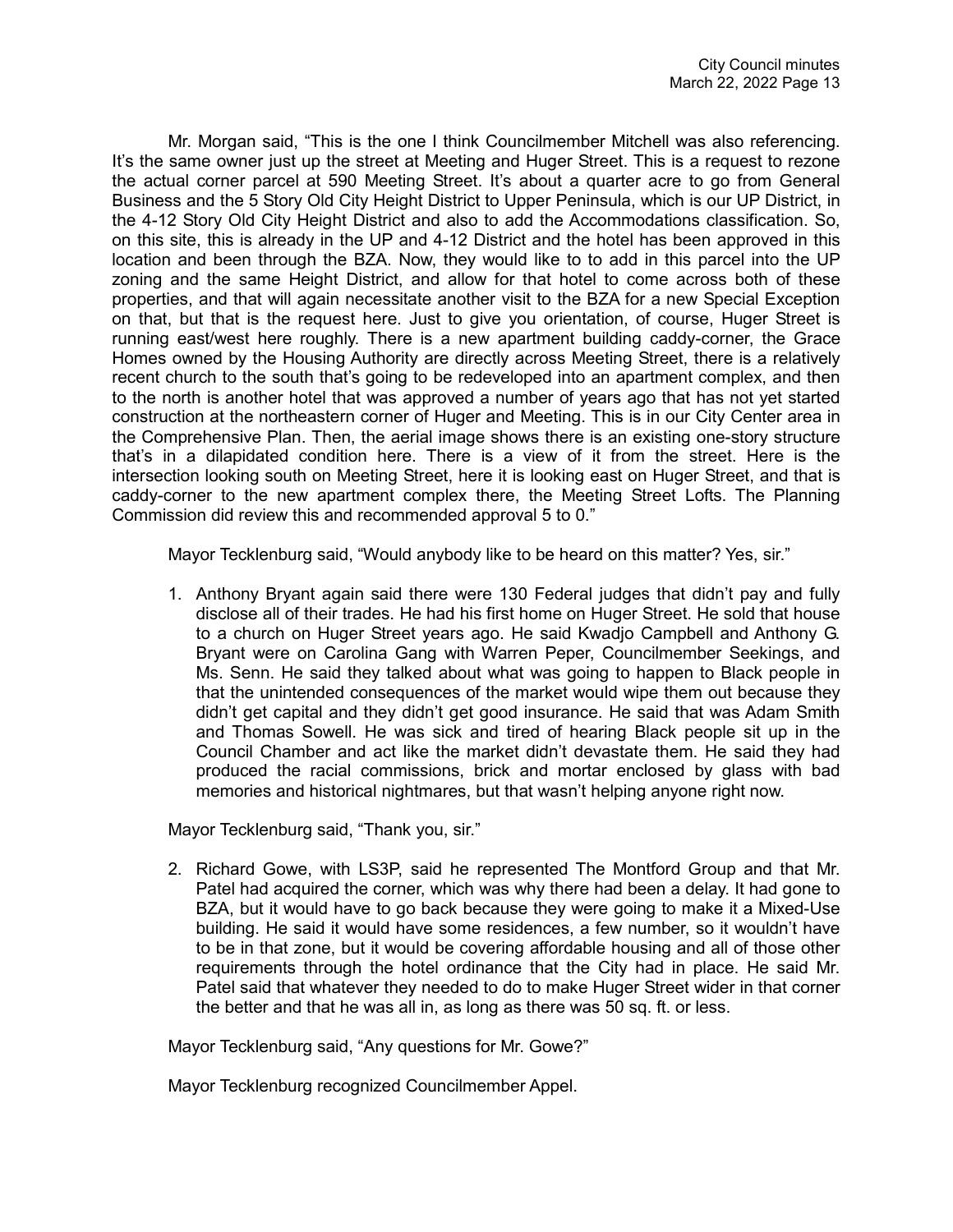Councilmember Appel said, "Thank you, Mr. Mayor. Just real quickly, the property that we just considered prior, that will have to go back before the BZA, correct?"

Mr. Gowe said, "I believe it will."

Councilmember Appel said, "Okay. I just wanted to make sure. I didn't want to misspeak."

Mr. Gowe said, "We have a lot of drawings but, obviously---"

Councilmember Appel said, "For under 100 units, you have to---"

Mr. Gowe said, "Yes. BZA wouldn't have seen it if you didn't have a zoning for it, so you got the order right."

Councilmember Appel said, "That's what I figured."

Mayor Tecklenburg said, "Mr. Gowe, can I ask you a question, as well? At this point, I know that UP has a lot of flexibility with the height. Do you know what you all are planning to do in terms of the height for this parcel and the newly acquired parcel?"

Mr. Gowe said, "So, all of that came up in the Planning Commission meeting, and Mr. Patel has told us that he doesn't need to go more than five stories along Meeting. As you know, all along Meeting Street the height is lower at the street and steps up into the property. He has every intention of following that normal pattern in the City. We just need for those to connect because the line is going to be a little bit--we don't know exactly where it is because it's not fully designed. We just need to get the zoning so we can proceed with the design work."

Mayor Tecklenburg said, "Thank you."

Mayor Tecklenburg recognized Councilmember Seekings followed by Councilmember **Mitchell** 

Councilmember Seekings said, "Thank you. Richard, the UP zoned parcel, is that the old Chase property?"

Mr. Gowe said, "Yes."

Councilmember Seekings said, "It is?"

Mr. Gowe said, "Yes."

Councilmember Seekings said, "So, you all who haven't been here for a long time, you know what was proposed to be there within the last decade and in the time that three of us, at least, on this Council sat here? Mayor, do you know what was proposed to be there?"

Mayor Tecklenburg said, "No."

Councilmember Seekings said, "A shooting range, so we have come a long way from a shooting range to UP zoning. Anyway---"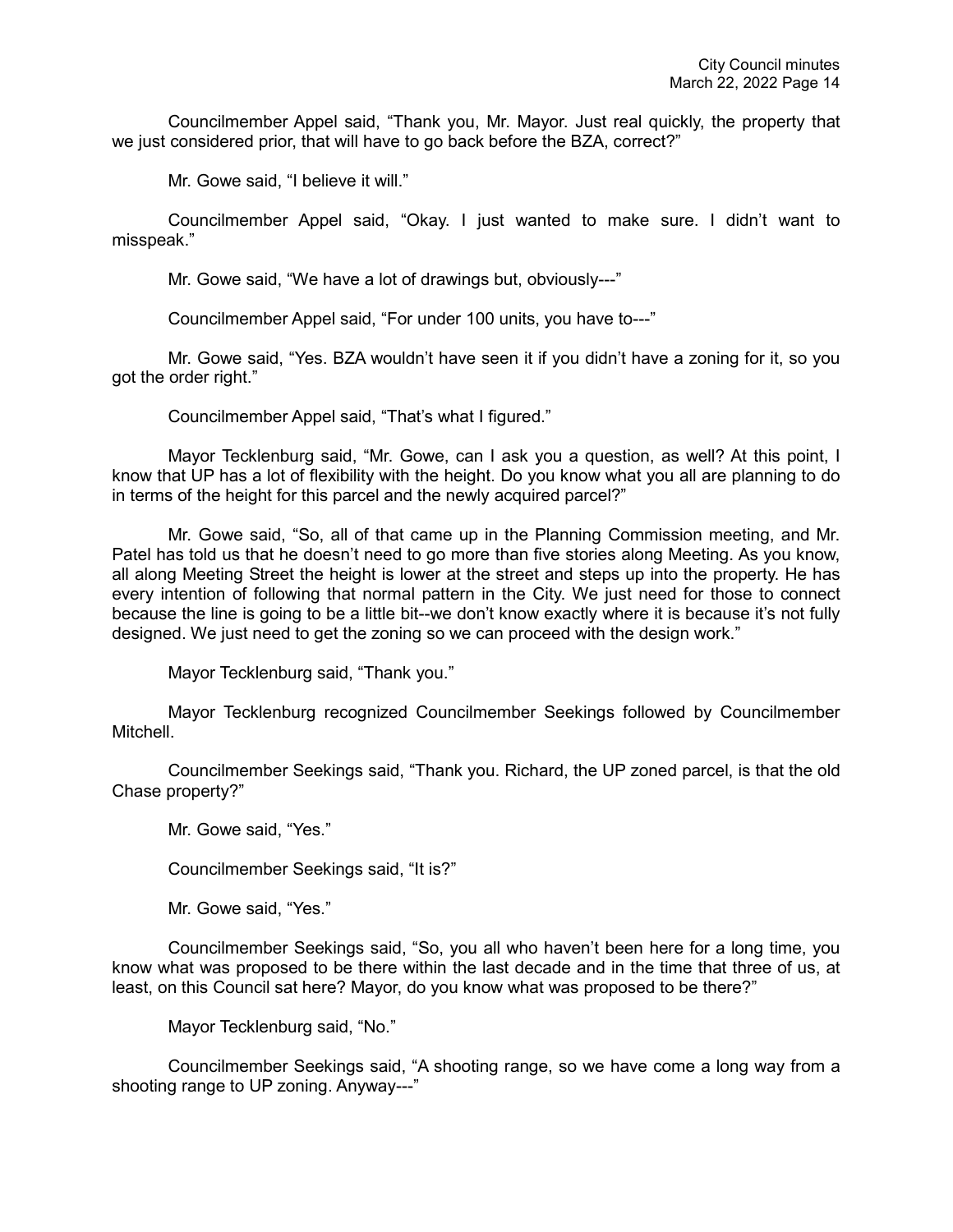Mayor Tecklenburg said, "I did not know that. Thank you."

Mayor Tecklenburg recognized Councilmember Mitchell.

Councilmember Mitchell said, "Yes, Mr. Mayor. Well, I think you all see everything that's happening in the district I represent, but that particular parcel there was owned by Chase, and they came to us with a shooting range, and we made sure we turned that down because we had so much shooting going on in the community before. So, I told them there was no way we're going to put a shooting range there and that parcel, Chase, they came to me, and I had a meeting with the neighborhood association, Greater Refuge Church, the minister across the street, and some people in the community just letting them know what was happening in that particular area, what was going to happen, and then he sold it anyway. So, it went to Mr. Patel, and I met with him all the time and let him know exactly what we are looking for in that particular area, and he is working with me and anything I want to see there, that's what's going there. I told him, 'Now, we're not going too high.' I think they really know how I go. I said, 'Not too high, we're not going too high there,' and part of the neighborhood association came to me, the president. The president met with us, too. We all met across the street and with Greater Refuge during that time when Chase had it and then after Chase sold it, then it came back, but it still was going to be a hotel, regardless. I think Mr. Patel is going to do a mixture there with some housing. There's going to be some affordable housing there along with a small boutique hotel, so that's the changes that we have made to put some housing there because I told him I would like to see some housing in that particular area, so some people there can still be able to live in that particular area. So, that's the way it is right now."

Mayor Tecklenburg said, "Alright. There's another member of the public who would like to be heard on this matter. Yes, sir."

3. Mohammed Idris thanked Councilmember Waring for doing a great job. He said when Councilmember Waring first came on Council, they were in a fight. He said somebody told him a lie. He was a reporter, so he reported what they said, and Councilmember Waring straightened it out, so God bless him. He said God had a way of showing people things. He said the City had a good Police Chief in Luther Reynolds, and he worked with Chief Reynolds like he worked with Reuben Greenberg, and may God please be pleased with him. He said he had been coming to the Council Chamber close to 30 years. When many on Council weren't there, they would say the hotel wasn't going up but three stories, and now the poor people couldn't stay on the Peninsula because the hotels were going up 10, 15 stories. They kept telling a lie over and over, and they thought that the flood was not going to hit Charleston. They were crazy because they were doing wrong over and over again, and they continued to do wrong.

The Clerk said, "Time."

Mayor Tecklenburg said, "Thank you, sir. Would anyone else like to be heard on this matter?"

No one else asked to speak.

Mayor Tecklenburg said, "Hearing none, the matter comes to Council."

Councilmember Seekings said, "So moved."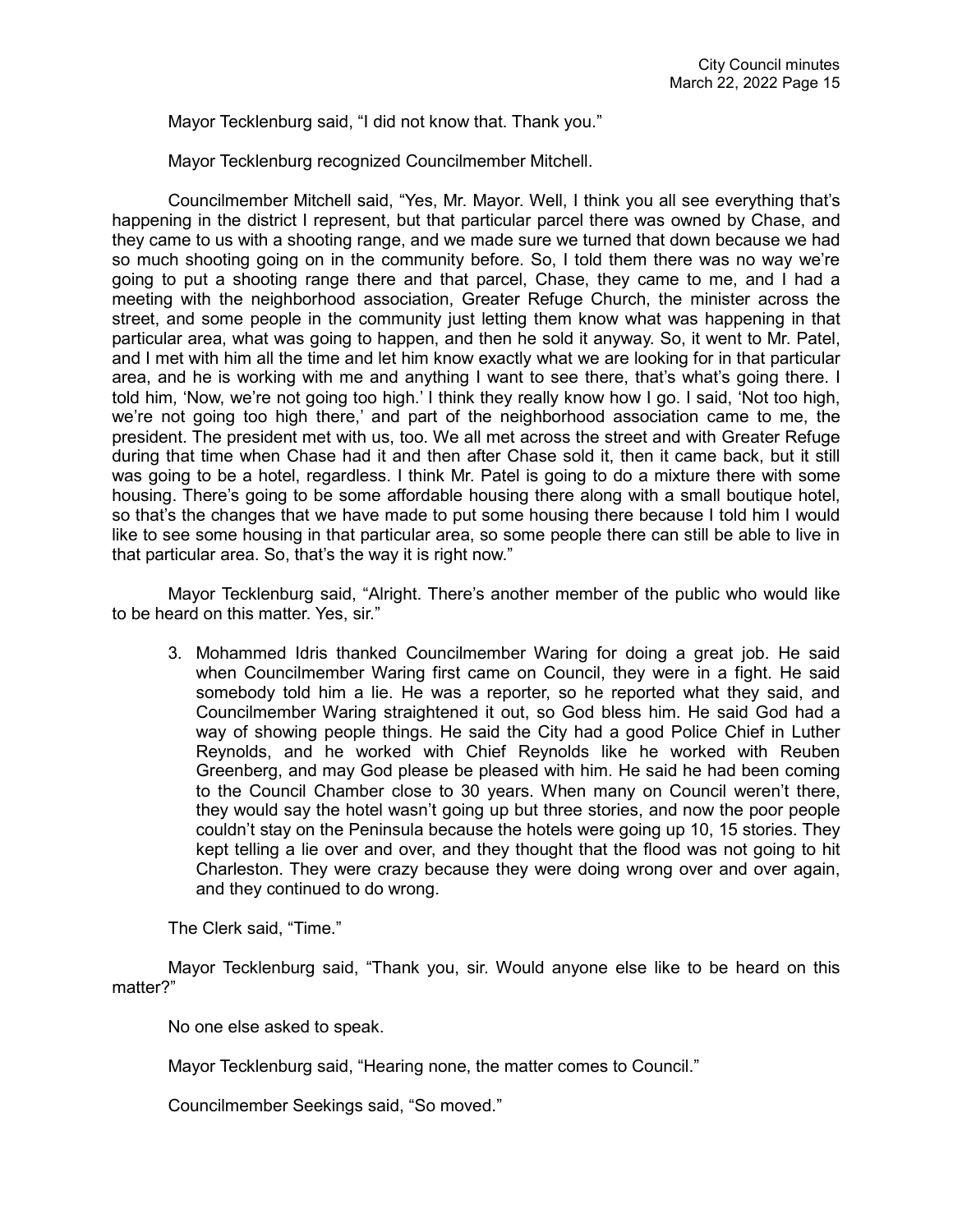Councilmember Mitchell said, "Second."

Mayor Tecklenburg said, "Any questions or comments?"

Mayor Tecklenburg recognized Councilmember Parker.

Councilmember Parker said, "I think I do, just because these are long, these are a lot. I don't know if I need to, but again, I lean on my fellow Councilmembers. This is your district, Councilmember Mitchell. I lean on you, like you said, if the community supports it, I certainly have not done enough research into this. I wouldn't know, so I mean I have to lean on you for this."

Mayor Tecklenburg recognized Councilmember Mitchell.

Councilmember Mitchell said, "This was done a while back, and that piece of property up front you see was years ago, a beauty shop, that little piece right there on the front, Ebony Beauty Shop, long years ago. I grew up around there, long years ago, so then it was closed I think for what, 7, 8, 9, 10 years? So, they eventually, the young man who owned it had owned a pizza business, I think, and then he finally sold it to Mr. Patel, who bought the property that Chase had. So, that's why he joined both together because it was sitting right there next door. In the blue area you see is the church. That was Eastside Baptist Church. They have moved off of the Peninsula. They sold that, too. That's going to be housing there in that blue area right next door to it, and that's going to be renovated pretty soon, but he is still letting the church use it, the owner who bought the church, letting the church use it because they are building a church on Cross County Road. So, I met with them, and all of this has already been done in that particular area, so there is going to be housing in that blue area, all housing is going to be in that blue area there. All of that's been approved and everything through BAR and everything before, but we're just right now getting the small hotel there. Across the street, Mr. Mayor, will you point to that? There is another hotel that was approved, must be 5, 6, 7, 8 years ago."

Mayor Tecklenburg said, "More than that, ten years."

Councilmember Mitchell said, "More than ten years old. It might have been ten years ago. That's the one Buck owned, Councilmember Seekings, and that was the first hotel approved on the Peninsula before any of these other hotels were approved, but then I think he is going to draw back on it. I don't know what he is doing with it yet, but it was approved, and he got conceptual agreement. First, the BAR didn't like the design, so we had to go back and forth, and they gave it conceptual approval on the design, but he still hadn't started anything yet, so I was meeting with these people like 10, 15 years ago with all of these things."

Mayor Tecklenburg said, "Any other questions or comments?"

No one else asked to speak.

Mayor Tecklenburg said, "I have a question, and I just wanted a review of the heights, Christopher."

Mr. Morgan said, "Yes, sir."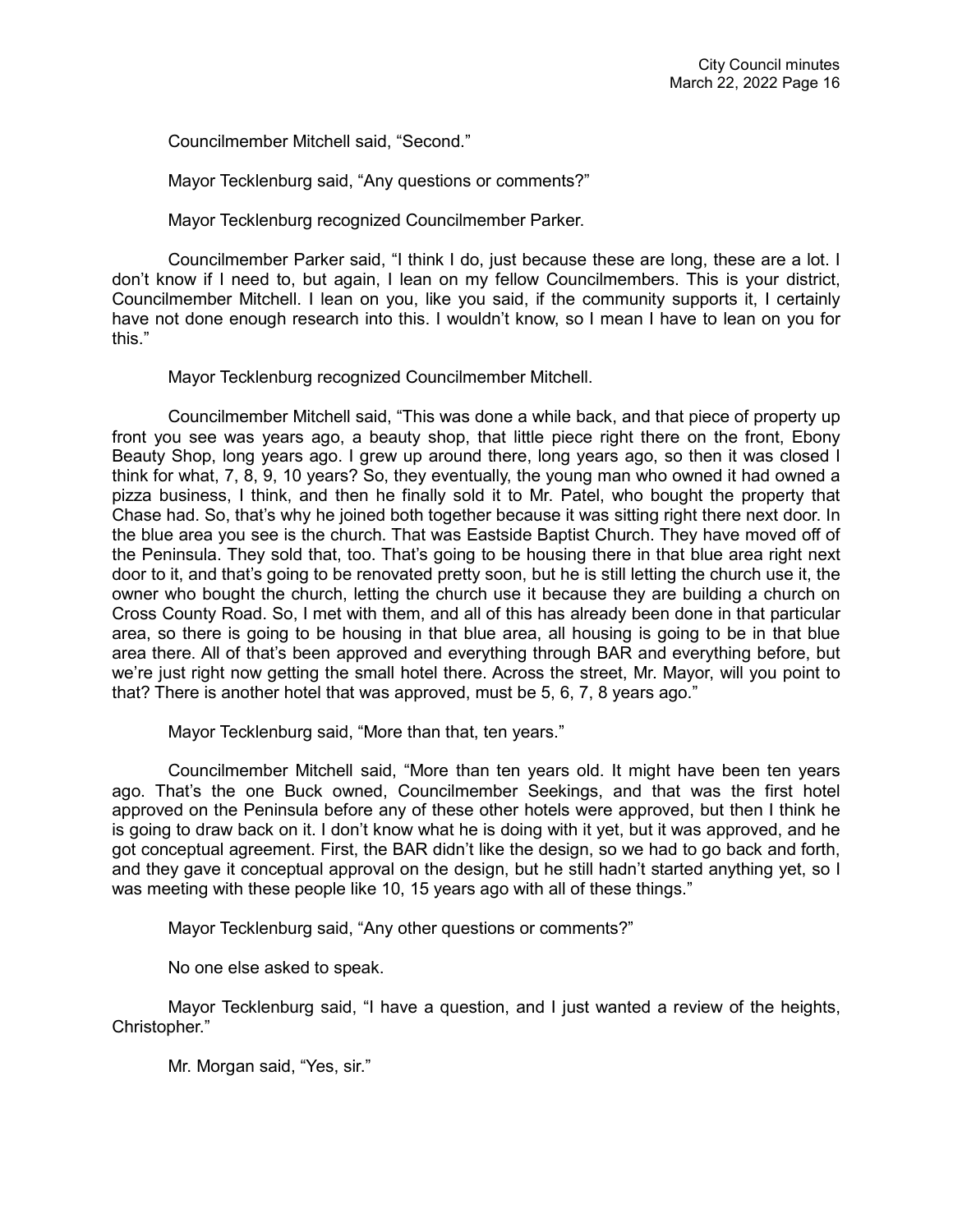Mayor Tecklenburg said, "I think these numbers here indicate the height settlements that are allowed. This is four stories on the property that the Housing Authority owns?"

Mr. Morgan said, "Yes, sir."

Mayor Tecklenburg said, "So, this would be five stories for this future development, right?"

Mr. Morgan said, "Yes."

Mayor Tecklenburg said, "And this is five right now. I counted them when you showed the picture."

Mr. Morgan said, "That one may go to six at certain parts of it. Yes, sir."

Mayor Tecklenburg said, "And this one can go to eight."

Mr. Morgan said, "Yes, sir."

Mayor Tecklenburg said, "So, UP allows 4 up to 12, right?"

Mr. Morgan said, "Yes, sir, if they earn the points. Yes, sir."

Mayor Tecklenburg said, "And, so, I certainly honor the comments that they plan to keep this at five stories and step up, but it does concern me that a future owner or someone down the road might do something different. That could be a long time from now, but it's unlikely that this property across the street is going to change because those are kind of historic houses, and they're only two or two-and-a-half stories high. If somebody ever put a 12-story or something here on the corner, I think it would be out of step, out of character. So, is there some way to give them what they need on the zoning, but to limit the height on it just to make sure that that step back and step up occurs?"

Mr. Morgan said, "Because it's a standard rezoning, Council can't put conditions on it. If it was a PUD or something like that, you could. They would have to earn 12 stories through the points system, which would be difficult because a lot of points go to things like open spaces and things like that, and it's such a tight site, it would be tough to provide enough open space to get to 12 stories, for example, so I think it's going to be difficult. I think that while BAR can't take the height away, I think they would be encouraging them to respect the building that's to the south that has the five stories and the buildings that are across the street that are two stories there. As Mr. Gowe said, the individual who owns it now, Mr. Patel, does not have an intention of going above five stories on it."

Mayor Tecklenburg said, "But is there even a setback requirement from the street?"

Mr. Morgan said, "The only requirement, as far as setbacks, is that you have to have at least, I think if you go above five floors or maybe six floors, you have to have at least a 10-ft. sidewalk, which the sidewalks there are pretty narrow, so you would have to be backing up a little bit for that. Now, BAR can kind of mold and ask them to create some more spaces and things like that, too. Yes, sir."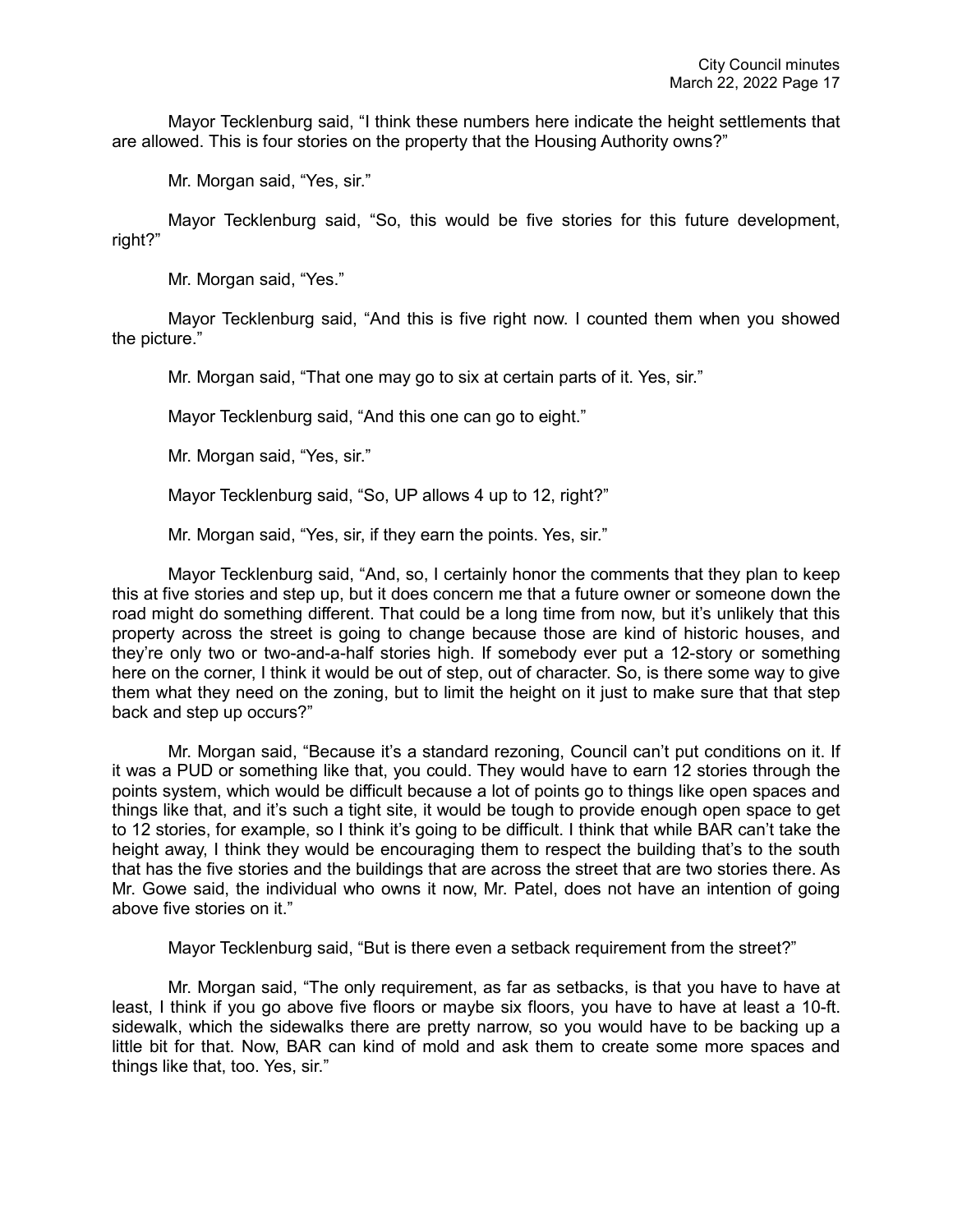Mayor Tecklenburg said, "And to let you all know, and I think Mr. Gowe mentioned this, that there is a little taking that's contemplated by the Highway Department when they do the Huger Streetscape, so I think they're planning on taking 10 ft. on the corner. I don't know if it wraps all of the way down to the end of the property line. Do you know?"

Mr. Gowe said, "I learned of this just yesterday, and when Mr. Morgan said it would be about 50 sq. ft., and Mr. Patel said, 'if that's what the City needs, I'm fine with that.'"

Mayor Tecklenburg said, "It's a DOT project, I think, but still, I mean, it's a public use."

Mr. Morgan said, "Mayor, I think, what probably would be happening with that is you notice how DOT has extra right-of-way here at this diagonal? So, I would imagine there's been some sort of diagonal to make that curve here."

Mayor Tecklenburg said, "Alright."

Councilmember Mitchell said, "Mr. Mayor."

Mayor Techlenburg recognized Councilmember Mitchell.

Councilmember Mitchell said, "On Huger Street, you know we're still talking about this streetscape."

Mr. Morgan said, "On Huger Street, yes."

Councilmember Mitchell said, "They're still working with Huger Street itself. They're still about the streetscape, and they are talking with the pastor of Greater Refuge Church because he's going to have to give up a little space. I think they have worked something out with him so far, I believe, and also they want to give him, the abandonment, it's the end of the street, Hanover Street or something, Hanover or Nassau Street."

Mr. Morgan said, "Yes, split."

Councilmember Mitchell said, "Giving that back, the dead end, giving over to them that piece, the abandonment, just give them that piece of street in the back. So, if they have that, they can drive back and turn around and come back out, so all of that's in that particular area there, but, see, you have two different neighborhood associations. Once you cross Huger Street to the north, that's East Central. When you're on the south side, it's the Eastside, so that street splits two different neighborhood associations in that particular area. So, that's Ms. Jenkins on that side, and we have a new president on the Eastside, so I had to work with both of them to make sure that they are in agreement with this even though they might not represent that district, it's still abutting them. They're close, they're like neighbors, so they still have to work together with one another."

Mayor Tecklenburg recognized Councilmember Waring.

Councilmember Waring said, "I've got one basic question. If we don't want to give 12 stories, if we don't want 12 stories, why do we have that in front of us?"

Mayor Tecklenburg said, "I think it's because what Mr. Morgan just described."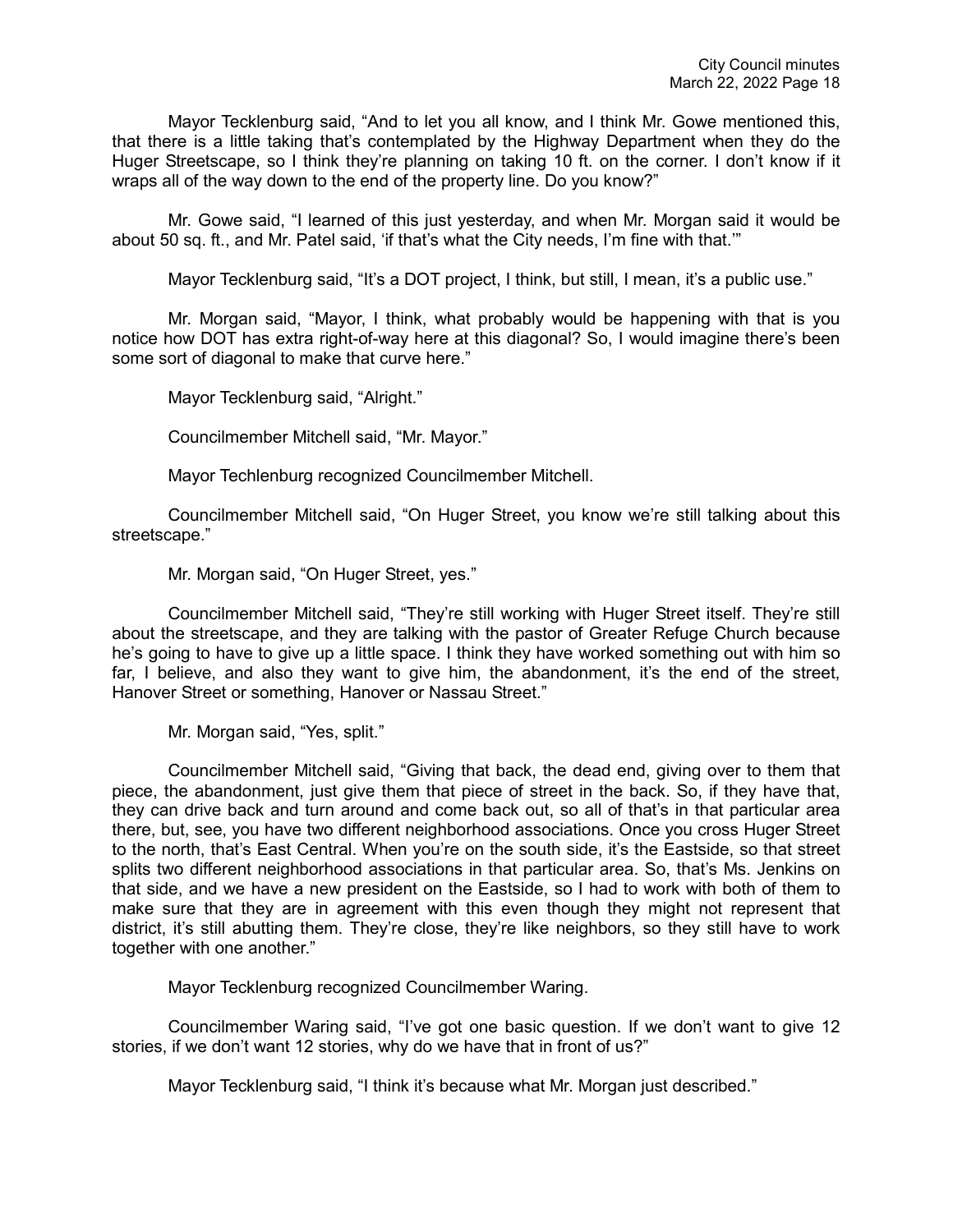Mr. Morgan said, "Because of the UP District, all properties that we've zoned UP go to the 4-12 District. That's a Height District that was set up just for the UP zoning because you have to earn the heights above four stories via the points of the UP zoning for, you know, like, again, putting affordable housing in, putting in public spaces, putting in accoutrements for bicycles and things."

Councilmember Waring said, "I understand that, Mr. Morgan."

Mr. Morgan said, "Yes, sir."

Councilmember Waring said, "But we don't have an alternative that would be shorter?"

Mr. Morgan said, "Not that works with the UP District. It's a specially put together zoning district that has that 4-12 District."

Councilmember Waring said, "Can we amend that zoning district that would allow for a lower height?"

Mr. Morgan said, "We have not done that before. I don't know."

Councilmember Waring said, "I mean, obviously, it's going to be overpowering being potentially 12 stories. He has the right to do it. Whether he will do it or not is his discretion, but under our ordinance, once we vote on this, he'll have the right to do it. Why don't we have something in our zoning ordinance, and if that means we need to do it at a later date that does what the Mayor is actually saying? I mean, we want to go forward with this thing, but potentially 12 stories is overpowering on that corner."

Mayor Tecklenburg said, "Well, I don't think it would ever happen, but I agree with you that I think we ought to modify UP so that, in cases like this, we can set a limit."

Councilmember Waring said, "I agree. That's what I'm getting at."

Councilmember Mitchell said, "Councilmember Waring, you're talking about the property on Huger Street now?"

Councilmember Waring said, "The corner of Huger and Meeting."

Councilmember Mitchell said, "When I spoke with them, I told them, even the previous owner, if they go up higher than four to five stories, I'm not going to support it. I told him that in the beginning, so this is what happened. We still need to come up with some mechanism."

Councilmember Waring said, "Yes, sir, but zoning is a right, once they get it."

Councilmember Mitchell said, "It's UP zoning."

Councilmember Waring said, "If they were to sell it, somebody else would have that zoning and may not have the verbiage that's agreed to here."

Mayor Tecklenburg said, "Any other questions or comments?"

Councilmember Waring said, "It's the UP zoning."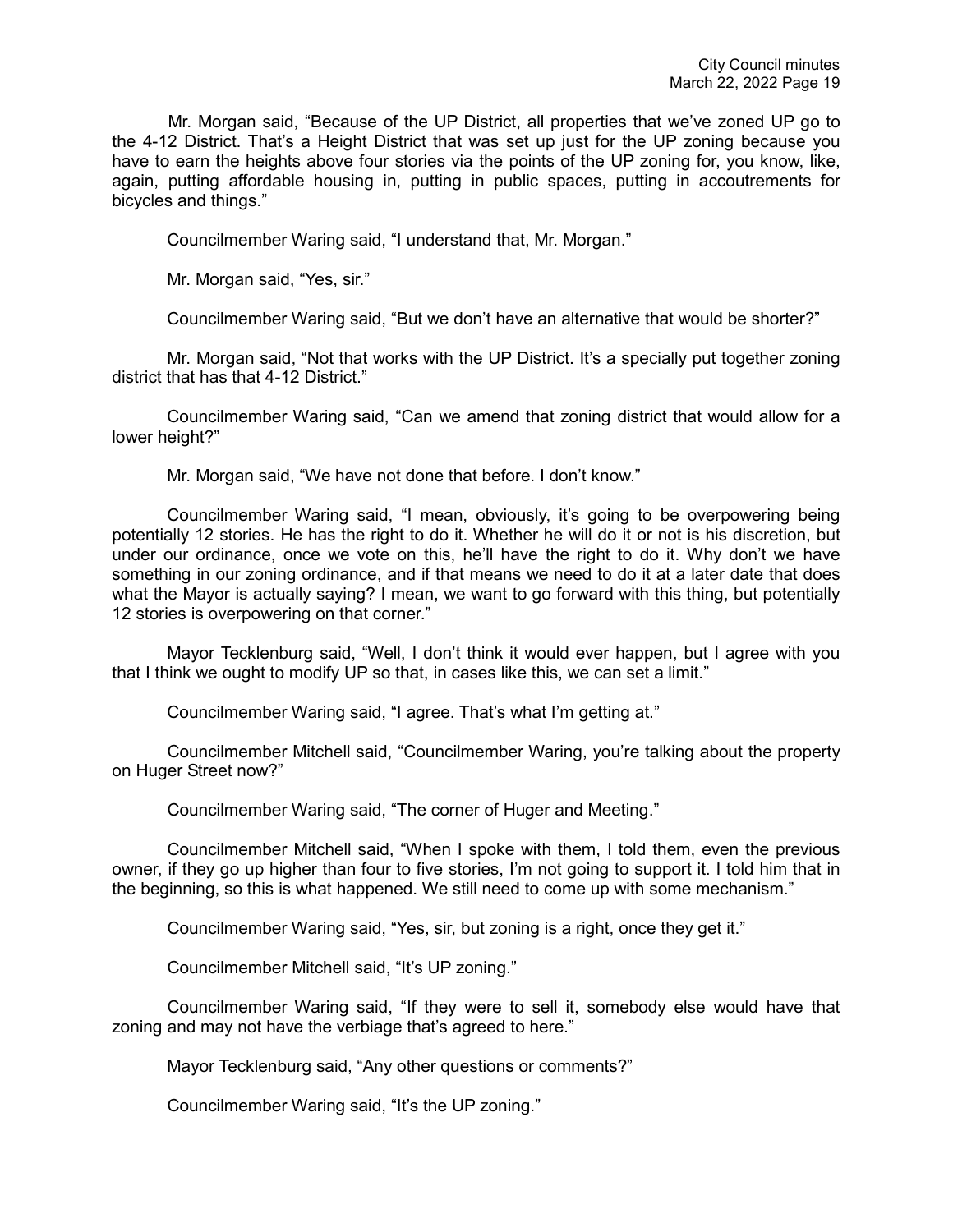Mayor Tecklenburg recognized Councilmember Brady.

Councilmember Brady said, "Yes. Thank you, Mr. Mayor. So, I was just, maybe it's for my own edification, so what do you get under UP that you wouldn't have under General Business in terms of zoning uses since GB is generally our most broad, other than the Height District?"

Mr. Morgan said, "So, the uses are the same, but it would give them the ability to build across the lot lines because it's going to be complicated, and I'm not quite sure how it would happen if we had both a General Business and a UP zoned property that were part of the same project because their interest is building across this property line. So, I don't know how we would logistically handle that because you have the portion that was the UP zoning earning its height through the different points, and then GB is just an automatic. At present, you've got five stories there."

Councilmember Brady said, "But if they want to go across the property line, why wouldn't you just put it through as a PUD?"

Mr. Morgan said, "That is possible. It's just more complicated, and it would take more time."

Councilmember Brady said, "Okay."

Mayor Tecklenburg said, "Alright. Well, I'm going to vote to give this first reading, but I'm going to ask our staff to come back to us with a revision of UP zoning to allow some flexibility on height allowance in cases like this. I don't plan to give it a 'yes' vote on second or third reading until we have that approved. I think the timeline of the project is such that, that would be okay. I hope so, but I think it's appropriate for us to limit it at that corner myself."

Mayor Tecklenburg recognized Councilmember Seekings.

Councilmember Seekings said, "I would just ask, as you do that, let's do an analysis on this lot vis-à-vis that UP zoning. I don't believe, and I haven't looked at the particulars of it in a while, but there is no way they're going to get enough points to get anywhere near 12 stories. Secondly, remember, this is not in three dimensions. What's going to be across the street and what's right behind the northern parcels there is the on-ramp to the highway and the highway. So, in looking at it and a project like that, I mean, it's not going to block anything other than a highway if it goes to five or six stories, and right there across the street, you counted, Mayor, on the street face, but actually if you go back behind, it goes up a couple of more stories as the ramp comes back behind it. So, I think if we're going to go and re-do a whole zoning district, let's look at this lot first before we go and undo a whole zoning district. Also, Christopher, if I'm not mistaken, almost all of the parcels in the UP Zoning District, which is principally along Morrison Drive, are entitled, built, or under construction, right? We don't have that many left."

Mr. Morgan said, "There are a few."

Councilmember Seekings said, "A few, but not many."

Mr. Morgan said, "Not many. There's a limit. Yes, sir."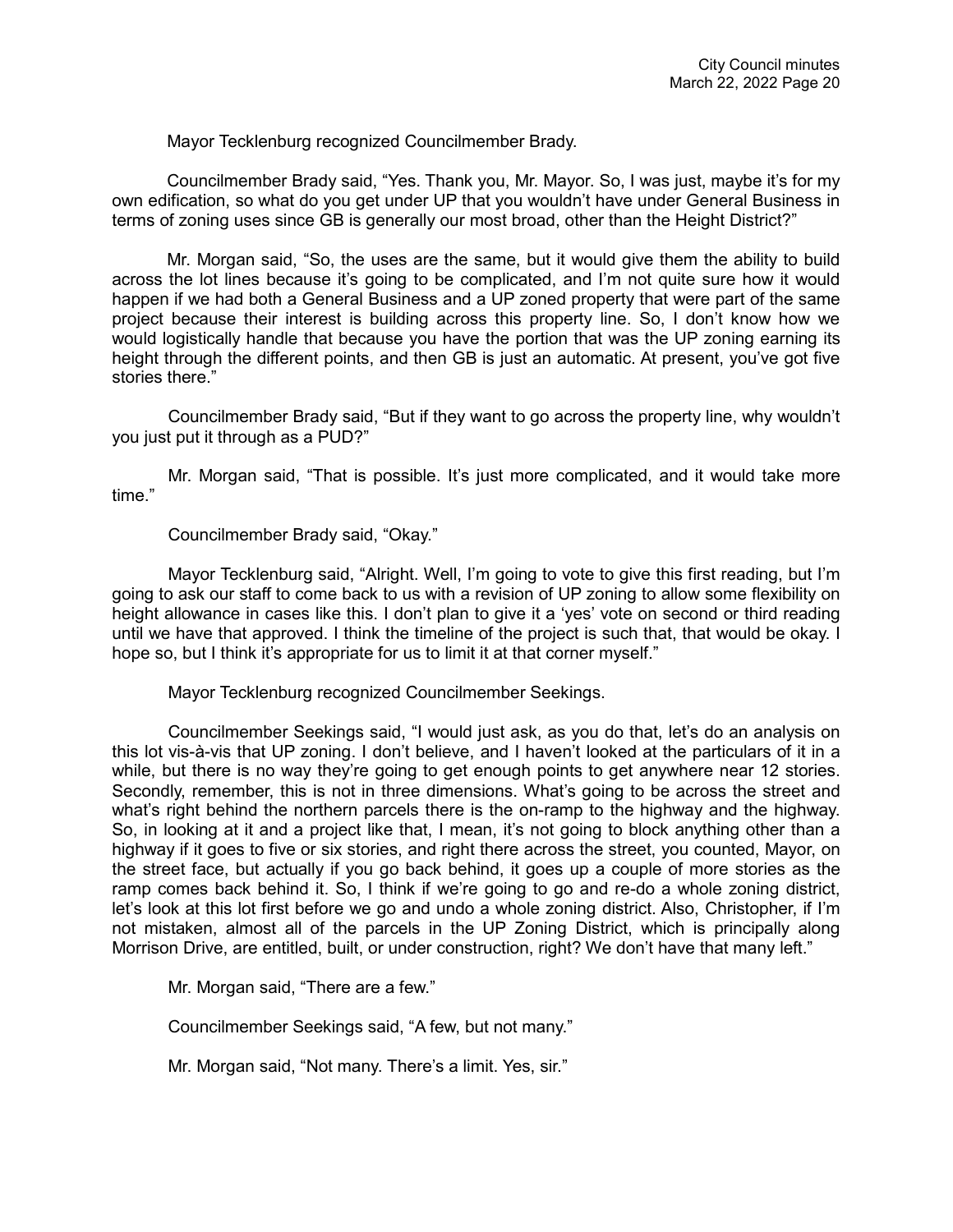Mayor Tecklenburg said, "So, my consideration is mostly being across the street from this which is, I think, that would be just kind of out of character. I agree with you I don't think you can earn it, but we've got time, and we can make some adjustments, so we'll see where that leads us."

Mayor Tecklenburg recognized Councilmember Mitchell.

Councilmember Mitchell said, "This is the last time, but all of that housing you see across the street, the white buildings?"

Mayor Tecklenburg said, "Yes, sir."

Councilmember Mitchell said, "That's the Housing Authority. All of that's going to be torn down."

Mayor Tecklenburg said, "No, not the white ones. The ones behind there are going to be torn down. These white ones are going to stay."

Councilmember Mitchell said, "Yes, the ones behind there. They're going to renovate the ones there, but behind is going to be torn down. I don't know how high they're going to go up."

Mr. Morgan said, "Four stories."

Councilmember Mitchell said, "Four stories?"

Mr. Morgan said, "Yes, sir."

Councilmember Mitchell said, "You see, they're going to be higher than those."

Mayor Tecklenburg said, "Right. Alright. So, we've got a motion on the floor to approve this, just giving it first reading. I'm going to call the question. What's that?"

Councilmember Waring said, "Does the motion include the discussion of staff that you (inaudible)?"

Mayor Tecklenburg said, "Well, it can. I'm going to do that anyway. A roll call, please." The Clerk said, "Councilmember Gregg."

Councilmember Gregg said, "Aye."

Councilmember Shealy was not present for the vote.

The Clerk said, "Councilmember Sakran."

Councilmember Sakran said, "Nay."

The Clerk said, "Councilmember Mitchell."

Councilmember Mitchell said, "Aye."

The Clerk said, "Councilmember Brady."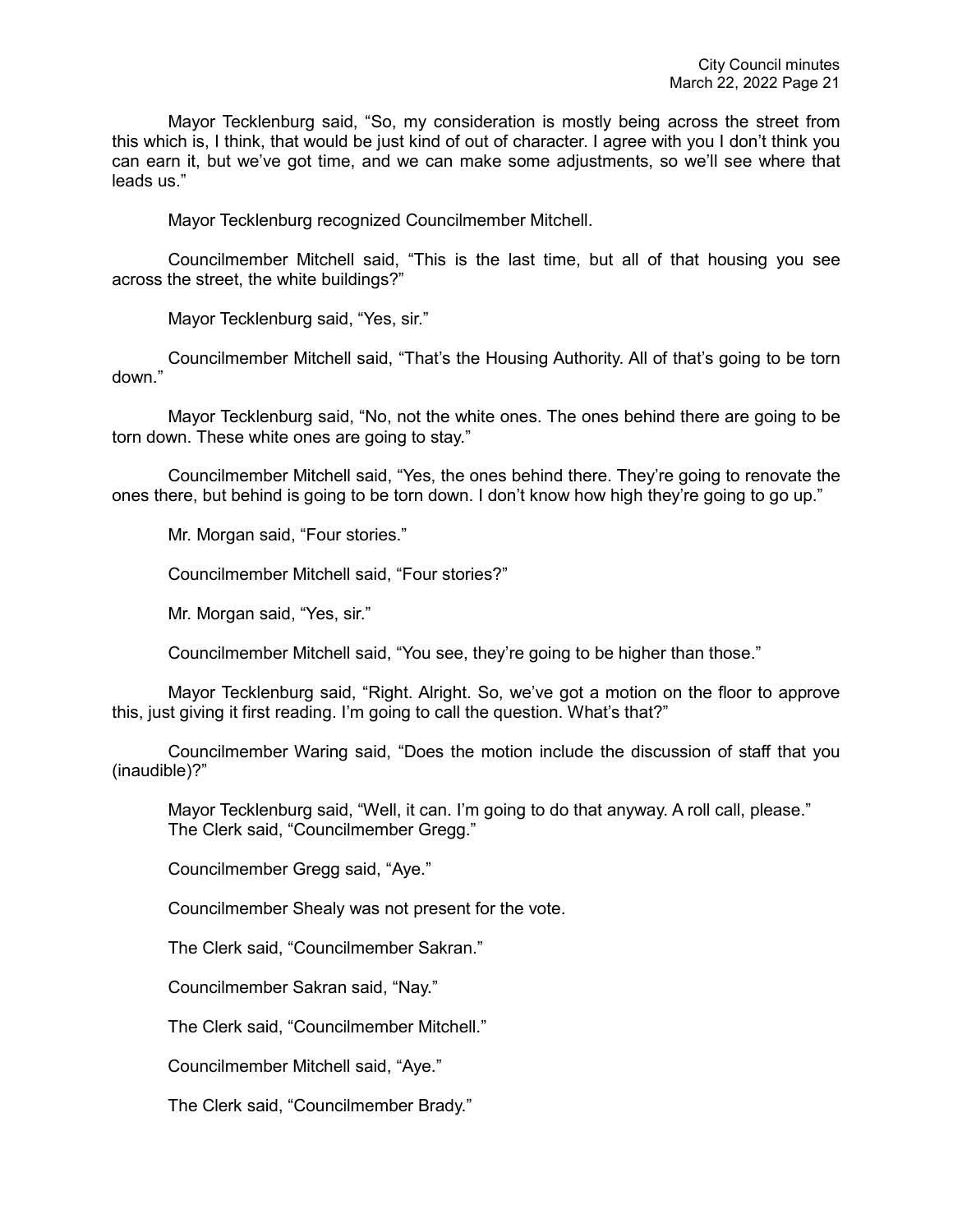Councilmember Brady said, "Nay."

The Clerk said, "Councilmember Gregorie."

Councilmember Gregorie said, "Aye."

The Clerk said, "Councilmember Waring."

Councilmember Waring said, "Aye."

The Clerk said, "Councilmember Seekings."

Councilmember Seekings said, "Aye."

The Clerk said, "Councilmember Shahid."

Councilmember Shahid said, "Aye."

The Clerk said, "Councilmember Bowden."

Councilmember Bowden said, "Aye."

The Clerk said, "Councilmember Appel."

Councilmember Appel said, "Aye."

The Clerk said, "Councilmember Parker."

Councilmember Parker said, "Nay."

The Clerk said, "Mayor Tecklenburg."

Mayor Tecklenburg said, "Aye."

The Clerk said, "The motion passes."

On a motion of Councilmember Seekings, seconded by Councilmember Mitchell, City Council voted to give first reading to the following bill:

*An ordinance to amend the Zoning Ordinance of the City of Charleston by changing the Zone Map, which is a part thereof, so that 590 Meeting Street (Peninsula) (approximately 0.23 acre) (TMS #459-01-03-047) (Council District 4), be rezoned from General Business (GB) and 5 Story Old City Height District classification to Upper Peninsula (UP) and 4-12 Story Old City Height District classification and to be included within the Accommodations Overlay District (A) classification. The property is owned by Meeting Street Properties.* 

The motion passed 9 to 3. The vote was not unanimous. Councilmembers Sakran, Brady, and Parker voted nay. Councilmember Shealy was not present for the vote.

Councilmember Mitchell was excused from the meeting at 7:11 p.m.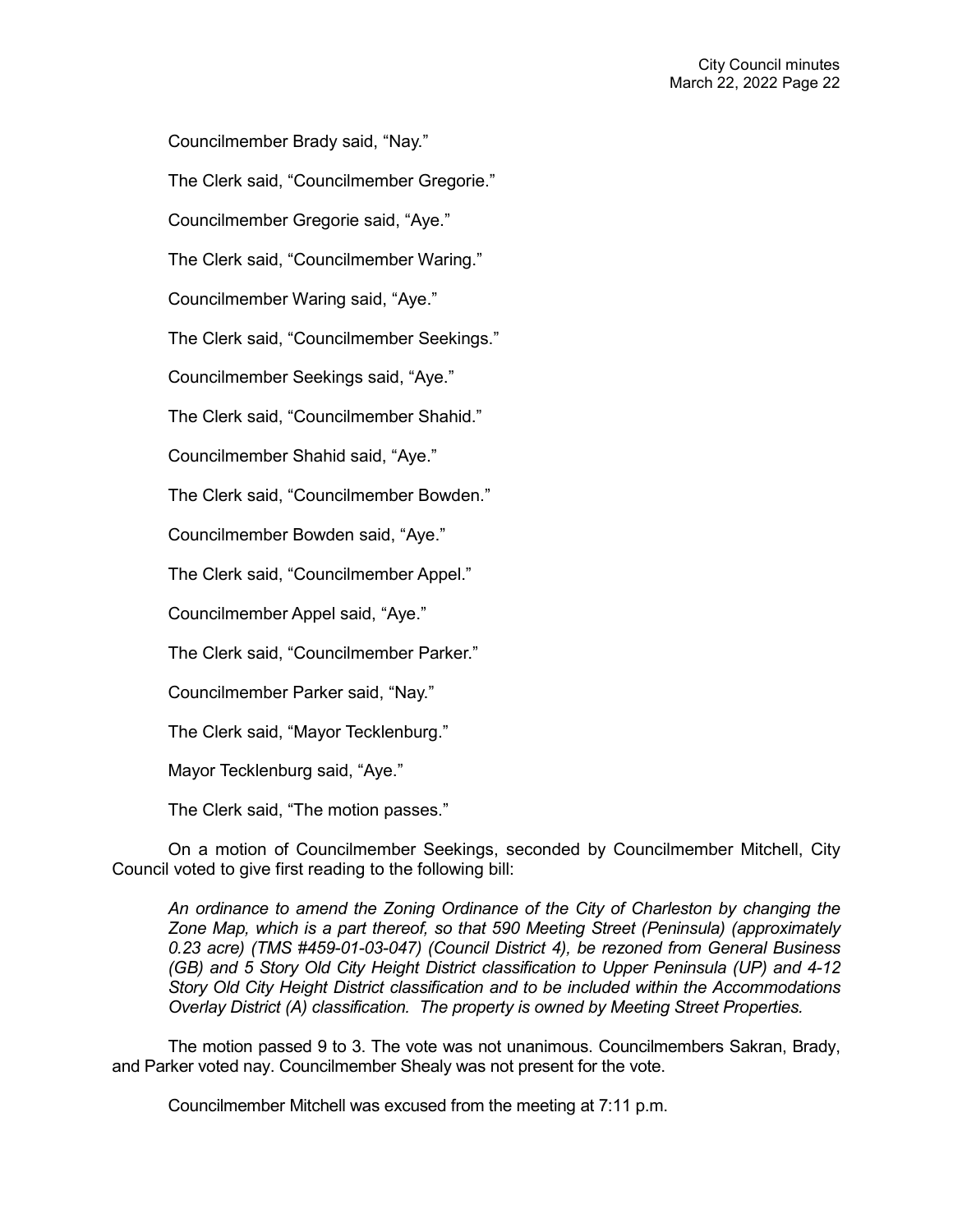Mayor Tecklenburg said, "Alright. [Number four,](https://youtu.be/sTB0yK2IJ2Y?t=4402) or are we just on number three? We're on number four."

Mr. Morgan said, "Yes, sir. E-4. So, this is a property on Wappoo Road, 1224 Wappoo Road in West Ashley. It's a third of an acre parcel. It's actually two parcels that comprise a third of an acre, and its request is a rezoning from General Office to Commercial Transitional. Now, this was an item that was recommended for disapproval by the Planning Commission. I think there were concerns about impacts to the neighborhood here. There was no one from the neighborhood who spoke on this. I don't know if anybody will be here tonight or not, but I did want to outline a few things to kind of explain why staff was supportive of this request, and that is that, essentially, Wappoo Road in this location is a commercial street. All of the parcels that front on it in this block and the blocks to the north are commercially zoned. The area in blue that you see there is actually a Charleston County Overlay that allows for I think they call it Commercial Core is in blue, and the areas that are in crosshatch over here are Light Commercial in the County. Then in the City, we have General Business Commercial across the street, Residential Office to the south, General Office to the north, and then General Business at the corner of Sam Rittenberg and Wappoo Road, so there is a real mix of Commercial zonings. There are some former houses that are here that are commercially zoned, and some are utilized in a Commercial fashion. Some are still residences, but the Commercial designations have been in this area for a good while, at least 20 to 30 years I would estimate. The County's Overlay went on top of properties that I believe are already Commercial, but it was implemented probably seven or eight years ago, so it's been a good while there has been Commercial in this Corridor. I'll show you some images of it. This shows up in our Suburban designation, so that does allow for limited Commercial, such as CT, which is what the applicant is requesting here. Here is an aerial image of the property, and then here you see it from the street. It's currently an office, it has parking to the side of it, has a sign out in front, so you get a sense of what's going on in the area. This is looking down Wappoo Road. Again, you see the subject property with the sign on the left. The building on the right is zoned General Business. Although it may still be Residentially zoned, it is General Business, and then there is the subject property on the right again. So, the Planning Commission did recommend disapproval, but from a staff standpoint, we felt like it was an appropriate request because it's a Commercial Corridor."

Mayor Tecklenburg said, "Alright. Would anyone like to be heard? Yes, sir."

1. Anthony Bryant said he supported staff's position. He served on the Board many years ago. He said Overlay Districts were problematic and, based on the fact Council allowed other uses to be approved that evening, large uses that would absorb a lot of water, a lot of sewer, and whole lot of stuff, he asked why this small business suffered because of something that happened 20 years ago. Those entitlements all ran together for 20, 30 years, so why wouldn't Council approve it and move on.

Mayor Tecklenburg said, "Thank you, sir. Would anyone else like to be heard? Yes, sir."

2. Keane McLaughlin said he represented John and Jean Peters. Jean Peters ran Jean's Workshop, which was a high-end window fabrication and drapery shop. She made curtains. He said they currently had an operation on Sam Rittenberg, as well as the studio at the Wappoo Road site, and they wanted to co-locate them and bring them together, so that's why they sought the rezoning. He said they searched for an alterations/fabrication/manufacturing within the Zoning Code, and they couldn't find anything that was suitable in the GO category, so that was why they looked for CT. He said fabricated window coverings/draperies was what they were doing. He didn't think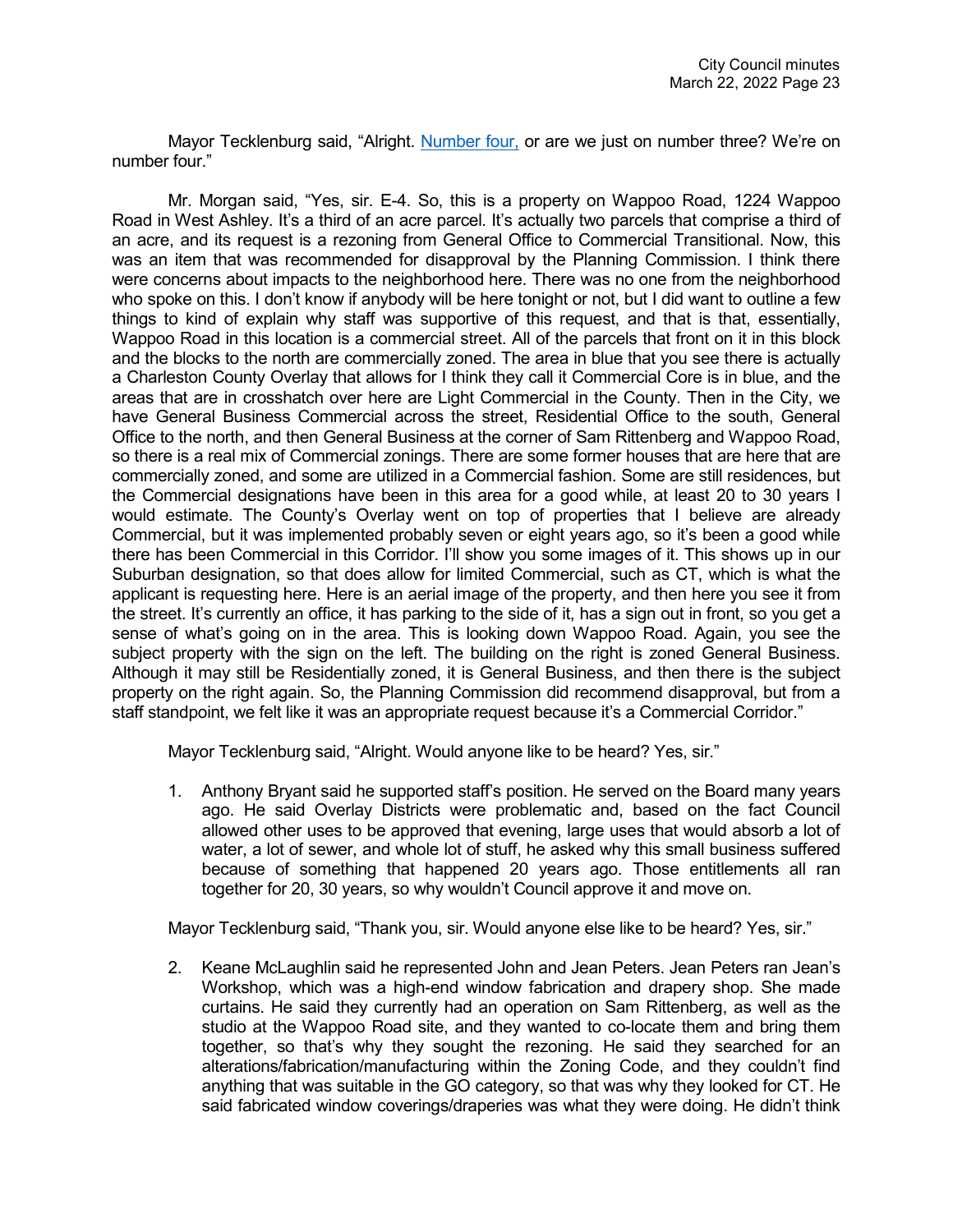that would be too intensive a use. Architecturally, the Corridor was pretty much already Commercial, so they saw no reason to disapprove it. He said they felt they would add some positive attributes to the area. He said they would bring the building forward and build a small area out onto the building behind so that all of the work could be done in one area. He thought their use was very appropriate to the area as there was already a gas station, a couple of title shops, and a warehouse that did MMA wrestling. What they were caught up on was use and context. He thought their context and character were very appropriate, and he thought the use was very appropriate.

Councilmember Mitchell returned to the meeting at 7:18 p.m.

Mayor Tecklenburg said, "Thank you, sir. Would anyone else like to be heard?"

No one else asked to speak.

Mayor Tecklenburg said, "Seeing none, the matter comes to Council."

Councilmember Shahid said, "Move for approval."

Councilmember Seekings said, "Second."

Mayor Tecklenburg said, "Alright."

Mayor Tecklenburg recognized Councilmember Parker followed by Councilmember Shahid.

Councilmember Parker said, "I did just have a quick question. Did you say there was going to be construction on the property?"

Mr. McLaughlin said, "Excuse me. No, this would be, eventually we're going to have to build a larger facility. That's the only construction we're going to have, but the use will be fabrication of curtains is what we're looking at long term."

Councilmember Parker said, "Right, and so are there building restrictions with this the new- --"

Mr. Morgan said, "In a CT District, yes, ma'am. There's square footage limitations. Yes, ma'am."

Mayor Tecklenburg recognized Councilmember Shahid.

Councilmember Shahid said, "Thank you, Mr. Mayor. Mr. Morgan, would you explain for Council the difference between a Commercial and a Commercial Transition? What's the difference in the two classifications?"

Mr. Morgan said, "You mean the General Office?"

Councilmember Shahid said, "General Office, I'm sorry."

Mr. Morgan said, "So, the General Office that it's currently zoned would just allow officetype uses and office-type activities, hence, the reason that the design studio can't locate there if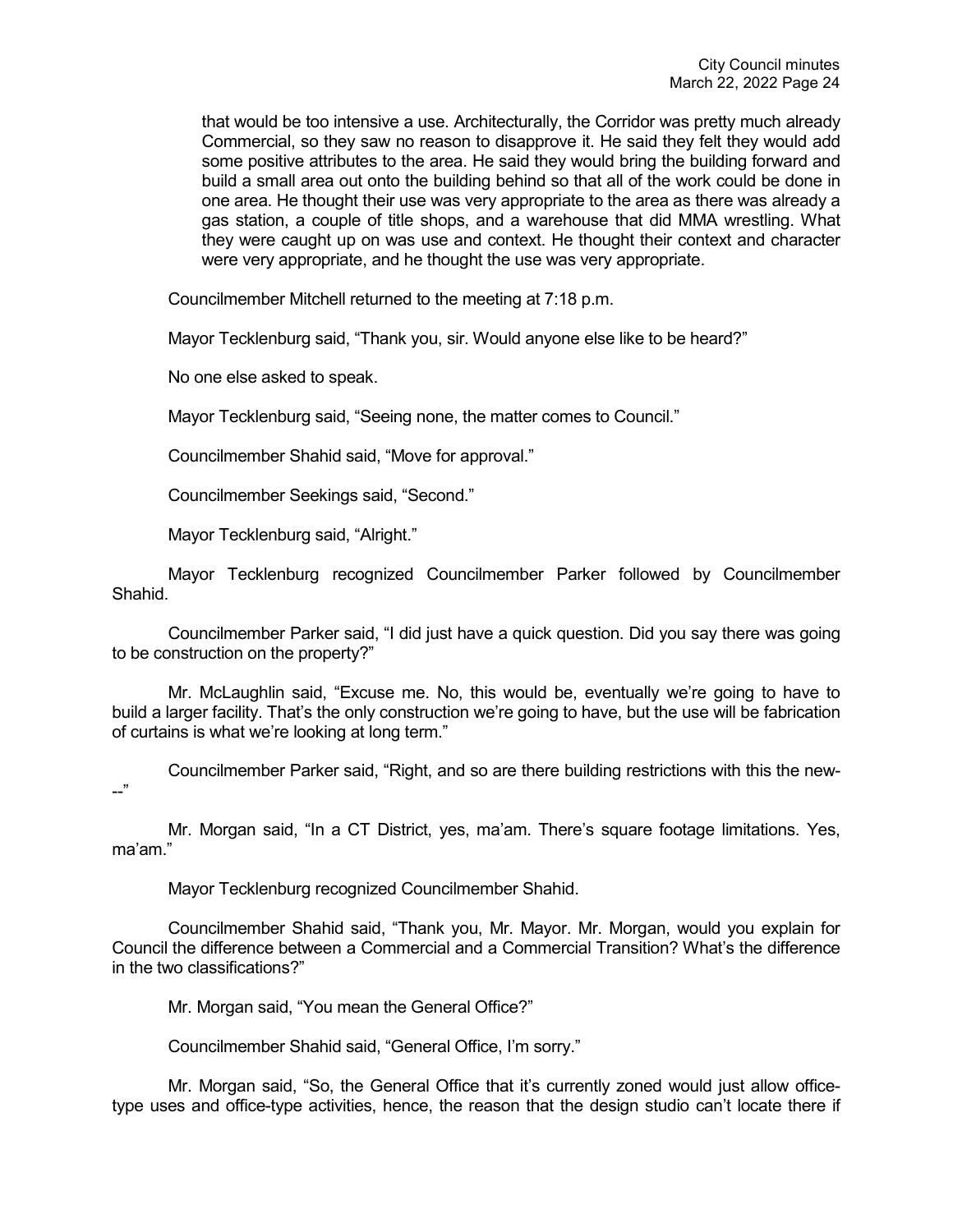they're going to have the stitching of drapes and things like that, a seamstress-type work. So, in CT, you can have Limited Commercial-type uses. There are square footage limitations, you can have small restaurants, but in an instance like this, you wouldn't be able to have outdoor dining because of the close proximity of Residential zoning. You can have offices, you could have Residential, and things like that, but it's a transitional type of Commercial that we feel is appropriate when you've got adjacent Residential units."

Councilmember Shahid said, "And Donna Jacobs was on the Planning Commission. I talked with her about this and her concern, and it was a unanimous vote to disapprove, was that a subsequent owner could take this property and change it from a drapery shop to something more, and I think invasive is what they were concerned about. So, this cannot be used for other purposes such as a shooting range, an indoor shooting range. It can't be a liquor store there, and there's a whole host of things that are prohibited from being under this new CT, right?"

Mr. Morgan said, "Correct."

Councilmember Shahid said, "So, down at the corner from this, Councilmember Appel, is that nefarious operation called Appel Vision from over here. What the concern is, and I talked to Ms. Jacobs about it, the concern is that this backs up into this old neighborhood called Pinecrest, and as Mr. Morgan has pointed out, this is spotted because some of the property is in the County, and some of it's in City jurisdictions, so you've got this sort of mixed zoning going on with it, but it is Commercial on both sides of the street. There are residences that come close to this. This was built as a residence. Right now, I believe there's a Commercial use taking place in there, so it's like a shop of some sort, a retail shop going on. This does not violate the spirit of Plan West Ashley. We double-checked that. This seems to be a very non-invasive type of manufacturing, which is drapes. It's a pretty cool thing to do. A good old fashioned industry of things and sorts, so I think this is okay to change this zoning. Let's allow this to be used. This is a local industry, and we're trying to provide economic opportunities in West Ashley, and this is a golden opportunity to do that. So, I would urge you all to go ahead and support the rezoning."

Mayor Tecklenburg said, "Alright. Any other questions or comments?"

Mayor Tecklenburg recognized Councilmember Waring.

Councilmember Waring said, "A lot of years ago on the corner of Moultrie and Rutledge, I bought a vacant lot and had it rezoned to Commercial Transitional because it abuts a Residential area. Commercial Transitional is designed to do just that, limits. You could put a florist there, in this case, this drapery shop, that has controlled hours of operations so nobody can be working there at 11:00 p.m., 12:00 p.m. at night. It's designed to go from high impact to a Limited Commercial use as you progress into a neighborhood. This, for anyone who knows, is highly traveled, it's a little short two blocks, but a ton of traffic goes through there. I wouldn't want my kids playing in the front yard on Wappoo Road right there, so, I, you know, being 17 years on the Planning Commission, really don't like to go against them, but I think, in this case, I agree with Councilmember Shahid on this one. If you go up to the Hirose area north of that where you see the bigger building with the CC on it, that used to be the old Merita Bread place, and you had delivery trucks going in and out of there all of the time. Yes, sir, right there, all of the time, and that was there for decades. So, if that neighborhood can grow in pride with the Merita Bread Company being there with delivery trucks coming and going, they can survive with a drapery shop. Thank you."

Mayor Tecklenburg said, "Any other questions?"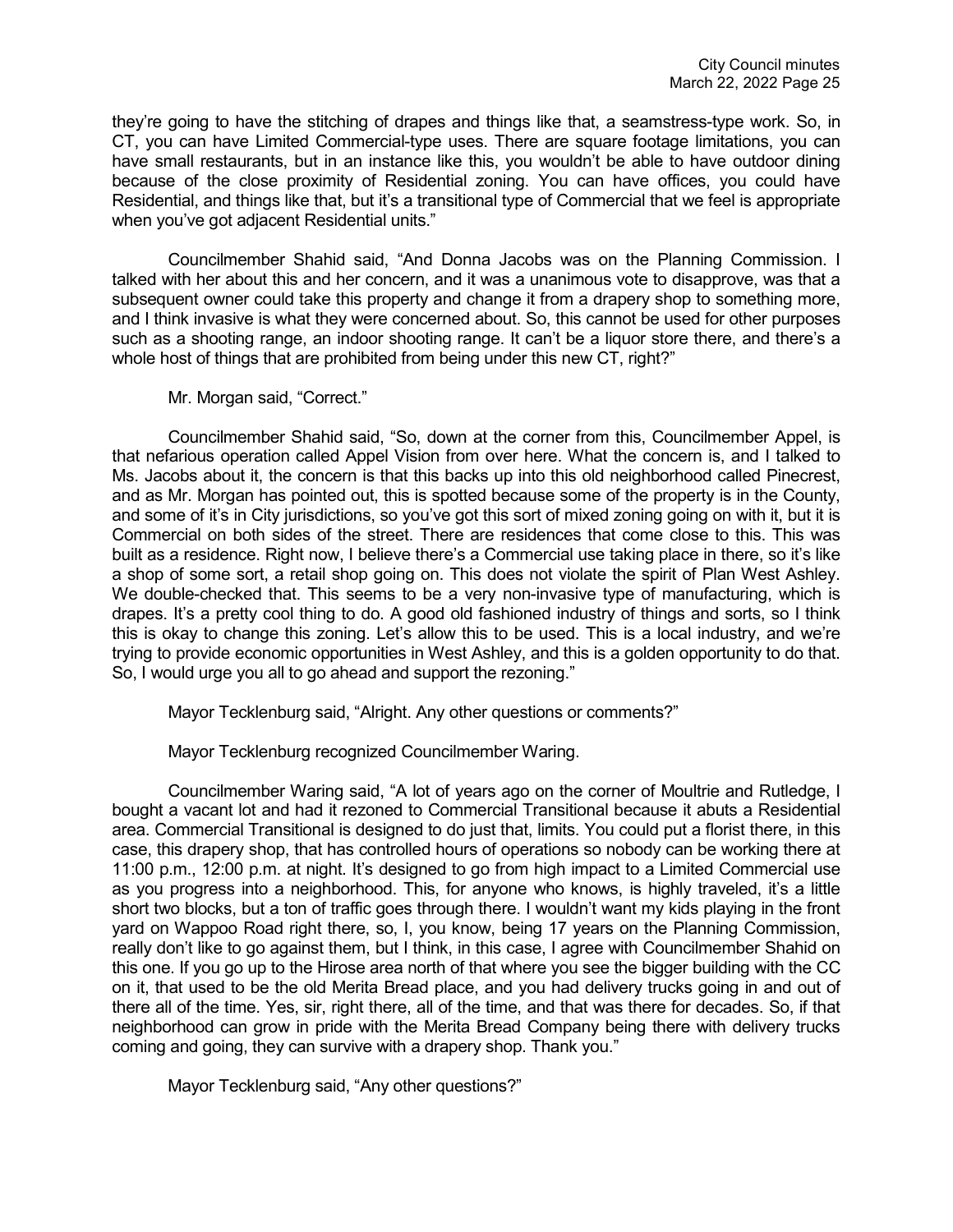No one else asked to speak.

Mayor Tecklenburg said, "I have one. Would this property, when they add on to the building, be subject to the Design Review Board?"

Mr. Morgan said, "I believe that Wappoo Road has review. I would have to check that, Mayor."

Mayor Tecklenburg said, "He's shaking his head yes. He's checked it already."

Mr. Morgan said, "Yes."

Mayor Tecklenburg said, "Well, that's good. Alright. Any other questions?"

No one else asked to speak.

On a motion of Councilmember Shahid, seconded by Councilmember Seekings, City Council voted unanimously to give first reading to the following bill:

*An ordinance to amend the Zoning Ordinance of the City of Charleston by changing the Zone Map, which is a part thereof, so that 1224 Wappoo Road (West Ashley) (approximately 0.33 acre) (TMS #351-12-00-192 and 028) (Council District 9), be rezoned from General Office (GO) classification to Commercial Transitional (CT) classification. The property is owned by John Peters.* 

Mayor Tecklenburg said, "Next up, [number five."](https://youtu.be/sTB0yK2IJ2Y?t=5056)

Mr. Morgan said, "This is on Folly Road. This is 1144 and 1150 Folly Road. It's 8/10ths of an acre between the two parcels. They're currently zoned RO, and the request is to go to Limited Business. To orient you to the area, the Walmart on Folly Road is just a little bit further south and across the street. There is a retail center directly across the street that's zoned Limited Business. There is Residential to the rear, a little bit of a similar circumstance to what we were seeing in the previous case. A vacant Commercial lot to the northwest. I'll show you some images here. This is a little bit broader view. You can see the Walmart is down to the southwest of the property zoned GB. There are parcels on this street that have been zoned to CT as they converted from residents to Commercial uses, but then there are also parcels that are in the LB category or the RO category, as well. The Town of James Island has had some conversions of properties to Commercial uses, as well, along here. In our Comprehensive Plan, it's in our Neighborhood Edge designation, so limited-type Commercial uses are allowed or recommended in that category. Here is an aerial image. It's two former residential structures. One, which has already been converted to some office uses as the RO allows for at present. Here they are from the street view. You can see the sign that's out in front for offices, and here is a look down Folly Road. The subject properties are on the left. The retail center across the street is to the right, and this is looking north on Folly Road, some of the other Commercial in the area, and to the south some of the Commercial that's converted houses along Folly Road and, again, that's the center that's directly across the street that's zoned Limited Business, as well. And just the Folly Road Overlay requirements, which gives us, staff, an extra level of comfort because there are buffer requirements, things like that, and of course, we have Design Review over any exterior changes on the property, as well. This is just a little bit more about what those requirements are, and Planning Commission did recommend approval of this request."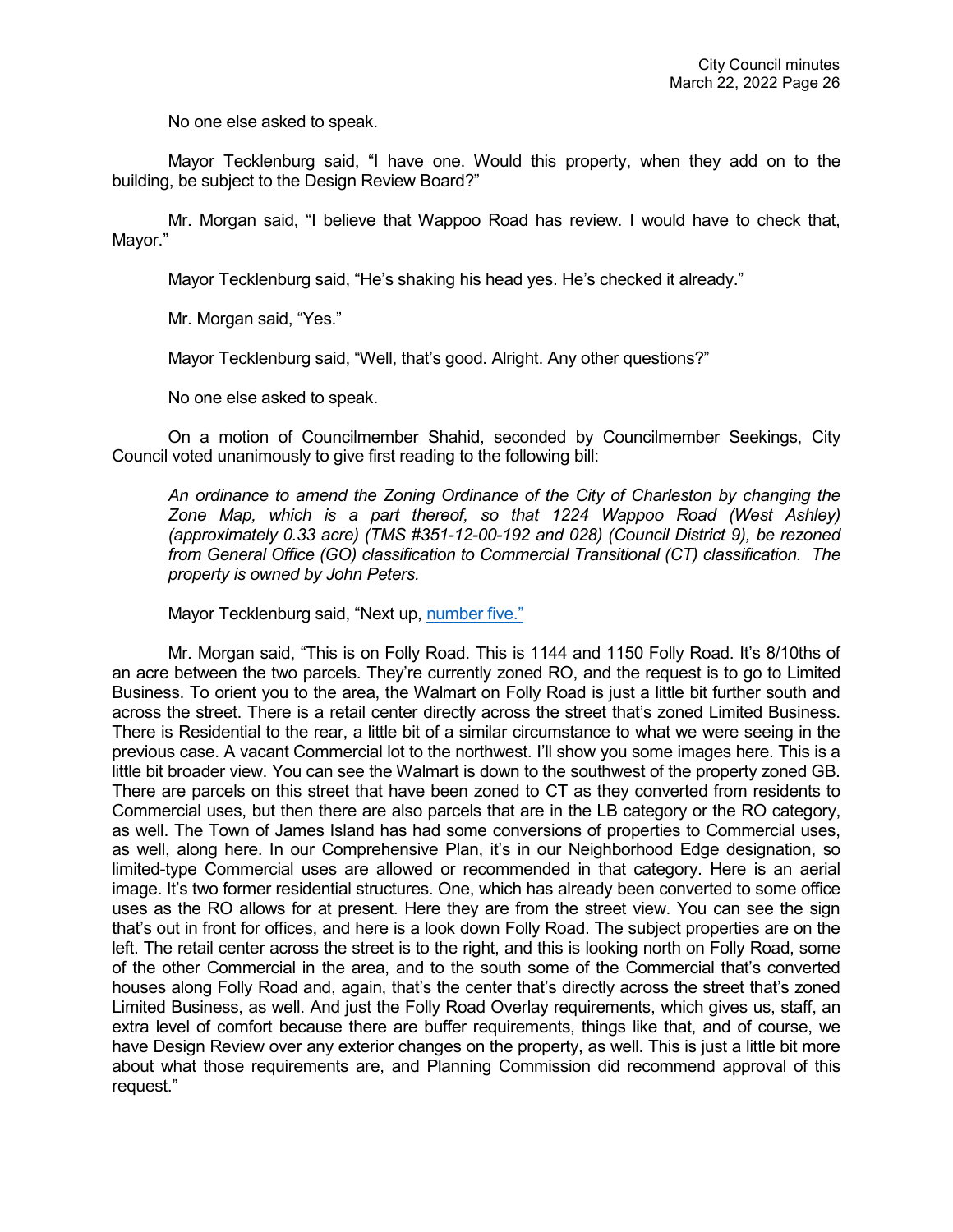Mayor Tecklenburg said, "Would anyone like to be heard on this matter?"

No one asked to speak.

Mayor Tecklenburg said, "Seeing none, it comes to Council."

Councilmember Mitchell said, "Move for approval."

Councilmember Parker said, "Second."

Mayor Tecklenburg said, "A motion to approve and a second. Any conversations or questions?"

Mayor Tecklenburg recognized Councilmember Parker.

Councilmember Parker said, "No."

Mayor Tecklenburg said, "So, Christopher, if I may ask, so what is the need here? What are they going from to that they need this change of zoning?"

Mr. Morgan said, "There are uses that they want to have in the structure, as I understand it, that are not allowed in RO. I believe it's some sort of workout-type facility that's not allowed in RO, so they wanted to go up to a more intensive category that would allow it. An LB would allow it."

Mayor Tecklenburg said, "But a LB would also allow many other uses, much more extensive than a CT."

Mr. Morgan said, "Yes, sir. Because of the limits on the hours of operation."

Mayor Tecklenburg said, "Would a CT not have worked for them?"

Mr. Morgan said, "They did not request CT. There are some CT parcels that are similar to this along here, as well as some LB. The LB still limits the hours of operation, and it has limits on drive-throughs, things like that, so we didn't have a huge concern with the difference. The CT does have the square footage limitations, which LB does not. That's probably the biggest difference."

Mayor Tecklenburg said, "Alright."

Mayor Tecklenburg recognized Councilmember Waring.

Councilmember Waring said, "I agree with the Mayor on that one. Mr. Morgan, if you look at the two residences behind there on that, I guess that's the western side. I'm sorry, that's the northeastern side. Right. Is there some sort of buffer zone so the neighbors won't get surprised at some high activity behind them?"

Mr. Morgan said, "Yes, sir. The Overlay requires a buffer to the rear, and we'll go to that section. The building height is limited to 35 feet, I'm looking for a minimum, 15-foot right-of-way buffers out front, and then a minimum 20-foot vegetated rear buffer is required adjacent to Residentially zoned parcels, so they'll have to have a 20-foot buffer at the rear."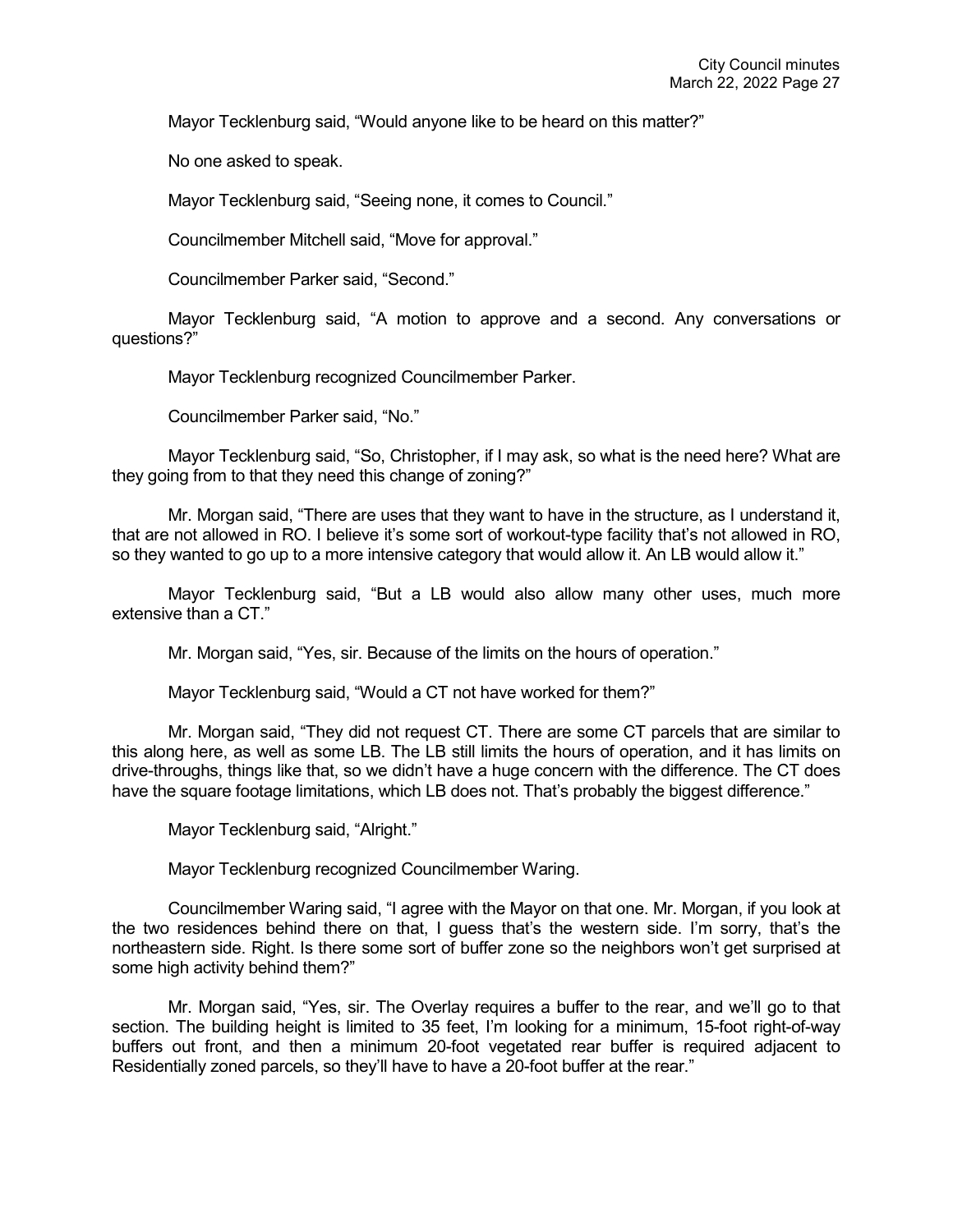Councilmember Waring said, "Let me ask one other question. Can a liquor store be put in LB?"

Mr. Morgan said, "I would have to go check the codes on that because I know that liquor stores typically aren't open past like 7:00 p.m. or whatever the State regulates on that, so it could be that it's a use that's allowed, but there are the hours of operation limitations."

Councilmember Waring said, "Okay. I just wanted to discuss some of those high impact uses for Councilmember Parker to know that. It's in your district."

Councilmember Parker said, "Yes."

Councilmember Waring said, "Okay, but if you're in favor of it, I'm good."

Mayor Tecklenburg said, "Alright. Anyone else?"

Mayor Tecklenburg recognized Councilmember Sakran.

Councilmember Sakran said, "I'm going to support this, but I'm familiar with the owner who has been trying to call in if there's any questions. He did ask for public comment. He was trying to call in, but he was having issues trying to connect. So, I'm sure if there are questions, but he is available. I think he signed up for public comment and then---"

Mayor Tecklenburg said, "He can comment. You know, this is a public hearing."

Councilmember Sakran said, "Yes."

Mayor Tecklenburg said, "If he's online---"

Councilmember Sakran said, "He's online, but he can't connect. He's having technical issues connecting."

Councilmember Parker said, "Move for approval."

Councilmember Sakran said, "Okay. I'll second it."

Mayor Tecklenburg said, "I'm sorry. What was the motion?"

There was laughter in the Chamber.

The Assistant Clerk said, "There's already a motion."

The Clerk said, "Councilmember Mitchell seconded by Councilmember Parker."

Mayor Tecklenburg said, "Okay. I thought we had a motion on the floor already, but I'm glad to have another one. Okay. Any further discussion?"

No one else asked to speak.

On a motion of Councilmember Mitchell, seconded by Councilmember Parker, City Council voted unanimously to give first reading to the following bill: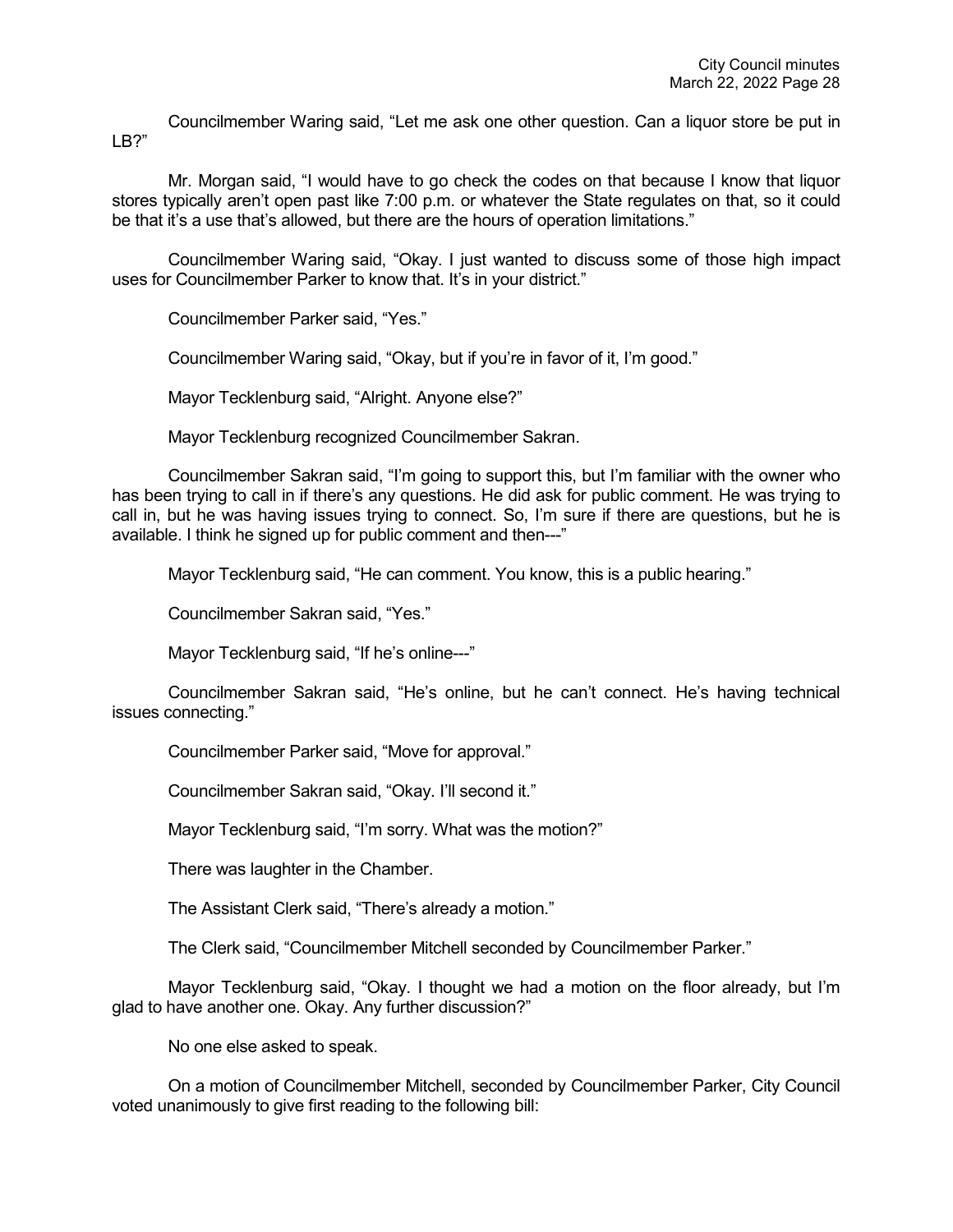*An ordinance to amend the Zoning Ordinance of the City of Charleston by changing the Zone Map, which is a part thereof, so that 1144 and 1150 Folly Road (James Island) (approximately 0.88 acre) (TMS #425-13-00-030 and 031) (Council District 12), be rezoned from Residential Office (RO) classification to Limited Business (LB) classification. The property is owned by Bennett Construction & Realty LLC.* 

Mayor Tecklenburg said, "It's just the first reading, so if he wants to come make comments to us before next reading, he could."

The Clerk said, "We didn't have anyone on the list for this item."

Mayor Tecklenburg said, "Alright. Let's keeping it moving along here. Item [number six](https://www.youtube.com/watch?v=sTB0yK2IJ2Y&t=8123s) is next."

Mr. Morgan said, "Yes, sir. This is an ordinance amendment. This is a little bit of an unusual situation because this ordinance amendment comes from the private sector, from a property owner/developer in town, who is asking for this amendment to our zoning ordinance, which our ordinance does allow for. Of course, it has been reviewed by the Planning Commission. I'll go into that in a minute, but this is an amendment to our Workforce Housing Districts and Opportunity Zones that would allow for different off-street parking requirements for different types of Residential units.

And, you should have in your packets, the ordinance. What this does is it creates a definition of a small, efficiency dwelling unit – a micro unit. And these are things that are being seen around the Country and that the applicant is going to talk to you all a little bit about this. Just so you all know where he's coming from on this, they are typically 250 sf. to 375 sf., that are in much more limited locations, that are typically in areas where people can walk to more uses, such as grocery stores, and in fact, there's a definition for what a grocery store would qualify as in this amendment, and then info about how close these types of uses would need to be to a grocery store to have the benefit of this amendment for the reduced parking requirement.

So, it is definitely something that is a new trend in housing around the Country and in different areas of the United States, in more urbanized areas, and of course, the City of Charleston is getting more urbanized. Our Zoning Administrator has gone through these proposed amendments and done a few tweaks that makes it fit in our Zoning Ordinance a little bit better. Our Planning Commission reviewed it. Their comments, well, I'm not going to go through the applicant provided exhibit here, but the Planning Commission did recommend approval of this change, and it now comes to Council for your thoughts and action."

Mayor Tecklenburg said, "Would anyone from the public would like to be heard? Yes, sir."

1. Jeff Roberts said he was the developer, and they could no longer design a city around an automobile. Prior to the pandemic, they planned, and a lot of the Councilmembers and certainly Planning had known him for years for multiple decades. They were at the forefront of Urban Development and had won awards and on many joint ventures with the City. Prior to the pandemic, they looked at a property in the Medical District that would develop into co-living, which was really luxury apartments that had private bathrooms, four bedrooms per pod, with community space, kitchens, and amenities. He said the market for that was more of a 'Gen Zer,'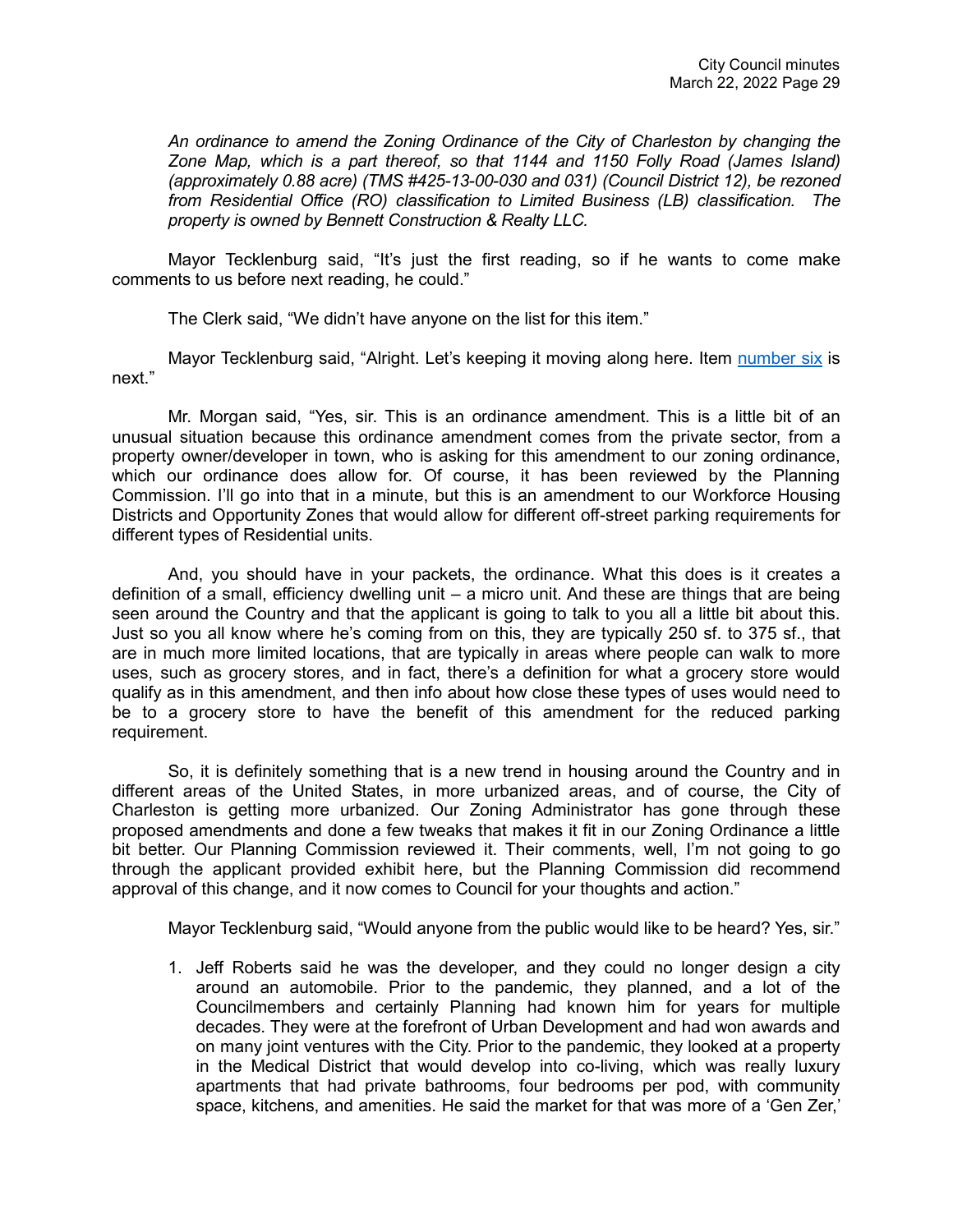to use the joking metaphor, latte drinking, skinny jean wearing, 'Gen Zers,' but they decided that the City needed a more price approachable type of resident and would have a private, beautiful little Class A apartment, and the true amenity would be that they could live by themselves. He said the small, efficiency dwelling unit only worked in areas that were near the Medical District, on a transit line, bicycle, walk to work, walk to a major supermarket. It worked in what was in the Comprehensive Plan of the City Center. It did not work in a lot of parts of town. They didn't have a light rail, so it was made for people who didn't really need to drive. He said what they did was reduce the parking requirement from one to one. They could create four bedroom apartments that were for co-living, and it would be one parking spot for those. A hotel was two spaces --

The Clerk said, "Time."

Jeff Roberts continued and said a hotel had two spaces for three bedrooms. Mixeduse was one for four. They thought this was perfectly price approachable and brought housing stock to the community.

Mayor Tecklenburg said, "Thank you, sir. Would anyone else like to be heard? Please come forward. Yes, ma'am. Welcome."

2. Erica Harrison said she had the opportunity to work with Mr. Roberts in the past, and she had worked for a lot of developers. She said one of their goals had always been to do more affordable housing, and they looked at the ordinance for Mixed-Use Workforce Housing. She said sometimes they needed a disrupter in the space of housing and development, and this type of ordinance did that. She looked at the 2020 income guidelines, and when she came back to Charleston in 2004 when she graduated from law school, she made just \$1,500 over the area medium income at the time. She had lived with her parents for about a year and saved a lot of money. All she wanted was a tiny townhome in Summerville for \$130K. Someone said that was a crazy idea and asked why she didn't live in Charleston. She said that happened, and now she got to live and was more invested in the community that she never thought she would be able to afford. Every day, those types of events happened, where they had someone who couldn't actually afford to be in Charleston. She said to imagine driving to downtown Charleston from Summerville for a year and what that meant to their actual income, student debt, and student loans. She said this type of ordinance solved that problem for those persons who were single. Because when they brought people to the City, they became invested, they were part of the community, and they did things, like she did, which was become active in all parts of the City, the planning, and became active members and residents. This type of ordinance created the communities they wanted to build in the City and made people invested in the communities.

Mayor Tecklenburg said, "Great. Thank you. Mr. Karesh."

3. Charlie Karesh said he was a West Ashley resident and a member of the City's Planning Commission. He thanked Council for the honor of being a member of the Planning Commission. He appreciated that, and he thanked staff. Mr. Morgan did a wonderful job and all of the staff. They had a lot of new members on the Commission. Council knew because they approved them. They were pretty demanding as staff these days, demanding of the affordable housing concerns they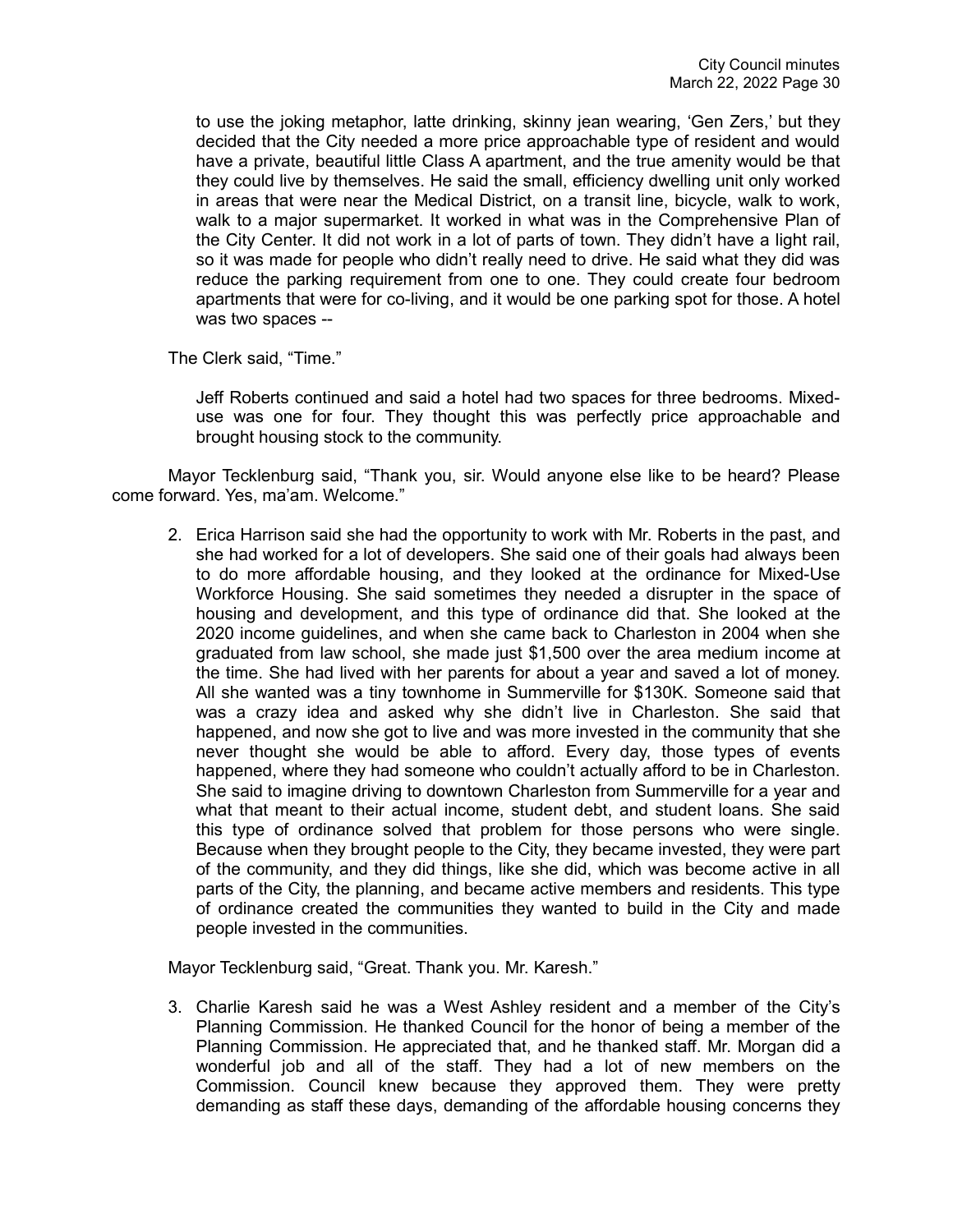had, and the City had. They supported the micro-unit 100%. They were more affordable than what people could get, and they felt like it made a lot of sense. They knew there was no silver bullet to solve the problem. Council knew that, and they knew that. Councilmember Waring sat next to him on Planning for many years, and they wished they could solve a lot of problems. He knew Council was going to help solve them, but they thought this was one ingredient that would help, but they thought that relying on the private sector was going to be a key ingredient to solving this problem. They wished, as a city, they had great people and great staff who could solve it on their own, but they knew the private sector was the key because they were the one who was investing. They would like to have more interaction with them and actually have some dialogue with them about the ideas they could send to Council. They appreciated that and appreciated Council's support, as well.

Mayor Tecklenburg said, "Thank you for your service on the Planning Commission."

Mr. Karesh said, "Thank you, sir."

Mayor Tecklenburg said, "Yes, sir. Yes, sir."

4. Anthony Bryant said he had some concerns, and one was Federal Opportunity Zone by Senator Scott. He asked what were the incentives and the process?

Mayor Tecklenburg said, "I believe its Federal Opportunity Zones."

Anthony Bryant continued and said Federal Opportunity Zones did not provide for reporting. It didn't give accurate reporting in terms of those incentives. If it was an Enterprise Community and the Enterprise Zones from the 1990s which led to the redevelopment of the neck area and others. He said when someone came to the body, he was not privy to what was going on, and said they would create an amendment or an ordinance, and it was something new. The question became, 'How many times had this been done before?' One, two, the reporting for the Opportunity Zones and those credits. Secondly, the continuity of care. Now, the City of Charleston had been part of the continuity of care, Economic Solution Grants since 2013. He made a comment in 2013 to the Department of Commerce, so the question became was this some special consideration with someone their relationship was in business.

Mayor Tecklenburg said, "Thank you, sir. Mr. Dix."

5. Mr. Dix said he was the Government Affairs Director for the Charleston Trident Association of Realtors, and they were in favor of the initiative as small, efficiency dwellings were the future. As they looked to reshape how the Neck area was zoned, with LCRT coming online in the near future, they needed this type of zoning to support the ridership, and they needed the ridership to support the housing. He said those were the types of ideas they applauded. He said they thanked Council for taking the time to look at those new ways of doing the Zoning Code, and they looked forward to working with Council in the future on some other housing initiatives.

Mayor Tecklenburg said, "Thank you, sir. Would anyone else like to be heard?"

Councilmember Seekings said, "Move for approval."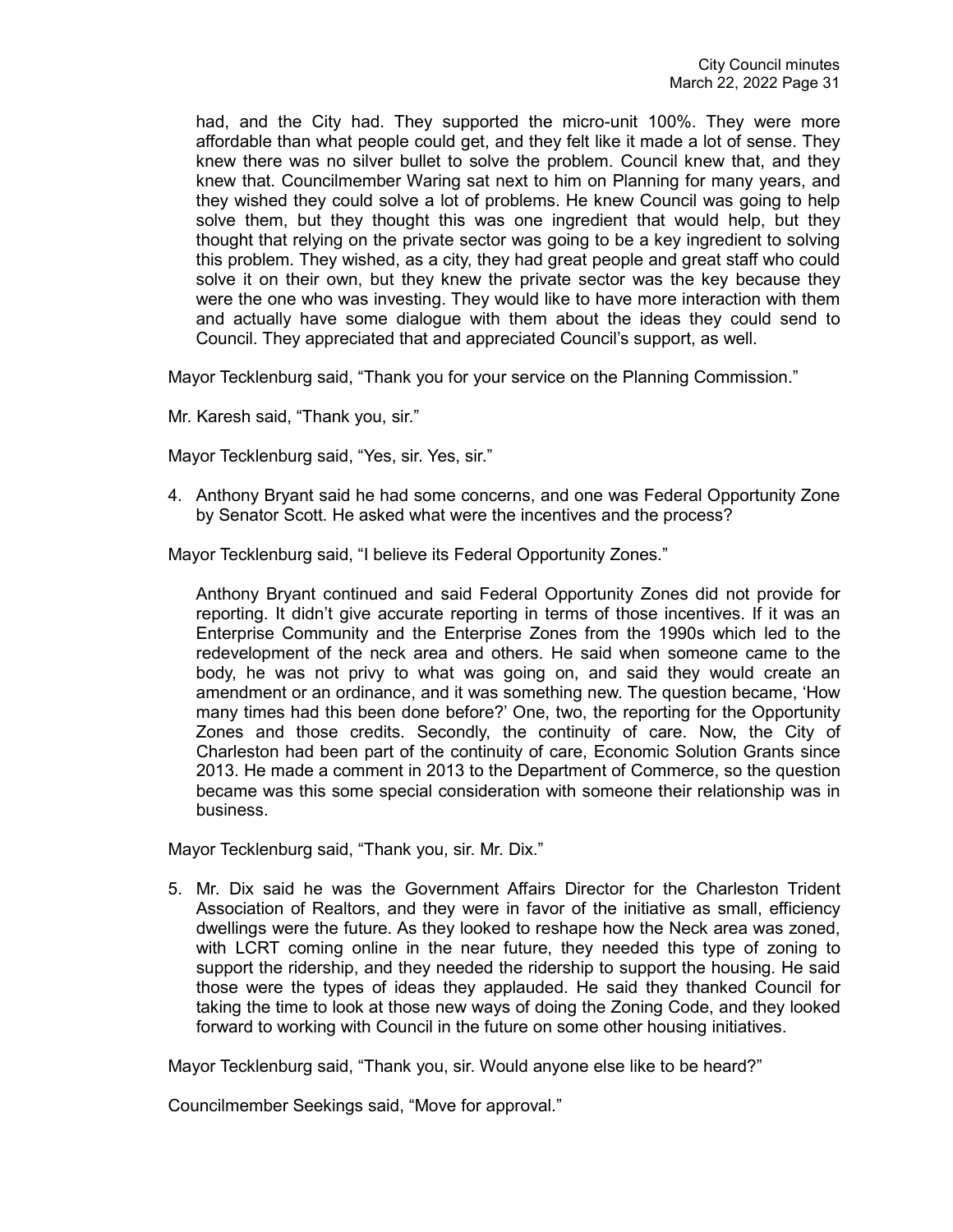Councilmember Appel said, "Second."

Mayor Tecklenburg said, "We've got a motion to approve."

Mayor Tecklenburg recognized Councilmember Gregorie followed by Councilmember Appel and Councilmember Parker."

Councilmember Gregorie said, "Mr. Mayor, I am definitely going to support this. I think it's a good way for us to deal with that middle-income gap, however, I don't like the process. I don't like the fact that this went to Planning and did not come to the Community Development Committee, of which all land use and zoning, consistent with §2.50, and I am supporting something Councilmember Parker was concerned about at our last meeting. How do these things get here without us having some input?"

I think the fact that we have spent the last hour or so, and I understand there is a need for a public hearing, but I think it's very, very important that we follow the process, Mayor. We having a Standing Committee for Community Development, and it's clear in the ordinance, in the law, that these kinds of land use, zoning, and development, should come through Community Development. While I support this, I still think that we need to respect the process.

Going back to Councilmember Appel and Councilmember Parker's concern at our last meeting, this is a prime example, at least to me, where we are not following the process, and we should. We should give Community Development an opportunity to review the proposed ordinance and make comments accordingly. Bringing these things to the committee of a whole defeats the purpose of the Standing Committees. Why have them if we're going to by-pass them and Planning says 'Yay,' are we necessary? I think we are, but I demand, I demand, that we adhere to the City Codes as it relates to land use development, zoning, planning. All of it comes through that Committee.

So, for us going to the committee of a whole, I think it's inappropriate without giving the Standing Committee that's responsible for these an opportunity to review and comment and possibly make it even better, so I just want the record to reflect that this should not continue to happen, that things should go through the appropriate Standing Committee before it goes to Planning, before it goes to the committee of a whole to have an hour-and-a-half discussion on something that we could vet through the Standing Committee process. I don't know who makes the decisions to bypass the rules, but I think it's time for us to stay focused and consistent with the laws of this City. So, I'm just saying this because, again, I think there was a very, very great concern that was brought up at our last meeting by two of our fellow Councilmembers, and I think this is an example of the kind of issues that they were raising. We need to follow the rule, and the rule is clear in §2.50 that the responsibility lies in the Standing Committee. I just want to make the record clear, Mayor. I mean, I've been fighting for this for years, to make sure that our Standing Committees have the kind of relevance and importance that they were designed to do. Yes, it means more work, much more work for us, but I think we've been doing pretty good, Mayor, because you've been piling on."

There was laughter in the Chamber.

Mayor Tecklenburg said, "But I'm happy for this matter to go to the Committee that you're talking about."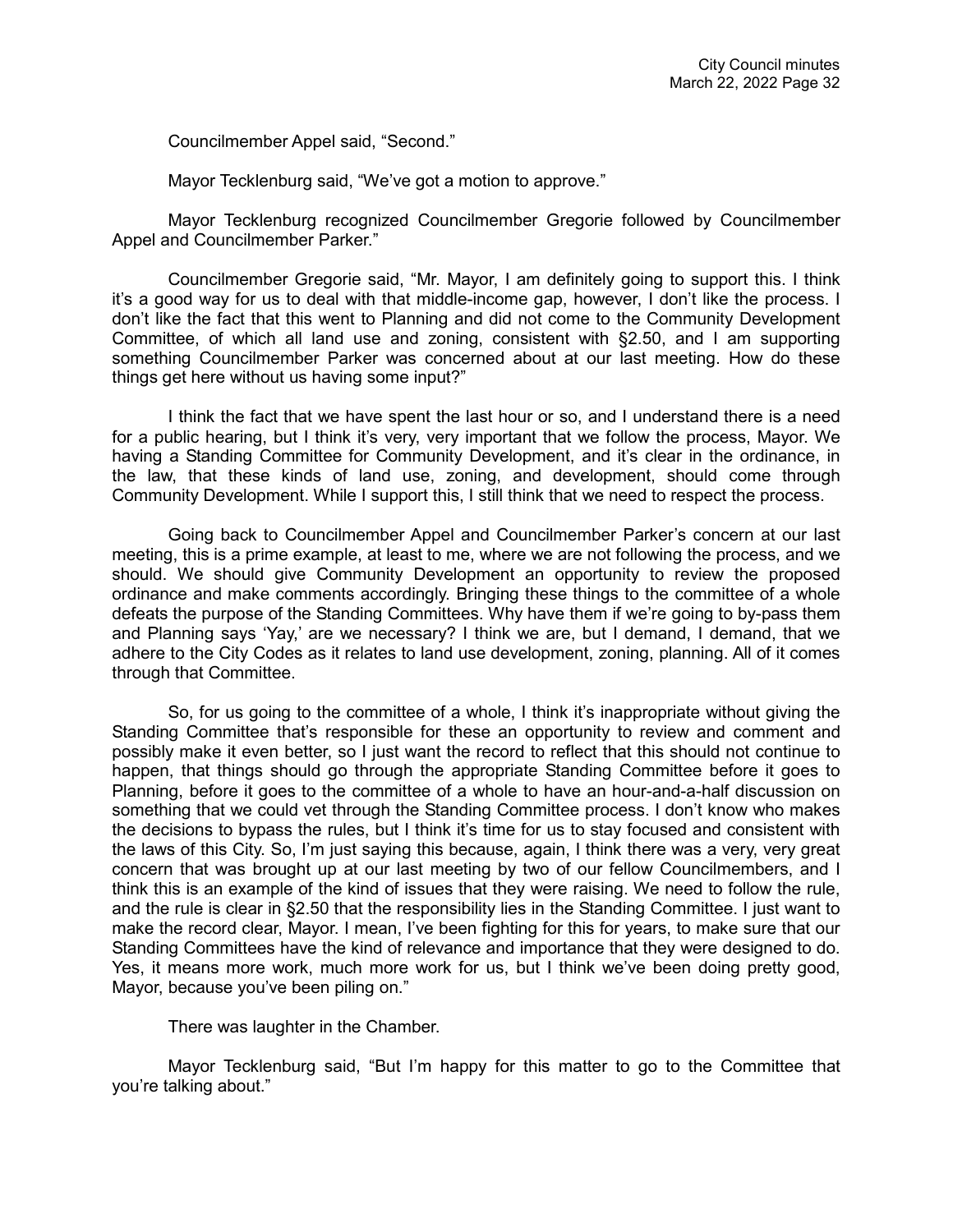Councilmember Gregorie said, "I know you are. I just want to make sure."

Mayor Tecklenburg said, "I think maybe Mr. Morgan's comment that this came to us by way of a citizen rather than through City staff may have something to do with that, but, anyway, I'm glad, if you all want to report it to Committee, that's fine."

Councilmember Gregorie said, "All the more reason, Mayor. I'm not finished. I have ten minutes. I'm not finished."

Mayor Tecklenburg said, "Oh, I thought you were finished. Sorry."

Councilmember Gregorie said, "I mean, I'm saying, all the more reason, Mayor, particularly that it came from a private citizen, and I must admit, I had dialogue with them back in October. They were the ones keeping me abreast, not staff. It is staff's responsibility to keep our Standing Committees abreast of what's going on in the City. Thank you, Mr. Mayor."

Mayor Tecklenburg said, "Yes, sir."

Mayor Tecklenburg recognized Councilmember Appel follow by Councilmember Parker.

Councilmember Appel said, "Thank you, Mr. Mayor. Councilmember Gregorie, I can't agree with you more on what you just said. I think that it's a shame, frankly, how infrequently the Community Development Committee meets. Councilmember Shahid mentioned earlier today, or it may have been Councilmember Waring, regardless, I know you all feel the same way. Yes, we talk a lot about the two most important issues facing the City, affordable housing and flooding.

Public Works and Utilities Committee meets regularly, every two weeks, and we do a lot of really good work. If you look around, we're making some really good progress on storm water all over the City, so I think we can make the same amount of progress on the affordable housing issue if we have that Community Development Committee meeting more often. So, we could do a little bit more legislating from our seats here, and we can take a recommendation or two from the report. We could take a recommendation from several of these very dynamic, we call them brain trust, I mean, there's a lot of smart, creative developers in this community. We heard from one this evening, who's done a lot of incredible work in the City, and this is his idea. Nobody understands the market better than the folks that are on the frontlines of it every single day, and so, I think it's wonderful that we have somebody bringing this very, very exciting, innovative measure forward to advance our affordable housing stock on the Peninsula. It's not coming at the expense of a dollar of City money. All he is asking to do is just change our rules, so that the law of the market and the economics can work, so that developers can actually make money building affordable housing. Let me say that again, so developers can make money building affordable housing.

That right there is the ticket that we can solve in this City if we come up with, well first, let's pass this, but come up with some other ordinances very much like this, so we can really get the private sector engaged on solving this issue. Our Comp Plan calls for adding 16,000 affordable units in the Peninsula over the next decade. We honored Don Cameron here several months ago, and Don's had an unbelievable career leading the Charleston Housing Authority for decades. I think it was close to 40 years, and we talked about at his honoring that he had brought 2,500 units of affordable housing to the market in 40 years.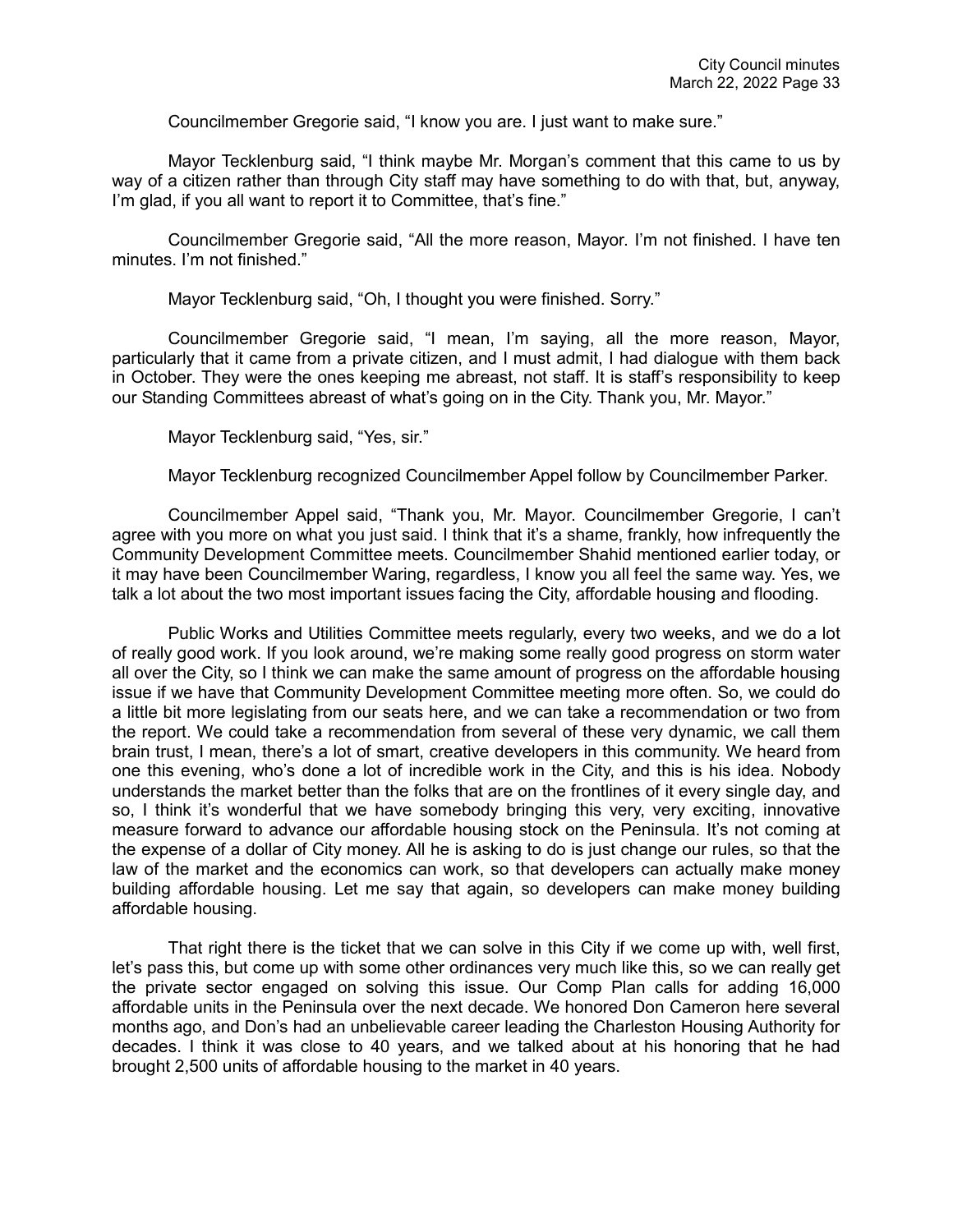We need 16,000 within the next ten years. Charleston Housing Authority, Ms. Shaw-Johnson, they do outstanding work, and this is not to denigrate anything that they do. They need to keep doing what they're doing, but we cannot solve the problem with the public, with the sort of traditional way of doing affordable housing which is important, and we can still keep doing that. We have to unleash the private sector on this, so that normal people can live on the Peninsula. We're going to hear about, later on in this meeting, we'll eventually make our way through this agenda, I promise, about what's happened with the African-American population on the Peninsula.

We are all talking about how, in our redistricting conversations, the Peninsula has lost a lot of population over the last ten years. They lost population the ten years prior to that. These are the ways that we can start shoring up some of these dynamics by allowing the economy to work in such a way that regular people can afford to live on the Peninsula. So, firefighters could live on the Peninsula, right? Imagine that, normal people living on the Peninsula, so we can have a breathing, thriving, dynamic City. This is an extremely exciting measure. I think that it incorporates a lot of smart, modern, progressive approaches to affordable housing.

Jeff Roberts mentioned earlier, sort of by de-coupling parking requirements from development. The reason we keep seeing the same type of development, whether it's on the Peninsula or it's out in the suburbs, is because our Zoning Ordinance essentially creates these very narrow boxes of where development can be profitable. We need to expand that. We need to get creative with our regulations, and we can start seriously making an impact on our affordable housing stock, so I want to applaud Jeff for bringing this forward. His leadership, frankly, I think everyone around this room can take some lessons from Jeff. Jeff is legislating. That's our job. He's legislating from the perspective of coming up with an idea, bringing it forward, and moving it through the process. Every single one of us needs to be doing that when it comes to these sort of issues. Not just on affordable housing, but everything. Working it through the committees process the way it works. So, I'd like to challenge us tonight. Let's have a standing Community Development Committee meeting every month. There's absolutely no reason why that committee should not be meeting every month. I think it should be meeting every couple of weeks."

The Clerk said, "Councilmember Appel, they have a regularly scheduled meeting every month."

Mayor Tecklenburg said, "There is one."

Councilmember Appel said, "Well, I'm on the Committee, and I can tell you I haven't attended a Community Development Committee meeting in several months."

Councilmember Mitchell said, "I don't know where you were."

Councilmember Appel said, "You all aren't putting me on the e-mails, then."

Councilmember Mitchell said, "Inaudible."

Mayor Tecklenburg said, "Alright---"

Councilmember Appel said, "It's far more infrequent than our other Standing Committees."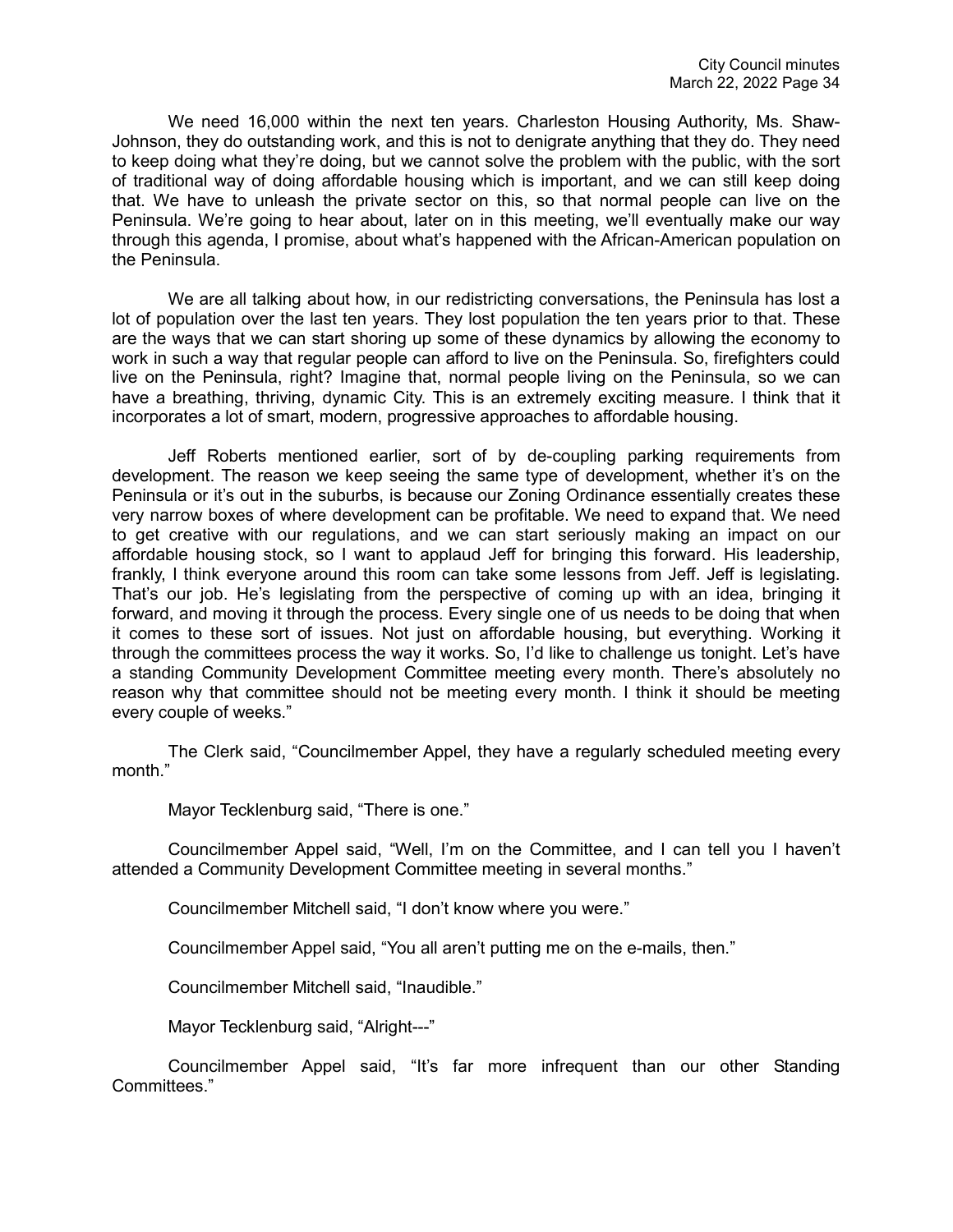Mayor Tecklenburg called for order.

Mayor Tecklenburg said, "Let's stay on the topic, please, you all."

Councilmember Appel said, "I'm just echoing Councilmember Gregorie."

Mayor Tecklenburg recognized Councilmember Parker.

Councilmember Parker said, "Thank you, Mr. Mayor. Yes, Councilmember Gregorie, I could not agree with you more. I am the prime example of when an ordinance like this, I promise you, when I first read this I just, I get confused. So, rather than talk about what I don't understand, can we make a motion just to put it back into Committee and do that, I mean, if that's the process? Can I make a motion to move this back to Committee, so we can discuss this there and bring it back to Council, rather than discussing it all tonight?"

Mayor Tecklenburg said, "I believe we have a motion on the floor already to approve. You could make a motion to defer, and then, that would take precedence, but unless someone were to withdraw their motion, you couldn't make another, or you could wait until that motion is cleared, and then make a new motion to send it to the Committee, as well."

Councilmember Parker said, "Who made the motion?"

Mayor Tecklenburg asked, "Pardon me, Councilmember Parker?"

Councilmember Parker said, "I wasn't sure who made the motion."

Councilmember Seekings said, "I did."

Mayor Tecklenburg asked, "Do you want to make a motion to defer?"

Councilmember Parker said, "Motion to defer, if you're not going to take it off the floor, yes."

Mayor Tecklenburg said, "Okay. We have a motion to defer. Is there a second?"

Councilmember Waring said, "I'll second that."

Mayor Tecklenburg said, "We have a second. Okay, I'm going to keep in order. Councilmember Shahid had his hand up next. Then, I'll go back to Councilmember Gregorie."

Mayor Tecklenburg recognized Councilmember Shahid.

Councilmember Shahid said, "Thank you, Mr. Mayor. Mr. Morgan, a couple of questions. Is there a geographical or jurisdictional limit as to where these types of units can be constructed?"

Mr. Morgan said, "They would have to be in a location that has the…"

Councilmember Shahid said, "Gentlemen, excuse me. Gentlemen. Thank you."

Mayor Tecklenburg called for order.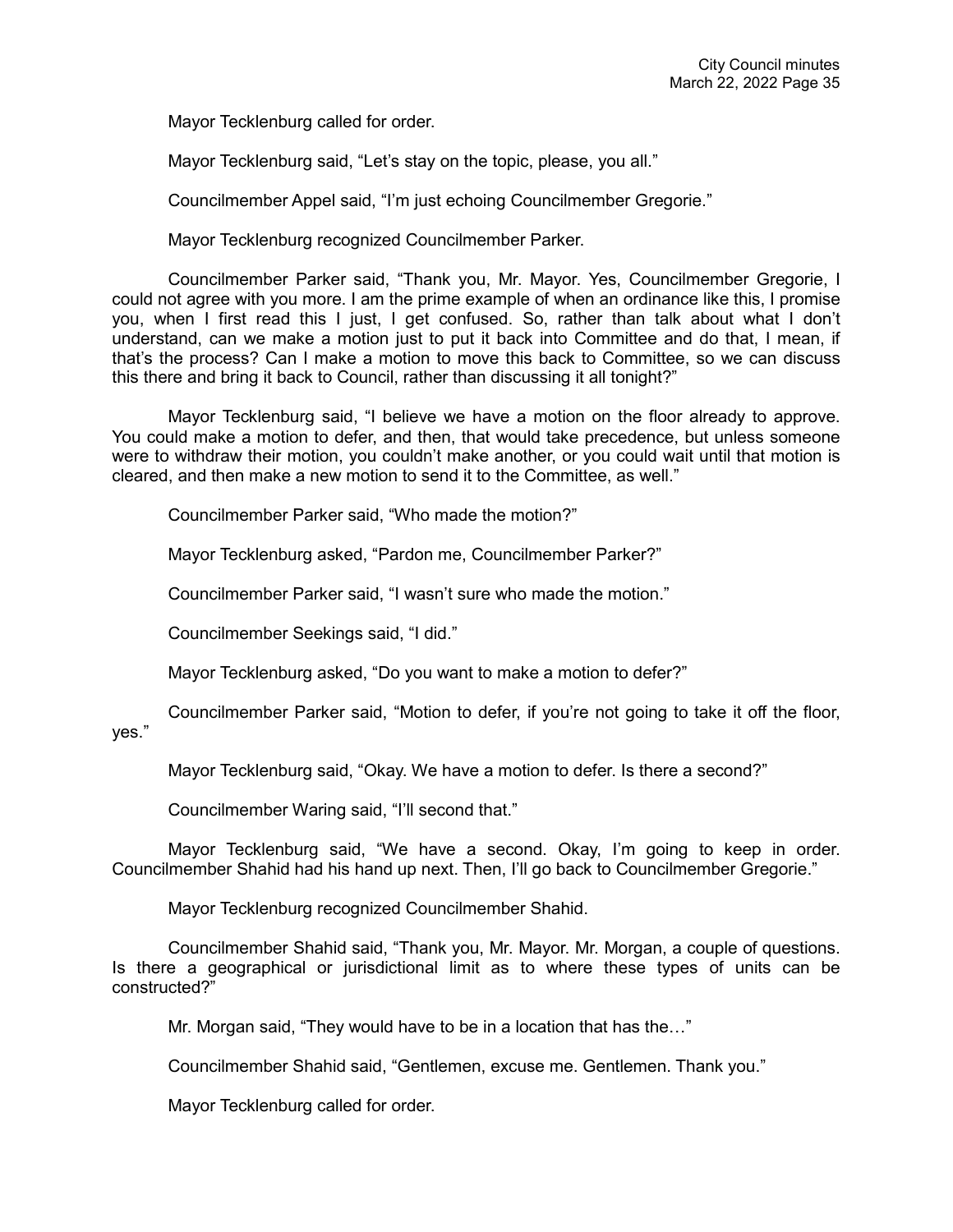Mayor Tecklenburg said, "Let's speak one at a time, please, you all."

Councilmember Shahid said, "Go ahead."

Mr. Morgan said, "They would have to be at a location that has the MU/Workforce Housing or as one of the Opportunity Zone situations that's described in the ordinance."

Councilmember Shahid asked, "So, that would fall into what areas?"

Mr. Morgan said, "At present, that's on the Peninsula."

Councilmember Shahid asked, "The second question I have is once, if this ordinance is approved and someone goes ahead and constructs these units, can they be rented out for short-term rental?"

Mr. Morgan said, "They would have to be in an Accommodation situation and treated more like hotel rooms. I believe the applicant, the intent is, and the applicant may want to respond to this but, the intent is for 30 days or greater. Am I correct on that, or are you in the Accommodations under this?"

Mr. Roberts said, "Mr. Morgan, we have never not reviewed this type of typology in or around this City to be Accommodations. These are currently like apartments or similar and traditionally about 30%-35% less than a studio and anything that was developed Accommodations would have to go through the rigorous Accommodations Overlay and Special Exceptions for zoning. So, that was never, never contemplated as a Trojan horse or back door to go into an Accommodations play for special circumstances.

Mayor Tecklenburg said, "Thank you."

Councilmember Shahid, "I appreciate the intent here for this property, but I just want to make sure, because I love this idea. I think it's a great idea in what we are trying to accomplish here. There was a wonderful New York Times article about this exact type of housing and people were taking advantage of it. What I don't want to occur, if we approve this ordinance, that somehow this gets converted into short-term rental property instead. So, if we've got the safeguards on here that gives me a little bit better level of comfort. That's why I was asking about the jurisdictional component of this, where it can be included and restrictions on short-term rental. Thanks."

Mayor Tecklenburg said, "Thank you."

Mayor Tecklenburg recognized Councilmember Gregorie followed by Councilmember Seekings.

Councilmember Gregorie, "I really think we should take this thing through first reading, because if you go to §54.299.2 of the Zoning Ordinance, that is really the gut of what is going to be applied here to these units. We have the fee-in-lieu. We have a specific percentage of units that would be affordable, so I think that we should do first reading, and that gives us two weeks to really work out the kinks and educate each other with regard to it. Because for me, the concept is a great concept. My issues are more process-oriented. I really think we should give this first reading, and I would advise all of my colleagues when they do have an opportunity to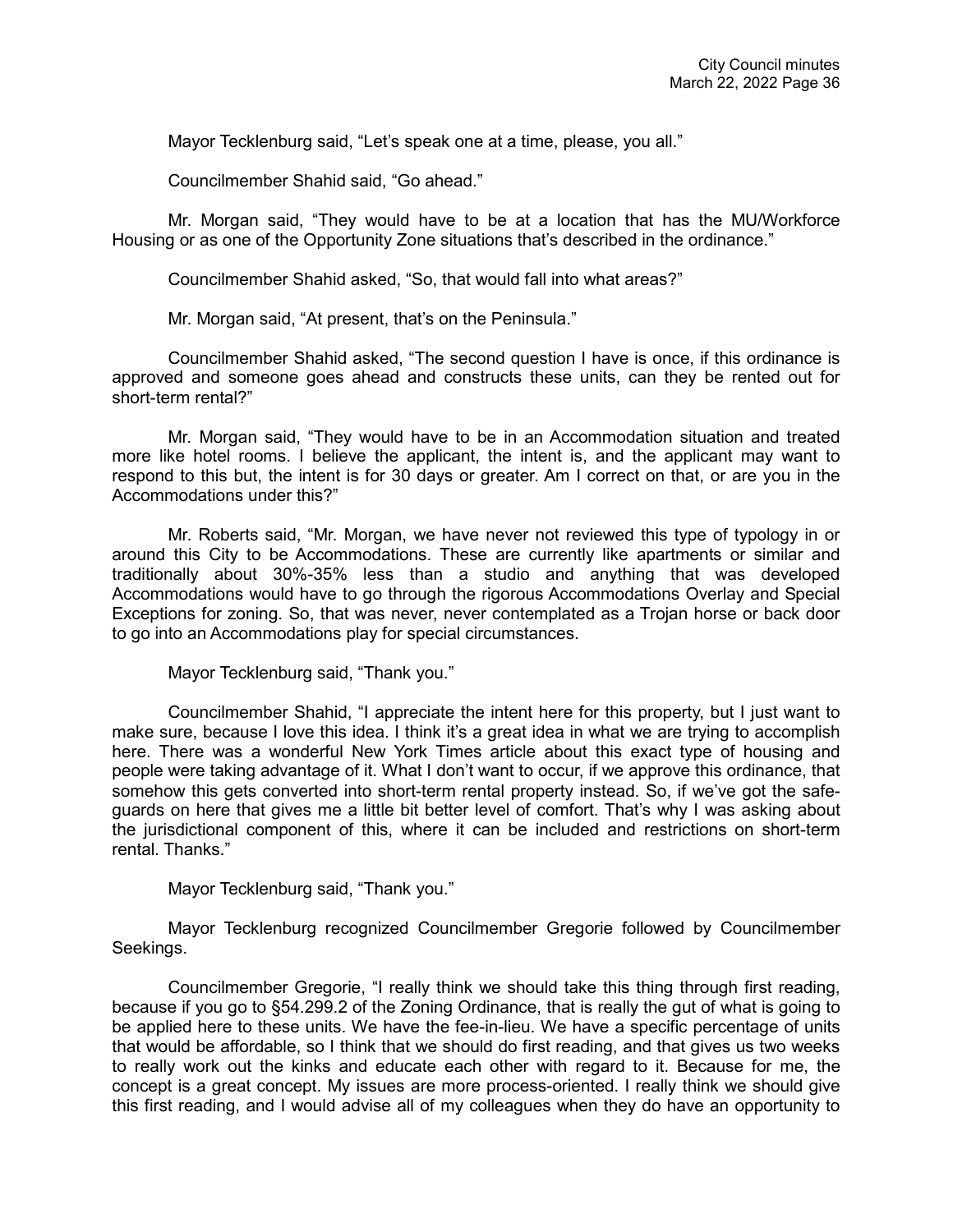read it again, go to §54.299.2. That gives you a whole lot more in terms of the where's and what's with regard to the micro-housing."

Mayor Tecklenburg recognized Councilmember Seekings.

Councilmember Seekings said, "Thank you, Mr. Mayor. I agree with Councilmember Gregorie, and the reason why I didn't withdraw my motion is we spent a lot of time working on this tonight. Lesson learned and point made by Councilmember Gregorie appropriately to follow the process. What I would say is this, I think it's great that we're involving the public, the private sector. Mr. Roberts is well-known to us. We've partnered with him many times, and there are lessons learned in everything, Jeff, and one of which is I think, if a citizen, or developer, or whoever has an idea like this and has an ordinance in mind, partner with someone on City Council, just to make sure the process is followed, so it goes in the right direction, and we don't have these sort of gaps. Because we spent a lot of time tonight talking about process, about a really great idea that's ultimately going to get approved, right? Let's give it its first reading, let's send it to Councilmember Mitchell's Committee for review with the understanding to talk again about process to make sure we follow it, and let's keep moving forward, not take a step back. Because one of the fears I've got is we withdraw the motion, it gets deferred, we start all over again, and two things, we spend an enormous amount of time talking about process, and two, we don't get this in place, and we need to get it in place, so that's my reason for doing that. I'm going to vote to give it a first reading, and I hope you all will do it, too. Get the process going, and from now on, those of you out there that have great ideas, please include us on the front end, so that we can put it in place to get it streamlined."

Mayor Tecklenburg recognized Councilmember Waring.

Councilmember Waring said, "Thank you. I seconded your motion to defer because I thought you wanted to send it to Committee. I would agree with giving it first reading if we send it to the Committee."

Councilmember Seekings said, "Yes, absolutely."

Councilmember Waring said, "Because one question, I don't want an answer now. Because in Committee, I don't understand why, if we found the right pocket close to CARTA lines, West Ashley, even James Island, why couldn't we create housing like that? West Ashley or James Island, if it's close to mass transit bus lines. Right now, this ordinance is just on the Peninsula. Land is a little bit cheaper West Ashley and James Island than downtown. So, if there's anyway Councilmember Parker would withdraw her motion, I will withdraw the second, under the proviso it receives first reading, and then it goes to committee. Then we can vet this out."

Councilmember Seekings said, "That's fine."

Councilmember Parker said, "Sure. I withdraw."

Councilmember Waring said, "I withdraw the second."

Mayor Tecklenburg said, "We're going to withdraw the motion to defer, is that right? Or you're just withdrawing the second?"

Councilmember Gregg said, "Is the motion now to approve---"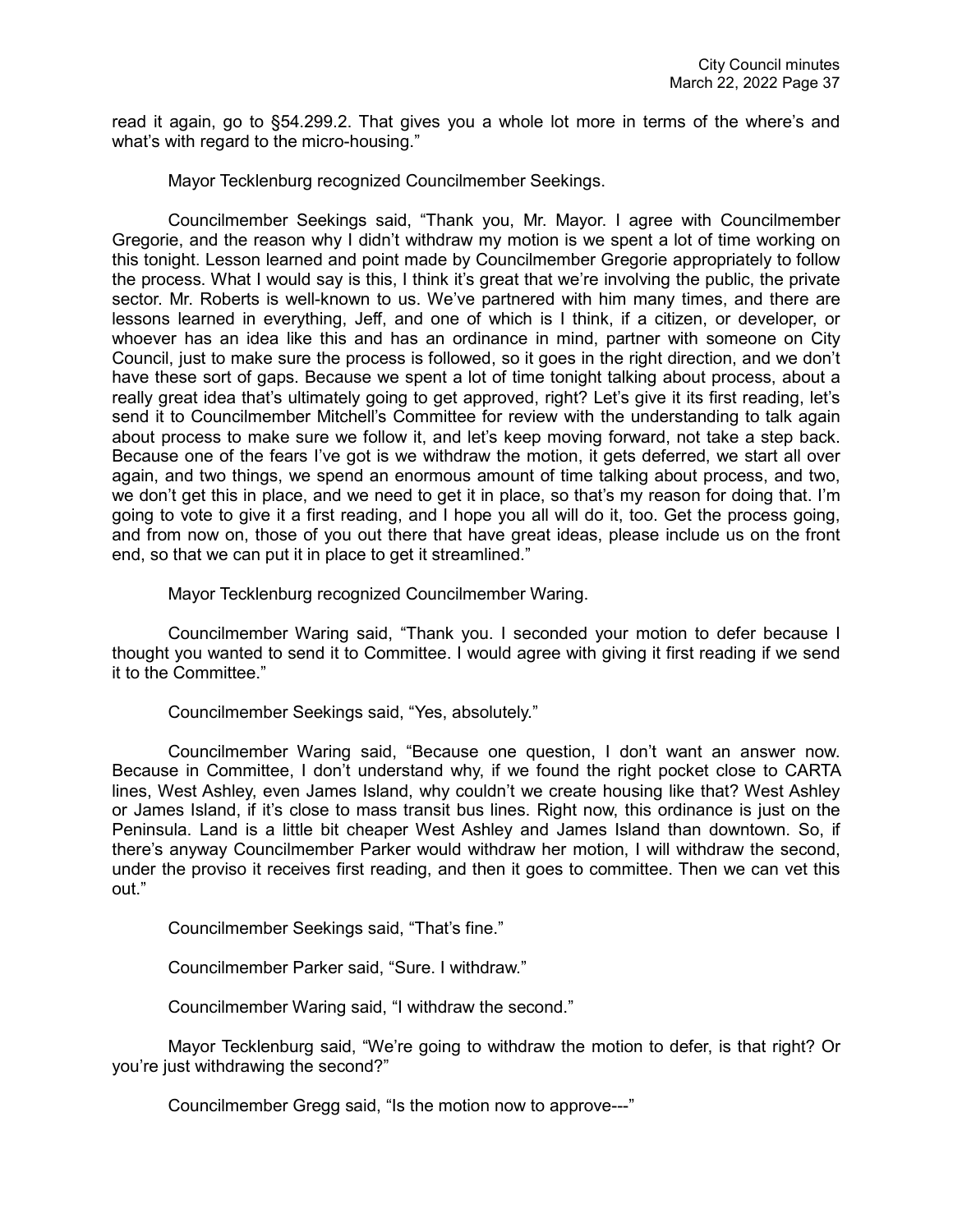Mayor Tecklenburg said, "The following motion will be to give the first reading to the matter at hand. Councilmember, would you like to be recognized?"

Mayor Tecklenburg recognized Councilmember Gregg.

Councilmember Gregg asked, "My question was whether we're voting for first reading and to send it to Committee."

Councilmember Mitchell said, "That's right."

Councilmember Gregg said, "Okay, thank you."

Mayor Tecklenburg said, "Terrific. Any other comments or questions?"

No one asked to speak.

Mayor Tecklenburg said, "I would just concur that some further thought needs to go into this. I commend you for the idea and, generally, I'm in accord, but I do want to just bring up one instance, and I ask the Committee to really consider this, and I'm looking over at Councilmember Mitchell here, because, for example, at Grace Apartments, which is affordable housing, we reduced the parking requirement, right, and now the units are all filled up. And then those units across the street were a similar situation with all good intentions of people riding their bikes and being able to walk to work and even get to a store and all. I think there's a distinction in Workforce Housing that everybody has a car, whether you like it or not. I do think it's thoughtful that you put in the proposed ordinance, that these folks would not be eligible for a neighborhood parking decal. You're almost putting a little binder on them, but it's not quite as strong as if you're a freshman at the College of Charleston. You cannot bring a car, right, when you come live in the dorms. The net result though is all that neighborhood down Lee Street, Nassau Street, there's nowhere left to park because even though it was a good intention of reducing the requirement to make the housing more affordable, people have cars anyway. So we just need to be thoughtful about that as it goes to committee. Anyway, I just thought I would add that. Somebody sent me some pictures of the neighborhood the other day, and it's jammed over there. Right?"

On a motion of Councilmember Seekings, seconded by Councilmember Appel, City Council voted unanimously to give first reading to the following bill and send it to the Committee on Community Development:

*An ordinance to amend Chapter 54 of the Code of the City of Charleston (Zoning Ordinance) Article 2-Land Use Regulations, Part 15-Workforce Housing Districts and Opportunity Zones; and Article 3- Site Regulations, Part 4-Off-Street Parking Requirements.*

Mayor Tecklenburg said, "Alright. We're moving half-way down to page two, you all, [number seven](https://youtu.be/sTB0yK2IJ2Y?t=7400) now."

Councilmembers Gregorie, Sakran, and Waring were excused from the meeting at 8:03 p.m.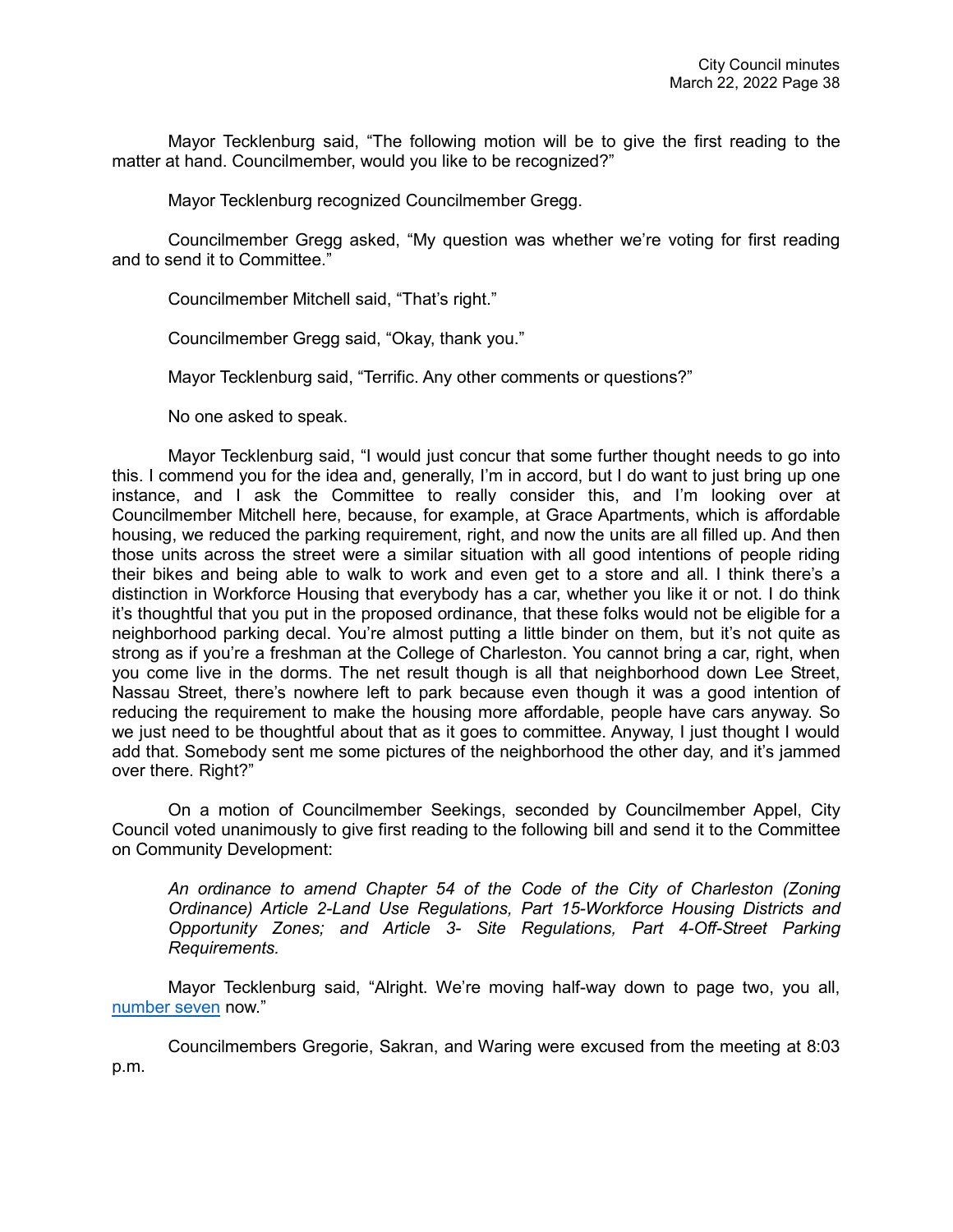Mr. Morgan said, "Yes, sir. This is 2309 Lazy River Drive in West Ashley. It's a recent annexation, and it would be zoned RR-1. This is because it is in the Low Impact and Conserved area of our recommended land uses in the new Comprehensive Plan. We're trying to keep the densities down in those areas, but also allow for what is already a subdivided lot. It would meet the standards of the RR-1 in this location. Both staff and Planning Commission recommended approval of the RR-1 in this location here, and here's an image of the property."

Mayor Tecklenburg said, "Alright, would anyone like to be heard on this matter? Yes, sir."

1. Anthony G. Bryant said he was not a lobbyist or grassroots lobbyist working with anybody. He thought they needed to get some type of ordinance in place for grass root and direct lobbyists who came in the Council Chamber, who had relationships with people. They needed full disclosure of those relationships. He said what happened at the last meeting was not cool. The reason for that was the 2030 census would be coming up. They had not done the redistricting yet for the 2020 census. He did an annexation public comment to the South Carolina Senate. He would talk about that with his public comment. He asked Mr. Morgan how many annexations had led to the dilution of the Black vote because he could ask that question of all annexations he had done before Council.

Councilmember Sakran returned to the meeting at 8:04 p.m.

Mayor Tecklenburg said, "Thank you, sir. Would anyone else like to be heard?"

No one asked to speak.

Mayor Tecklenburg said, "It comes to Council."

Councilmember Sakran said, "Move for approval."

Councilmember Shahid said, "Second."

Mayor Tecklenburg said, "We have a second. Any discussion, questions?"

No one asked to speak.

On a motion of Councilmember Sakran, seconded by Councilmember Shahid, City Council voted to give first reading to the following bill:

*An ordinance to amend the Zoning Ordinance of the City of Charleston by changing the Zone Map, which is a part thereof, so that 2309 Lazy River Drive (West Ashley) (approximately 0.46 acre) (TMS #310-14-00-017) (Council District 11), annexed into the City of Charleston February 8, 2022 (#2022-023), be zoned Rural Residential (RR-1) classification. The property is owned by Seel Living Trust.* 

The vote was not unanimous. Councilmembers Gregorie and Waring were not present for the vote.

Mayor Tecklenburg said, ["Number eight."](https://youtu.be/sTB0yK2IJ2Y?t=7515)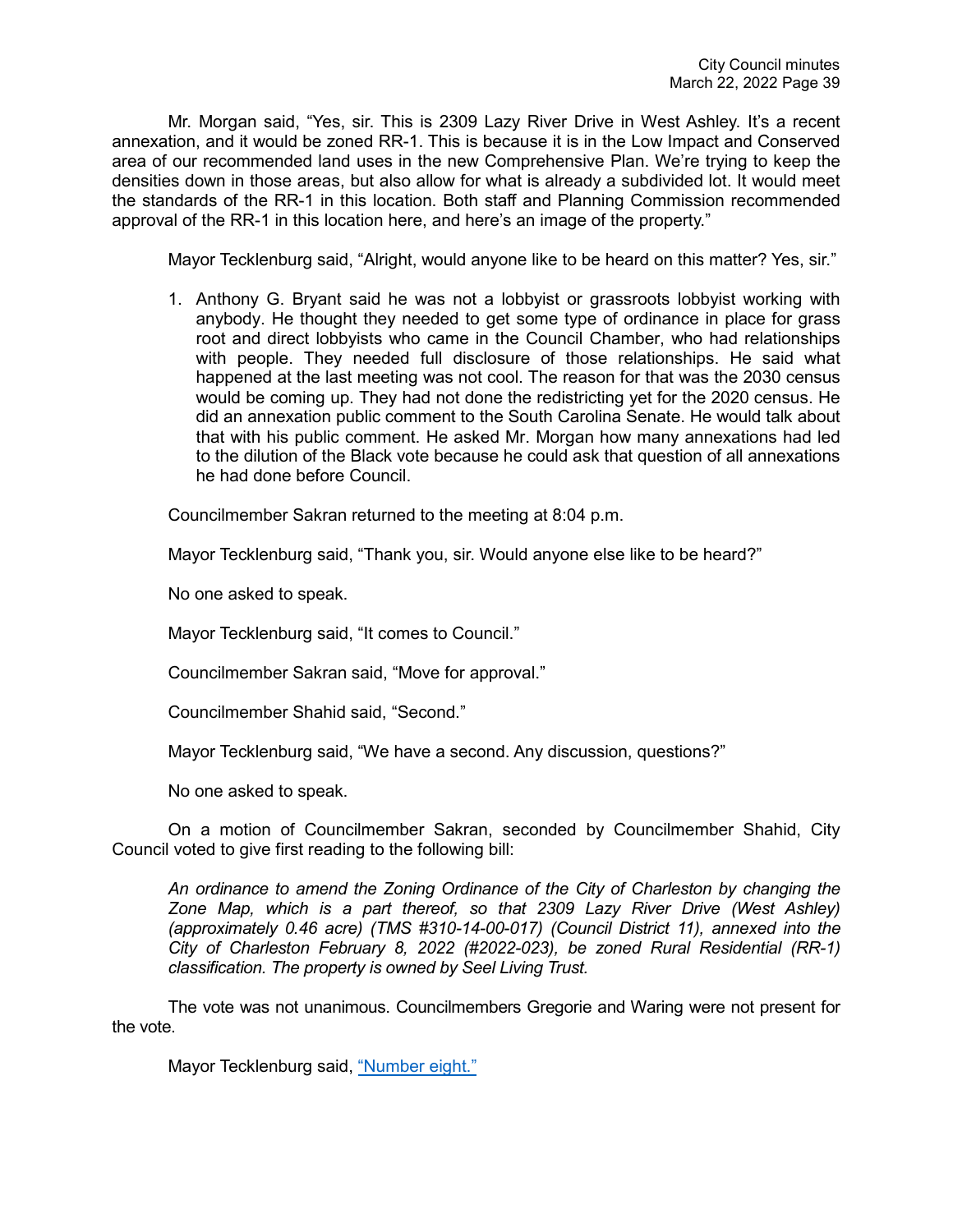Mr. Morgan continued, "This one is also in West Ashley. It's at 1517 and 1521 Wappoo Drive, as opposed to Wappoo Road. These are properties that would come into the City as STR, Single- and Two- Family Residential given the configuration of the properties and the uses at present on the properties. It is a very mixed neighborhood over here. You've got DR-F1 as well as SR2. So, there's a diversity of zoning over there, and we felt the STR would be appropriate on the property. It's in our suburban designation, which is 4-8 units an acre. It has a daycare use on the property at present, but that is grandfathered in under the current zoning."

Mayor Tecklenburg said, "Alright. Would anyone like to be heard on this matter?"

No one asked to speak.

Mayor Tecklenburg said, "Hearing none, it comes to Council."

Councilmember Shahid said, "So moved."

Councilmember Appel said, "Second."

The Clerk said, "Mr. Mayor, William Wheeler is on the line. I wasn't sure if he wanted to speak, but he did sign up in case Council had any questions."

Mayor Tecklenburg asked, "Oh great. You want to speak, Mr. Wheeler?"

Mr. Wheeler replied, "Not at this time. I'm here if anyone has any questions. Thank you, sir."

Mayor Tecklenburg said, "Thank you, sir."

Mayor Tecklenburg recognized Councilmember Appel.

Councilmember Appel said, "We're just dying to know here, sir, where you got the idea for the name for your entity?"

Mr. Wheeler said, "I'm a Big Lebowski fan."

Councilmember Appel said, "You just made my night. Thank you."

Mr. Wheeler said, "The dude abides."

Mayor Tecklenburg asked, "What was his response?"

Councilmember Appel said, "He said he's a Big Lebowski fan. It's a movie."

Councilmembers Gregorie and Waring returned to the meeting at 8:07 p.m.

Mayor Tecklenburg said, "Gotcha. The Little Dudes. Gotcha. Any discussion or questions?"

No one asked to speak.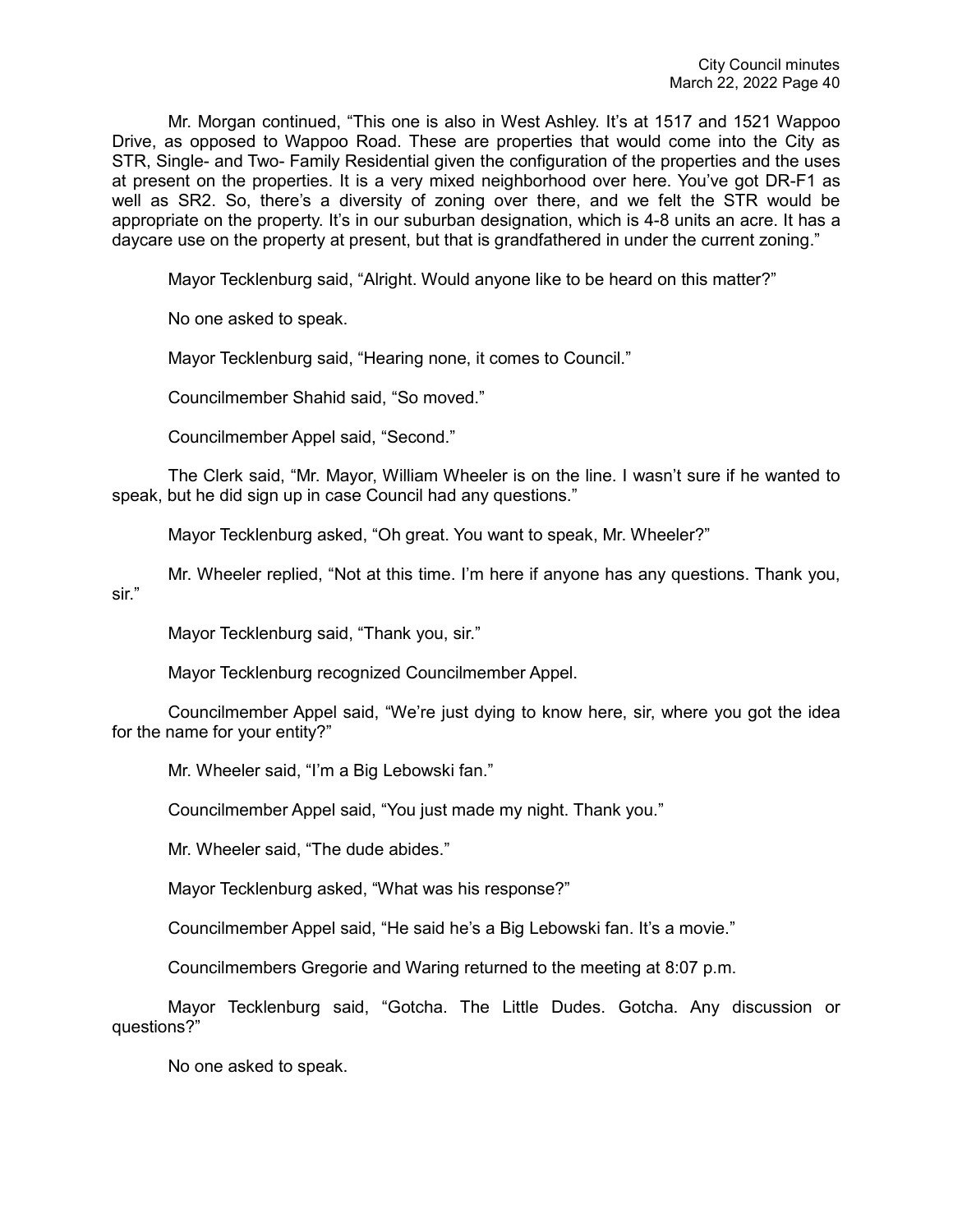On a motion of Councilmember Shahid, seconded by Councilmember Appel, City Council voted unanimously to give first reading to the following bill:

*An ordinance to amend the Zoning Ordinance of the City of Charleston by changing the Zone Map, which is a part thereof, so that 1517 and 1521 Wappoo Drive (West Ashley) (approximately 0.54 acre) (TMS #351-12-00-115 and 207) (Council District 9), annexed into the City of Charleston February 22, 2022 (#2022-031), be zoned Single- and Two-Family Residential (STR) classification. The property is owned by Little Dudes LLC and the Dude Invests LLC.* 

Mayor Tecklenburg said, "And finally, [number nine."](https://youtu.be/sTB0yK2IJ2Y?t=7631)

Mr. Morgan said, "I'm trying to get the slide to advance. We might have a little problem with the slide. You all have the maps in front of you. This is at 2131 Clayton Drive in West Ashley. It's a request for a recently annexed property to be zoned Single-Family Residential, SR-1. There we go. It came up. There we go. It was R-4 in Charleston County prior to annexation."

Mayor Tecklenburg said, "Alright. Would anyone like to be heard on this matter?"

No one asked to speak.

Mayor Tecklenburg said, "Seeing none, it comes to Council."

Councilmember Shahid said, "Move for approval."

Councilmember Sakran said, "Second."

Mayor Tecklenburg said, "We have a motion to approve and a second. Any questions or discussion?"

No one asked to speak.

On a motion of Councilmember Shahid, seconded by Councilmember Sakran, City Council voted unanimously to give first reading to the following bill:

*An ordinance to amend the Zoning Ordinance of the City of Charleston by changing the Zone Map, which is a part thereof, so that 2131 Clayton Drive (West Ashley) (approximately 0.25 acre) (TMS #310-12-00-018) (Council District 11), annexed into the City of Charleston Februrary 22, 2022 (#2022-030), be zoned Single-Family Residential (SR-1) classification. The property is owned by David William Ogden and Erin Hope Leach-Ogden.* 

Mayor Tecklenburg said, "So, next up, thank you all for participating in our public hearings. Next is approval of City Council minutes. We had February 22<sup>nd</sup> and also March 8<sup>th</sup>. We have a motion and a second. Any additions, deletions, corrections?"

No one asked to speak.

On a motion of Councilmember Waring, seconded by Councilmember Shahid, City Council voted unanimously to approve the minutes of the February 22, 2022 and March 8, 2022 City Council meetings.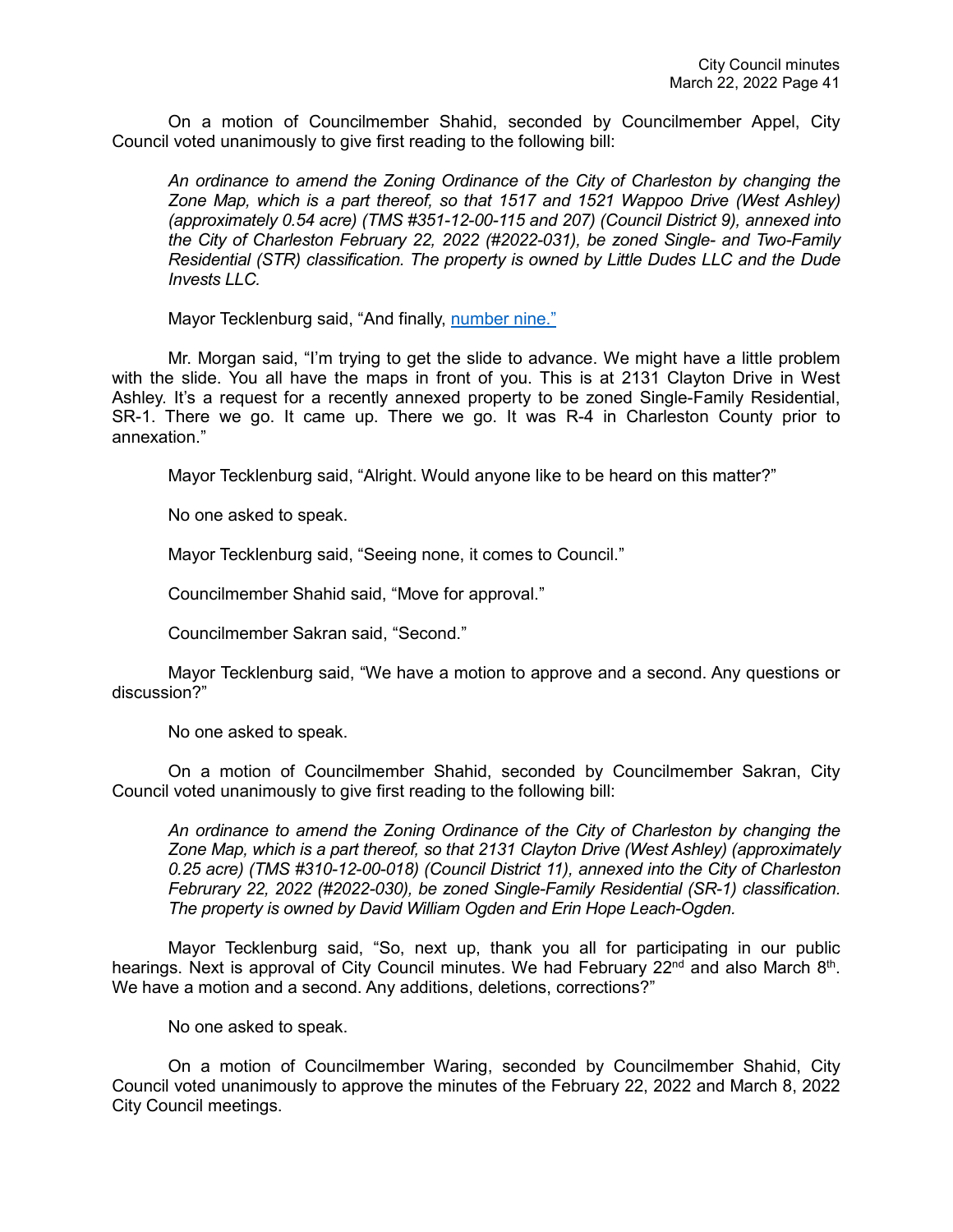Mayor Tecklenburg said, "Councilmember Bowden is on his way to become a new father"

Councilmember Seekings said, "He's on his way to fatherhood."

There was applause in the Chamber.

Mayor Tecklenburg said, "Good luck to you. We'll talk to you soon. Next up is our Citizens Participation Period. I think we have just a few folks."

Councilmember Bowden was excused from the meeting at 8:08 p.m.

The Clerk said, "We have ten people signed up to speak."

Mayor Tecklenburg said, "Alright."

The Clerk asked, "And is there a time limit?"

Mayor Tecklenburg said, "Just given the hour of the evening, let's say 90 seconds, please."

Mayor Tecklenburg called for order.

Mayor Tecklenburg said, "Alright. Order. We are going to proceed with our [Citizens](https://youtu.be/sTB0yK2IJ2Y?t=7728)  [Participation Period.](https://youtu.be/sTB0yK2IJ2Y?t=7728) Madam Clerk."

The Clerk said, "Our first speaker is Anthony Bryant, and we have 90 seconds."

1. Anthony Bryant discussed death penalty by firing squad. In 1989, his identity was stolen. By 2008, the Public Safety Police Department put his name and social security number on a police report to humiliate him. DHEC referred his name to the Attorney General. He was there to defend his honor absent of any person in the room. His father worked hard for his house and for his sons. He was offended by the fact that Mr. Hembree and others thought they could lie on Black people, put them in prison, and do them in. That is what was going on in the Judicial System in the State with the bigots and racists. He said they were playing games with Black people and Black people's lives. They played with his. He said there was their work, there was their file, and asked the police to come take it and give it to the Mayor. He said it wasn't fair there. He was a powerful, strong Black man and he had no fear of the police at all.

The Clerk said, "Time. Brandon Fish."

No one asked to speak.

The Clerk said, "Nathan Gates."

2. Nathan Gates said he was also a member of the Charleston Fire Department. He came before them to let Council know the status of how things were going. He said they were still 46 down. In the next two weeks, they were going to be 48 positions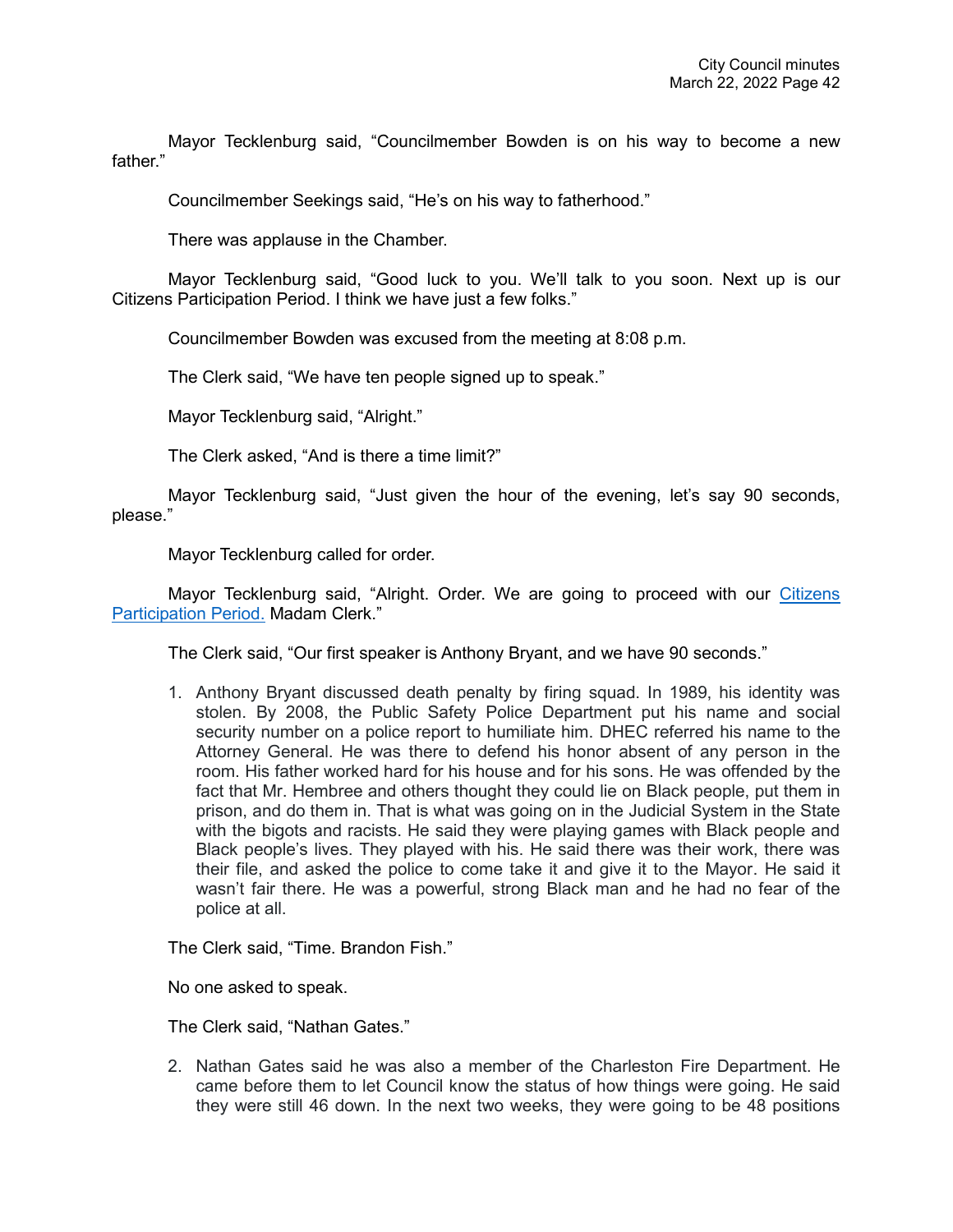short. He said the cost to the taxpayer was approximately \$0.5 million to replace the empty positions. Currently, they had the academy going, and that would be completed in June or July of this year. If they looked at some of their comparables, Cary, Durham, Raleigh, Savannah, Hilton Head, they fell behind from their entry level positions to their top positions, 7% below at the bottom, and then 20% lower at the top. Their brothers and sisters in Durham recently received a 14.3% raise in January. They realized they were only 41 days into the 90-day review period in order for the first responder pay. They looked forward to seeing what BFRC and Human Resource had collected, and they hoped, at that time, they considered a livable wage and made their findings public, so they could review it.

Mayor Tecklenburg said, "Thank you, sir."

The Clerk called, "Bryan Axelrod."

3. Mr. Axelrod said he was a firefighter with the City of Charleston. He had been a member of the department for eight years, and in the eight years he had been there, he had seen over a 150 of their brothers and sisters leave. The majority was because of pay. He only made \$15.65 an hour, and the only reason for that was because the 4½% recently given to them. The starting pay was still \$12.88. Livable wage in Charleston was quoted at \$16.65 to \$17.26. So, they were not in the line of work where they could hire a new person and actually fill that void. They were at the point they were hemorrhaging experience and knowledge that was invaluable. They had lost 318 years of experience in the past year. He said Council was just speaking about the Golden Rule, 'Do better for others as you would for yourself.' They looked forward to the results of the BRFC pay plan.

Mayor Tecklenburg said, "Thank you, sir."

The Clerk said, "Mohammed Idris."

4. Mr. Idris thanked Councilmember Waring and those who said they should follow the Golden Rule. They knew that the one who got the gold, made the rules, so they should be seeking people to get people to build the center for the homeless who have talent because they knew that people who stayed at homeless places had talent. He said to keep from paying rent while on their job, they went to the homeless place and stayed. The Engineers were in different places. There were people in jail doing nothing, but had talent who didn't kill anybody or anything. He said Council should get them to help build a homeless center, like Councilmember Waring had said, and it could be done. He said at one time in the country, that was what they used to do. The people in jail would be in the chain gangs. They got to do a whole lot of different things. They didn't sit in jail and have a man hit them in their head. They went to jail, and he went to the hospital. Then he had to pay for him to stay in jail, and he sat in jail looking at television.

The Clerk said, "Time."

Mr. Idris said, "Excuse me, could I just finish?"

Mayor Tecklenburg said, "Please wrap up. Yes, sir."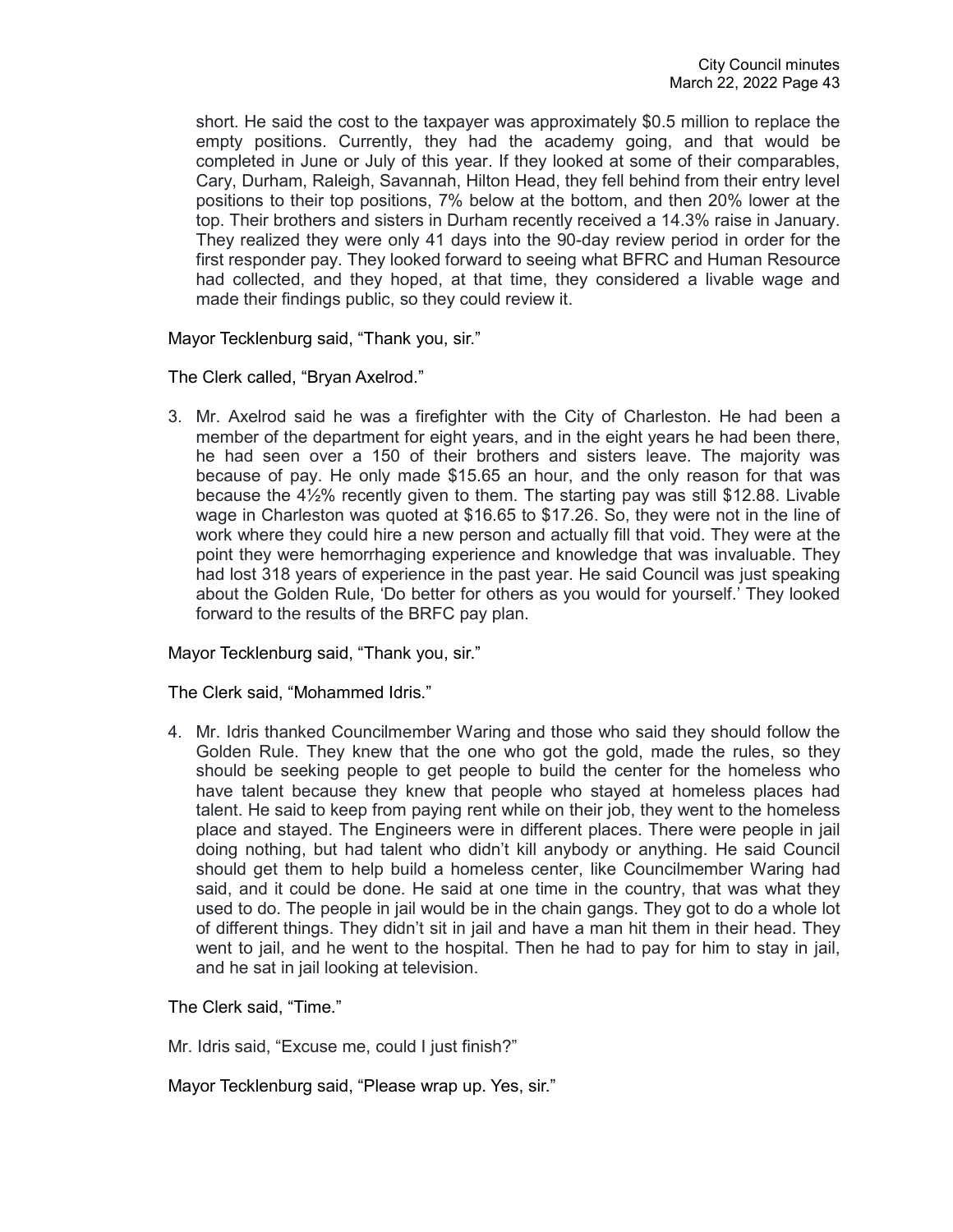Mr. Idris said he sat in jail, having a visit from his wife, and having all sorts of privileges, and he sat in the hospital, and his taxes were going up.

Mayor Tecklenburg said, "Thank you, sir."

The Clerk said, "The next speaker, I think the name begins with Lieutenant?"

5. 'Lieutenant Tan Stay-a-Fam' said it would take a tremendous amount of positive energy to crack that shell and he doubted if there was enough good will left in Charleston to do it. There had to be a few sparks of sweet humanity left, and he just had to figure out a way to mobilize it. He said they needed something that everyone in town could get behind, a symbol, something that appealed to the best in each and every one, something good, something decent, and something pure.

The Clerk said, "Time."

Mayor Tecklenburg said, "Please wrap up."

Lt. Stay-a-Fam continued that he would like to help the veterans who were experiencing homelessness in the area. He was trying to move his podcast to the streets. It was based out of his home right now.

Mayor Tecklenburg said, "Thank you, sir."

Lt. Stay-a-Fam said he'd like to know how and where he could go.

Mayor Tecklenburg said, "Thank you, sir. This is a comment period. Appreciate your comments. Thank you."

The Clerk said, "And we will move on to our online speakers. Jerome Harris, if you're on the line, if you could press \*6."

6. Mr. Harris said he was there, and he was trying to recapture the spirit of the opening prayer and the proclamation. He said they talked about 'Never Forget,' and they couldn't forget the horrors of the Holocaust or the fact the Germans based their whole concept of the final solution on what was happening in the United States, the Jim Crow approach. He said they should also not forget that Black veterans fought to free those folks, and they came home and were treated not like first class citizens. He thanked the Council for moving forward, passing the Resolution for the ordinance, but he questioned whether Council had made action to implement the ordinance, the appointments to the Commission. He congratulated the GIS department on creating the racial justice and equity tool. It was also important who would be appointed. That data, information, and the ability to be in the spirit of the resolution or the proclamation passed, to talk about and focus on humanity. If the members were not in that space, if they didn't have that kind of sensibility, they would not be able to move forward.

The Clerk said, "Time."

Mr. Harris said, "Thank you for your time."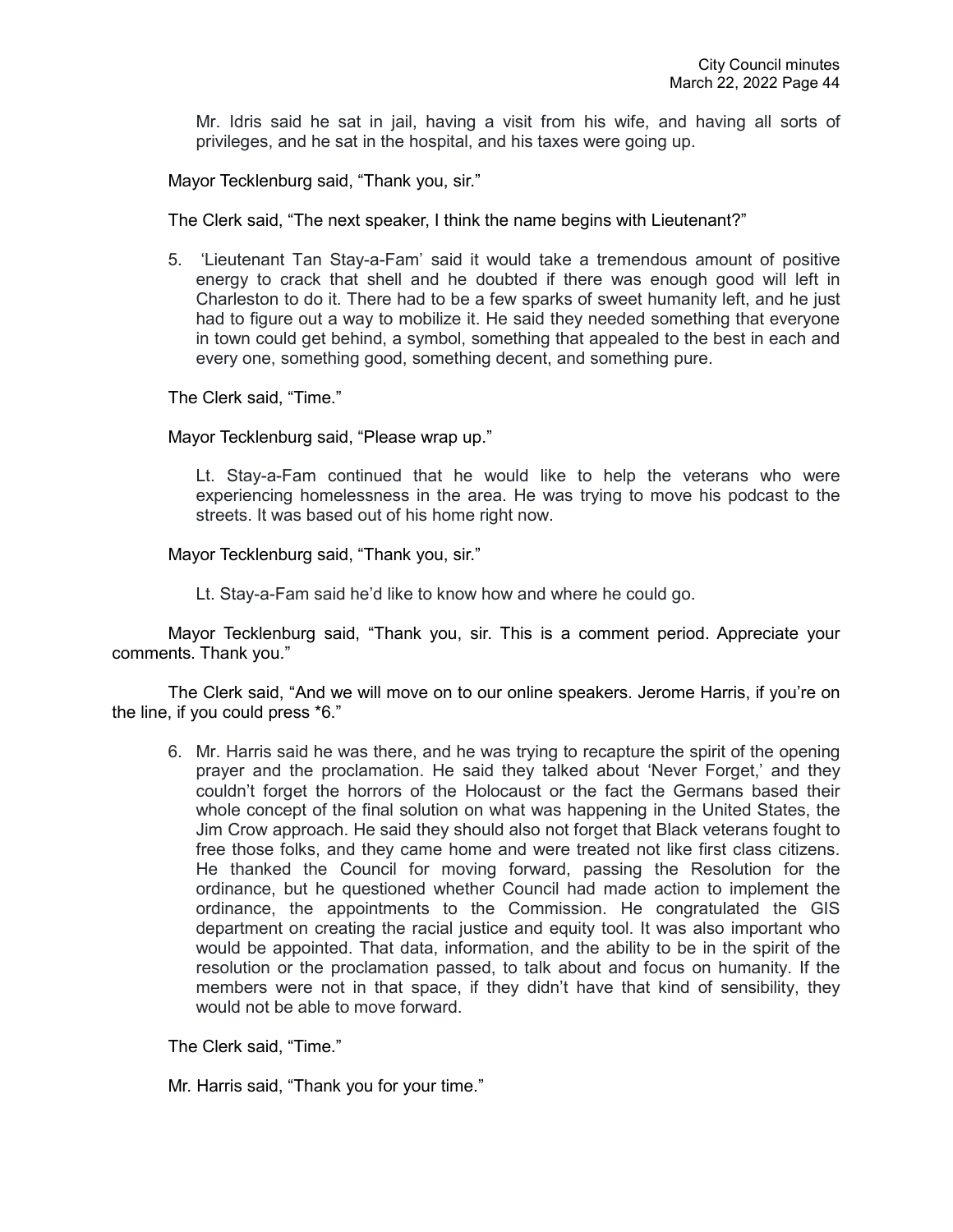Mayor Tecklenburg said, "Thank you, sir."

The Clerk said, "Tony Daniell."

7. Tony Daniell said his father was listening earlier and had talked about how his brother went to Ohrdruf and freed the prisoners at that concentration camp with Patton. His father was in Korea, and he had three deployments. While he was gone, the roads were blocked and Council didn't enforce the Code. Councilmember Ross Appel said, in writing, they were not going to enforce the Code, so they could allow people to park and stop in front of his house, and have all of this traffic. His father wrote a comment which said, 'I think City Council wants our family to simply evaporate after a lifetime of service.' He wanted to know the number of people in the room to raise their hands and say they defended the Country, they went to those places. Earlier in the day he heard it said, 'Well, I spent the night in a homeless shelter, and it was scary.' He said, 'If you think that was scary, spend a year at war.' He gladly did it, his entire family gladly did it, and they asked to be treated fairly. He said the oath that Council swore when they stood in front of the flag. It was time to fix the situation in Country Club II. The City's lawyer said it was illegal. The roads were supposed to be temporarily barricaded, not permanently with trees planted in the middle of it. A temporary barricade was not what they had. They had permanent displacement, tons of traffic, there were solutions, and nobody looked to find any of the solutions.

The Clerk said, "Bonnie Harris-Lowe."

No one asked to speak.

The Clerk called, "Dr. Herman Daniell."

8. Mr. Daniell said his father (Dr. Herman Daniell) had gone to bed. In speaking on his behalf, he had already brought up the points that were important. Council talked about following the process, following the Code. The law was clear, the rules were clear, and the rules weren't followed. He said a group of individuals went before the City and said they wanted to close the roads. The City said 'No, you cannot,' so they closed them anyway. He asked if that was part of the process that Council said once existed. He asked if this was what Council wanted to represent to the citizens of South Carolina and Charleston.

Mayor Tecklenburg said, "Thank you, sir."

The Clerk said, "We did receive some comments. One person said the war in Ukraine is illegal and so were road closures on Frampton and Fairway. Those both should be condemned. He said he provided numerous traffic screenshots of the morning and afternoon commute, school traffic on Frampton and Harbor View, and that had only increased. He said his father was as important as anyone in the neighborhood and deserved the help of the City because the law supported his position. One person said the road closures were illegal when there is no order to close the roads. One person quoted Leviticus 19:32. We received a comment via e-mail regarding the purchase of the property at 11 Cunnington Avenue. They said the purchase value exceeded the surrounding property values and urged Council to defer the item until a more accurate description based on fair market value was determined. On person advocated for the purchase of 11 Cunnington Avenue to help serve as the base for the Hope Center. The building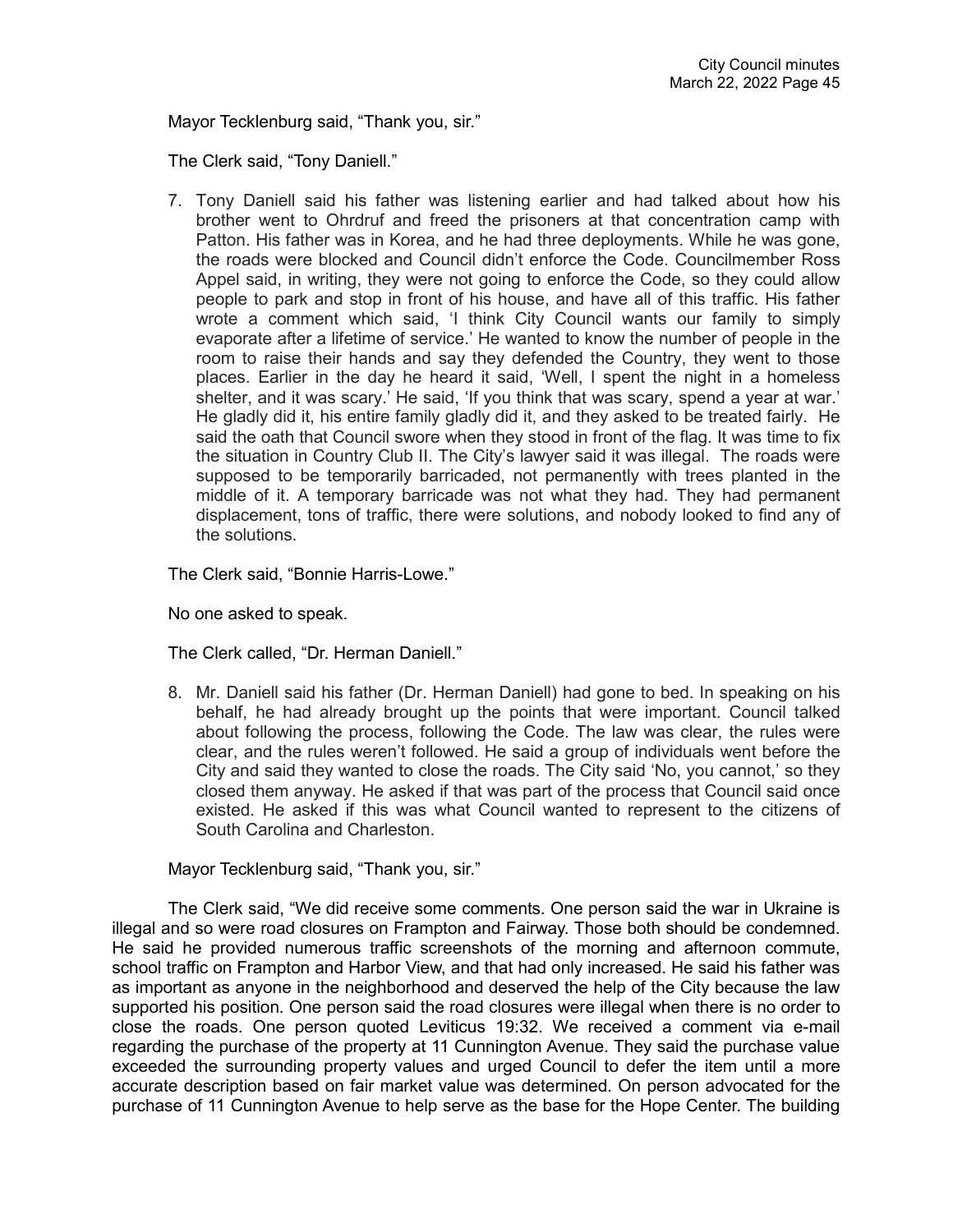would be expanded to include laundry, shower facilities, a kitchen, meal distribution space, and flex space that would be used as a warming shelter in the winter and a cooling shelter in the summer for homeless individuals. Those were all of the comments we received."

Mayor Tecklenburg said, "Thank you very much. That's the end of our Public Participation Period this evening. Thank you, everyone, who participated. I would like to, I'm not sure that the e-mail went out to Councilmembers from me late today, but it will tomorrow if it didn't, regarding the Human Affairs and Racial Conciliation Commission that we have now three Councilmembers who have agreed to serve on the Commission, being Councilmember Sakran, Gregorie, and Bowden, who just departed. So, that means that everybody else on Council needs to submit a nomination to me to serve on the Committee, as Mr. Harris just mentioned. I'm going to respectfully ask that you all try, by next Tuesday, to send me your name, your nomination, so that we can vet it a little bit, and then have it ready for our next City Council meeting for your consideration. Because, then Council has to approve all the new members. So, anyway, more instructions on that."

Mayor Tecklenburg recognized Councilmember Gregorie.

Councilmember Gregorie said, "On the appointments to the Commission, and the Mayor sort of mentioned it in passing, in terms of vetting, because there is a provision in the ordinance that passed, that says the recommendations will, in fact, go through a vetting process. So, please, whoever you recommend, let's make sure they have the kind of background, just like we do for all of our Committees. People have a specialty in order for them to be able to participate on those Committees, and I want to hold our City Councilmembers to the same standard for HARCC. I call it HARCC. That the vetting process is one where we need to make sure that the people who will be participating have the kind of background and interest to carry out the duties as articulated in the ordinance for HARCC, Mr. Mayor. I know you didn't mention the vetting, but I think it's important that people know that, just as we do for other Committees, to make sure that the background is there. Thank you, Mr. Mayor."

Mayor Tecklenburg said, "Thank you. Alright, speaking of appointments, we have 1A, B, & C, two of which are just Councilmember [appointments to existing Committees,](https://www.youtube.com/watch?v=sTB0yK2IJ2Y&t=5442s) and then Ms. Kennerty to the Commission on the Arts."

Councilmember Mitchell said, "Move for approval."

Councilmember Gregorie said, "Second."

Councilmember Waring said, "Mr. Mayor, I'm going to have to decline service on our History Commission."

Mayor Tecklenburg said, "I thought you'd be so interested to serve on the History Commission."

Councilmember Waring said, "I really appreciate your confidence, but that's one that's, well, it's not good for me to do."

Mayor Tecklenburg asked, "Do I have any volunteers that would like to serve on the History Commission?"

Councilmember Waring said, "I would like to nominate Councilmember Mitchell."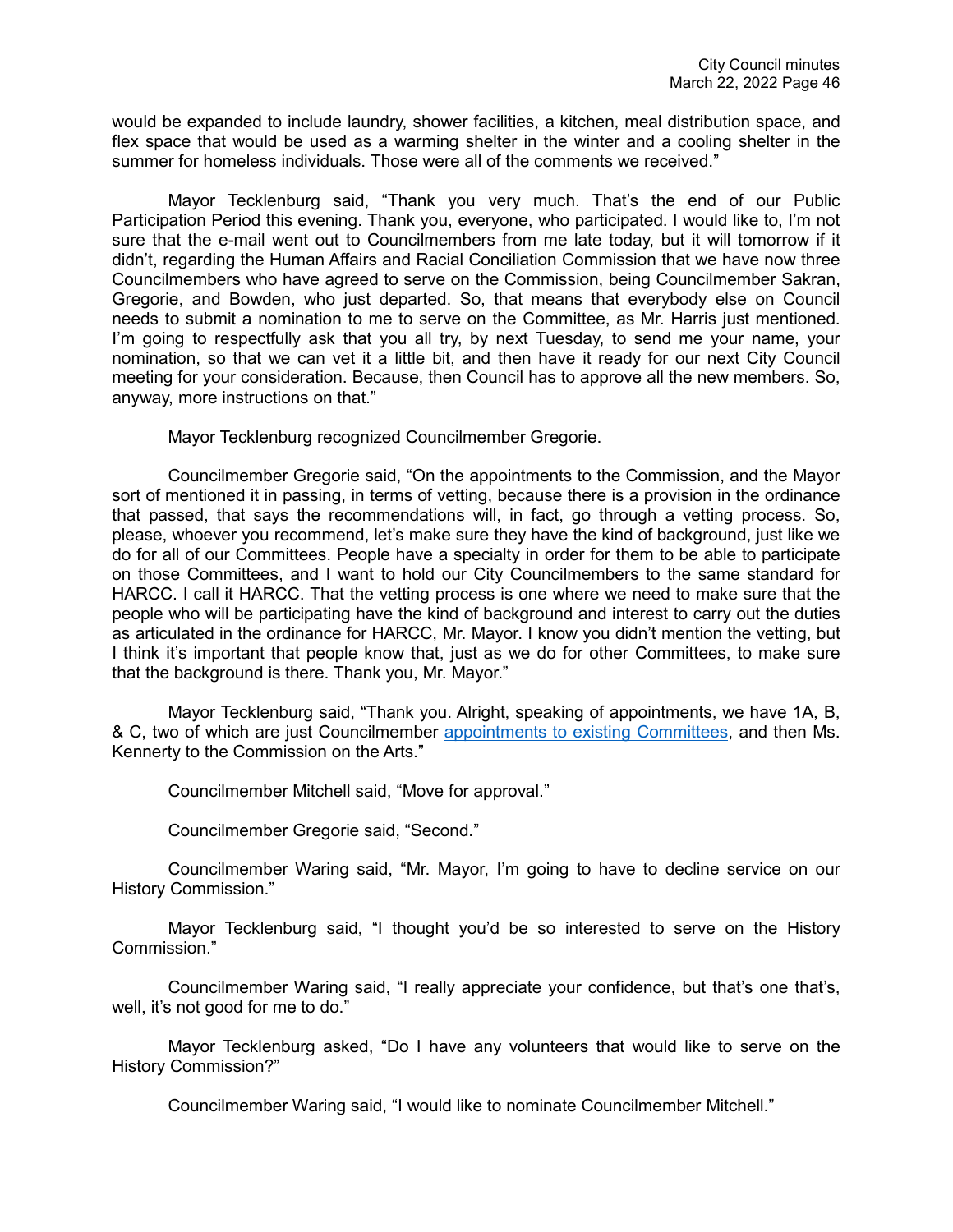There was laughter in the Chamber.

Mayor Tecklenburg said, "He just got off of it."

Councilmember Waring said, "I found his history of hotels in Charleston fascinating."

There was laughter in the Chamber.

Mayor Tecklenburg said, "Any volunteers? Councilmembers? Anybody want to serve on the History Commission?"

Councilmember Gregg said, "Inaudible."

Councilmember Parker said, "Yes, Shealy."

Mayor Tecklenburg said, "Okay. Should we nominate Councilmember Shealy to the History Commission?"

Councilmember Parker said, "May I ask a question?"

Councilmember Shahid said, "Negative."

Councilmember Parker said, "Why? If I volunteer for this Commission, my husband, he will laugh. He will go 'I think they picked the wrong one.'"

Councilmember Waring said, "Truthfully, I'm more of a merit person. I can kind of tell for me in this area, so history, I need to be told about history."

Councilmember Parker said, "Okay."

Mayor Tecklenburg said, "Alright. Well, with respect to Councilmember Shealy, I'll ask him later. So, can I have a motion to accept these appointments less Councilmember Waring, without you being a part of it?"

Councilmember Mitchell said, "I'll move for approval of it."

Councilmember Gregorie said, "Second."

Mayor Tecklenburg said, "Yes. Alright."

On a motion of Councilmember Mitchell, seconded by Councilmember Gregorie, City Council voted unanimously to approve the following appointments:

---INSERT APPOINTMENT MEMOS---

1. Appointments:

- a. Commission on the Arts:
	- Kay Kennerty (New appointment)
- b. Tourism Commission: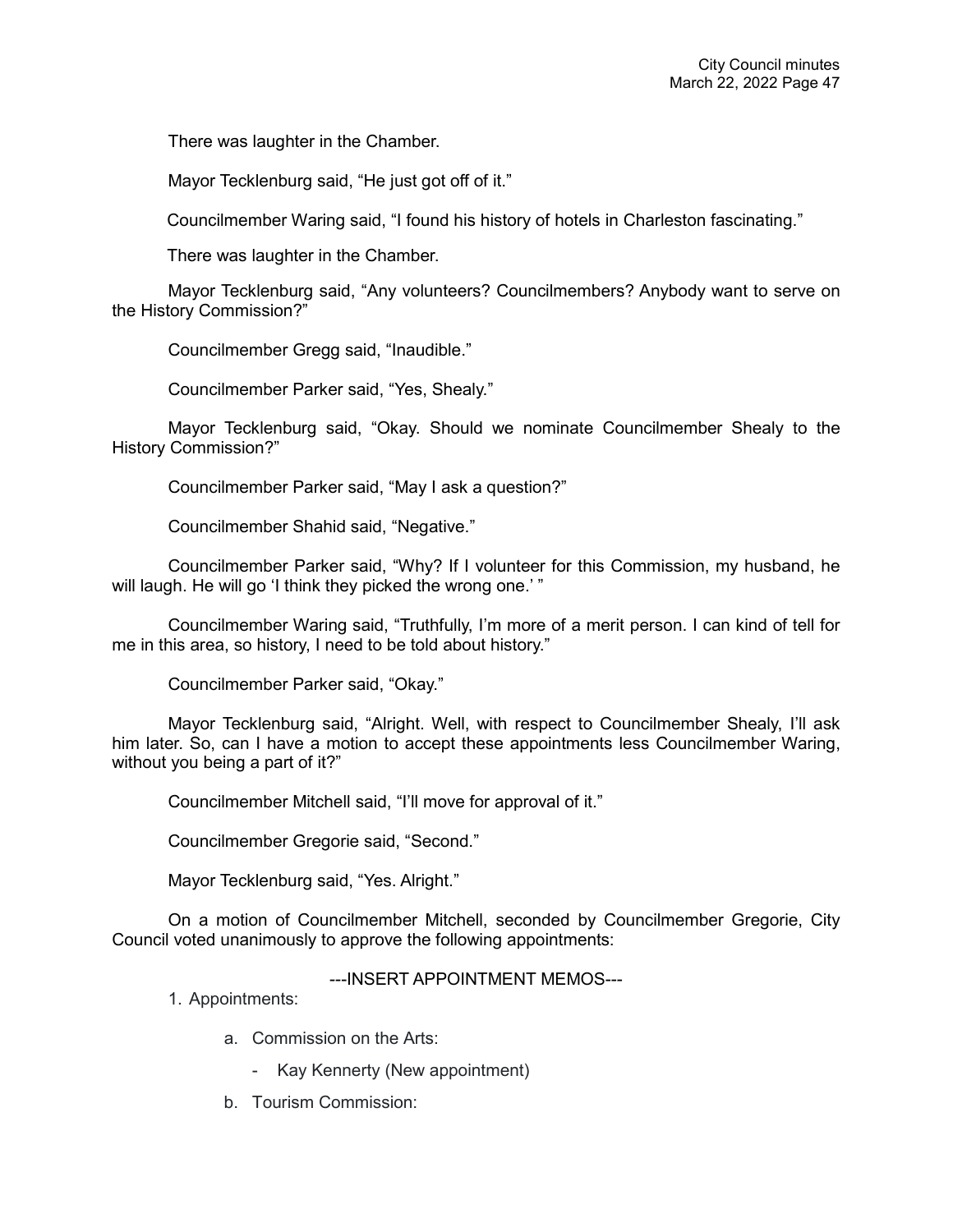- Councilmember Boyd Gregg (New appointment)
- c. Commission on History:
	- Councilmember A. Peter Shahid (New appointment)

Mayor Tecklenburg said, "Next, there was this great article you all might have seen about our [Interactive Racial Equity Story Map Tool.](https://youtu.be/sTB0yK2IJ2Y?t=8877) Amber, she is here. Are you prepared to give us a little tour or explanation of the Map Tour? This was requested that Council take a look at this after that article ran a couple of weeks ago in the paper."

Amber Johnson said, "So, thank you, Mayor and Council, for the opportunity to present our Interactive Story Map. Although you only see two of us up here today, this was truly a collaborative effort. I'd like to briefly acknowledge everyone who helped us with this project. Casey Conrad, Sandy Gagne, Robert Hauck, Jim Hemphill, Omar Muhammad, and Chloe Stuber, who is with me tonight. This tool is modeled after the Asheville Racial Equity Tool, and it creates an opportunity to discuss the data and use the data to inform our decisions regarding the racial inequities that exist throughout the City. In order for transformation to occur, an understanding of our racialized history is required. A mapping tool such as this is critical for us to use in order for change to occur. During Chloe and I's discussion about the Comprehensive Plan, which I would note, for the first time, incorporates equity, this project came about. So, we thought it was important to learn about the 'where' when looking at statistics about race, history, and economic gaps in an organization learning, talking, and analysis about the 'where' is how we solve problems and how to create change. Having equity data in our GIS means that it's accessible and allows us to integrate it into everything we do in the organization to achieve our equity goals."

Councilmember Shealy returned to the meeting at 8:31 p.m.

Chloe Stuber said, "Alright. So, I'm going to give a quick tour of what's in the Story Map. First, if you haven't heard the term 'Story Map' before, it's just essentially a stand-alone webpage that guides the user through an interactive experience with typically pretty complex information. There's multiple layers and so it guides them through. There is a lot of graphics in addition to, typically, interactive maps, hence, the map part of the Story Map. Our Stormwater Department does a great job of using this tool to explain their projects. So, in this Story Map, we start with an introduction to racial equity definitions, other key terms, and there is a very **brief** history of Charleston and race. So, we just touch on some key highlights, and the timeline is really focused on specifically the role of local government and not just local government, State and Federal, as well, decisions and actions in the past that have led to some of the racial disparities that we see today. Then, we go into the data of those racial disparities and also the implications of those and gentrification displacement in our City, and then we end with highlights on additional racial equity data resources that we have in the City and some ways that we can use this information going forward to guide our work. One other quick note, these are selfguided, so we're not taking you through the Story Map itself. We encourage you all to spend time with it, so we are just touching on some key highlights.

One of the pieces in the timeline at the beginning of the Story Map references the 1931 Morris and Knowles Report. This was a report that was prepared for the City of Charleston Planning and Zoning Commission that accompanied the City's first zoning ordinance. It had explicit racial language in the report itself and also a general Plan Map that had race based residential districts. That was the legend that you saw on the first screen and, though the zoning ordinance and the Zoning Map itself did not have any racial explicit language, these two were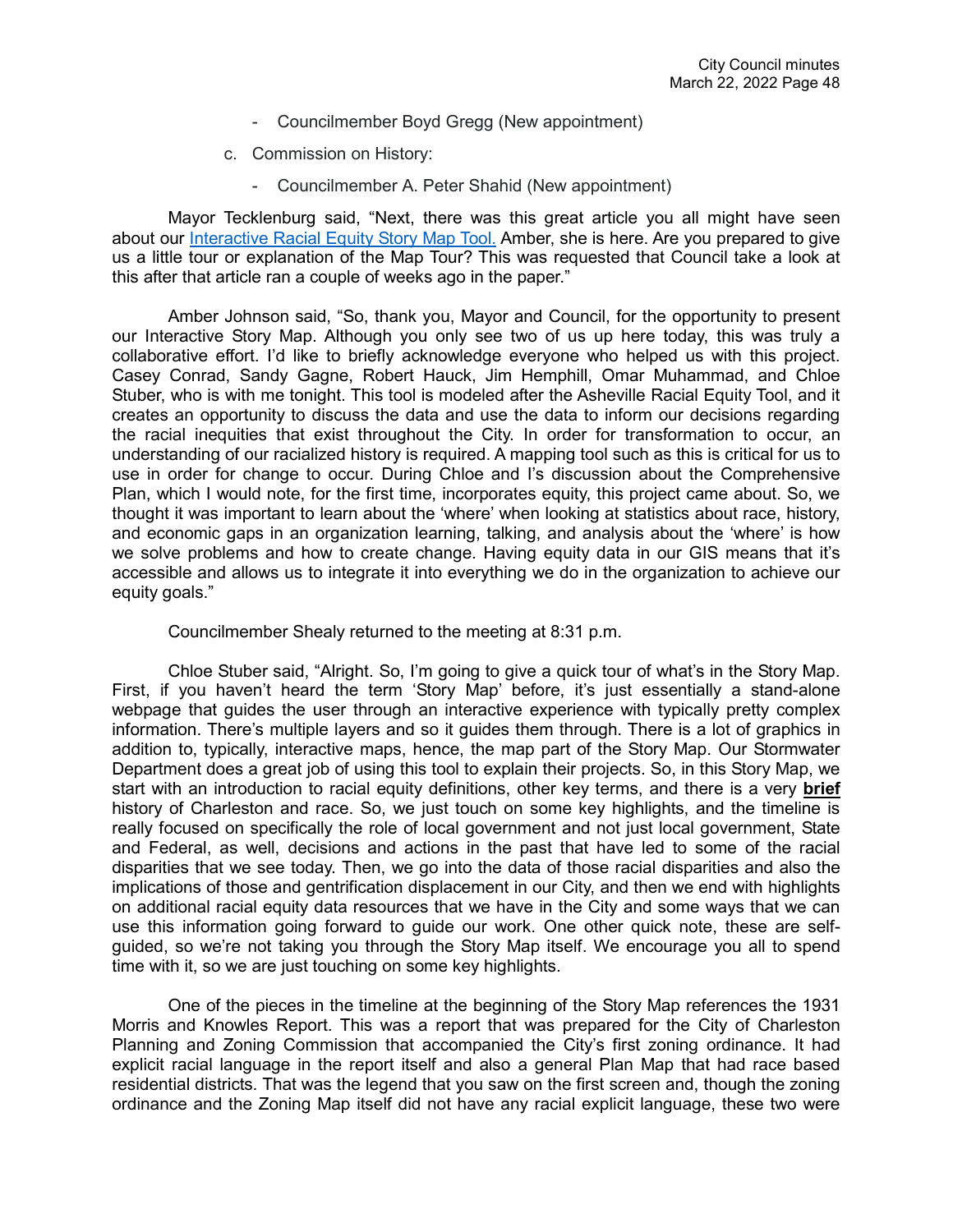working together, the documents were informing one another, and so this is something that we are going to be doing further work on, analyzing, once we have those digitized, all of the maps that accompanied that report. Right now, our Records Management Office is working with the College of Charleston to get those scanned, so you will be seeing more about that once we have that information.

Another spotlight is an additional Story Map, so there is a Story Map and a Story Map you can click through to open up the Urban Displacement Story Map. This is showing historical imagery next to modern day imagery and the impacts of Urban Renewal Era Projects in Charleston, specifically, major infrastructure projects and the impacts of those projects on predominantly Black communities in Charleston County, not just in the City of Charleston. I'm going to let Amber speak to this one."

Ms. Johnson said, "So, the Racial Equity Timeline Story Map, it's based on a project that Councilmember Sakran and I are participating in with the Federal Reserve Bank of Philadelphia. Part of that project asked us to complete a timeline, so we're able to take that timeline, add related images, and map the locations in that timeline to complete this additional Story Map."

Ms. Stuber said, "We have some graphs in addition to the maps that I'll show you in a second. These are charts that were prepared for the Charleston City Plan. It pulls from both American Community Survey data as well as the City Plan Housing Analysis that we procured, and this is just showing population change by race over time and also by area of the City. We're showing a loss in the Black population. Specifically, this is data that I'm sure you all have heard of before. We're also looking at wage disparities between Black and White households, and that gap has actually increased, or increasing, and then this last graph is showing housing cost burdened by area. Cost burden is when a household pays more than 30% of their annual income on housing. So, these are high across the City, but we did find that predominantly Black neighborhoods are twice as more likely to be cost burdened than majority White neighborhoods.

These are maps showing some of the data. I'm not going to show you all of the maps. There are six in there and, again, these are interactive. You can click on the different elements of the map, and you can zoom in and out. These are just going to be still images. One of the maps is showing that same population change data, but spacially, and so this is by neighborhood. The dark yellow is a decrease in the Black population. This is using the most recent 2020 census data, but at the block level. We have a Neighborhood Change Map, which is a term that is used often interchangeably with gentrification. It's essentially measuring for the same things, so it's looking at not just change in race, but also income, education, cost of rent, and household size. The dark purple are areas of high neighborhood change in the City. We used the Los Angeles indices of Neighborhood Change Methodology for that, so you can click to learn more about that if you're interested.

Then, this last map I'll highlight is a side-by-side comparison between that Neighborhood Change Map and a Housing Cost Change Map. The Housing Cost Change Map shows the change in number of rent burdened households. Again, that cost burden means that they are paying more than 30% of their income on rent. So, the dark blue is showing a decrease in rent burdened households. We found when looking at these side-by-side that the decrease in rent burdened households corresponded almost exactly with areas of high change in the City. That can take a while to process, so I'll kind of walk through the explanations for what could be causing that are either wages are increasing, or housing costs are going down, or those who were rent-burdened previously have since left and people with higher incomes have moved in. Since we know the first two of those, wages are not keeping up with housing prices, housing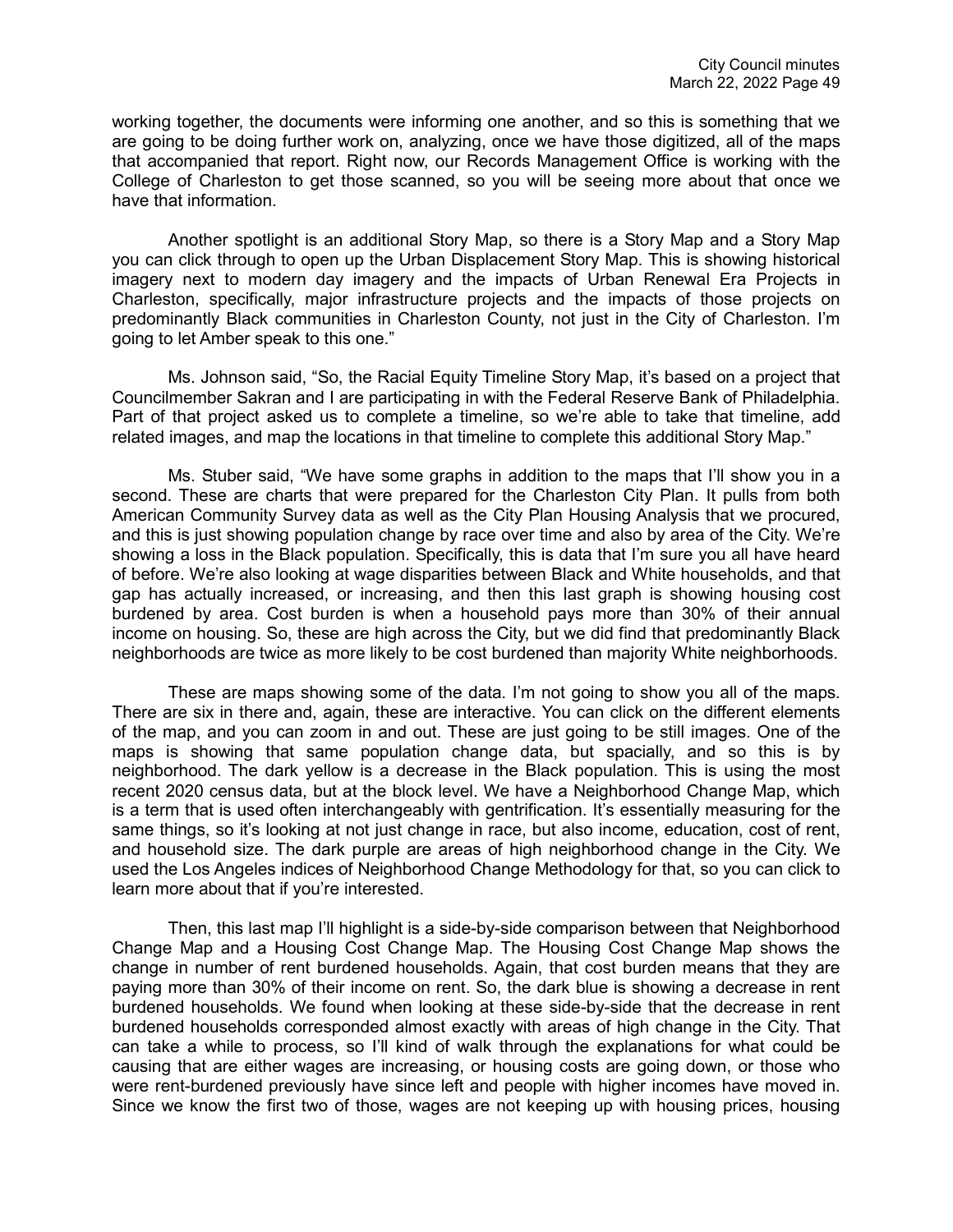costs are not going down, then the third explanation makes the most sense. So, this is something that is not news to many people, that housing costs has an association with gentrification displacement, but this data just shows us that cause and effect and also gives us some measures that we can use to look in the future where we can aim our strategies to prevent displacement and gentrification going forward."

Ms. Johnson said, "So, the tools that were highlighted in the Story Map can be found on the Open Data Portal under Racial Equity. Currently, what's featured there is the Street Tree Canopy, Social Vulnerability, and the Charleston Police Department Racial Bias Audit Tracking Dashboard. We hope to be able to add more there in the future. Right now, this is just the beginning of this map. We hope to continue to grow it as the work continues to grow, but we know that, internally, we're doing a lot of work, and we'd like to share this across departments and also externally with our community partners and academic institutions, so that we can share this information and continue to inform our decisions as we move forward. This is where the map can be found. Thank you for your time."

Mayor Tecklenburg said, "Great. Yes, sir."

Mayor Tecklenburg recognized Councilmember Gregorie.

Councilmember Gregorie said, "What they've shared is really just the tip of the iceberg of what this Story Map does. I mean, I had the opportunity, well, I took the opportunity to go through it. To click here, click there, see where redlining occurred, and how redlining affected African American communities. It's a fantastic piece of information that really shows us how we got to where we are and how important it is that we have HARCC because what it does is it substantiates, Mayor, as you know, a lot of the issues and concerns that were raised with the Special Commission. So, anybody that wants to really dig in a little more, it's just as simple as just clicking that, and it takes you through tons of pages of data and information on race, disparity, inequity, you can actually see it. So, I really applaud the great work that these ladies have done. Thank you, Mr. Mayor."

Mayor Tecklenburg said, "Chloe and Amber, you all have done a terrific job. Thank you so much. Any other questions for them?"

Mayor Tecklenburg recognized Councilmember Sakran.

Councilmember Sakran said, "I will be brief. Chloe and Amber, thank you for the work. You know, I wasn't on Council when you all voted on the slavery apology, but I'm going to use that as kind of a reflection point for me. I know many on Council didn't vote. Some didn't vote because it didn't go far enough. I'm thinking of the arc of progress that I've seen in watching. So, we have the slavery apology, we have Amber's office, we have the Commission, and now the newly-formed permanent Commission. I do feel like tonight is a critical moment, and I know this stuff doesn't get played out in the news, and it's not really sexy, but we are connecting, implementing action ideas with data, and when you do that, that's when I think real change occurs because if you aren't measuring something, you're not going to improve on it. This is a starting point to measure where we're headed, so I think it's a monumental shift because now we're talking about data, we're not talking about feelings and emotions. This is real. So, I just want to say thank you, Amber and Chloe, for getting us on this trajectory, which I believe is a new page in our City's history in terms of reflecting on our past. So, thank you."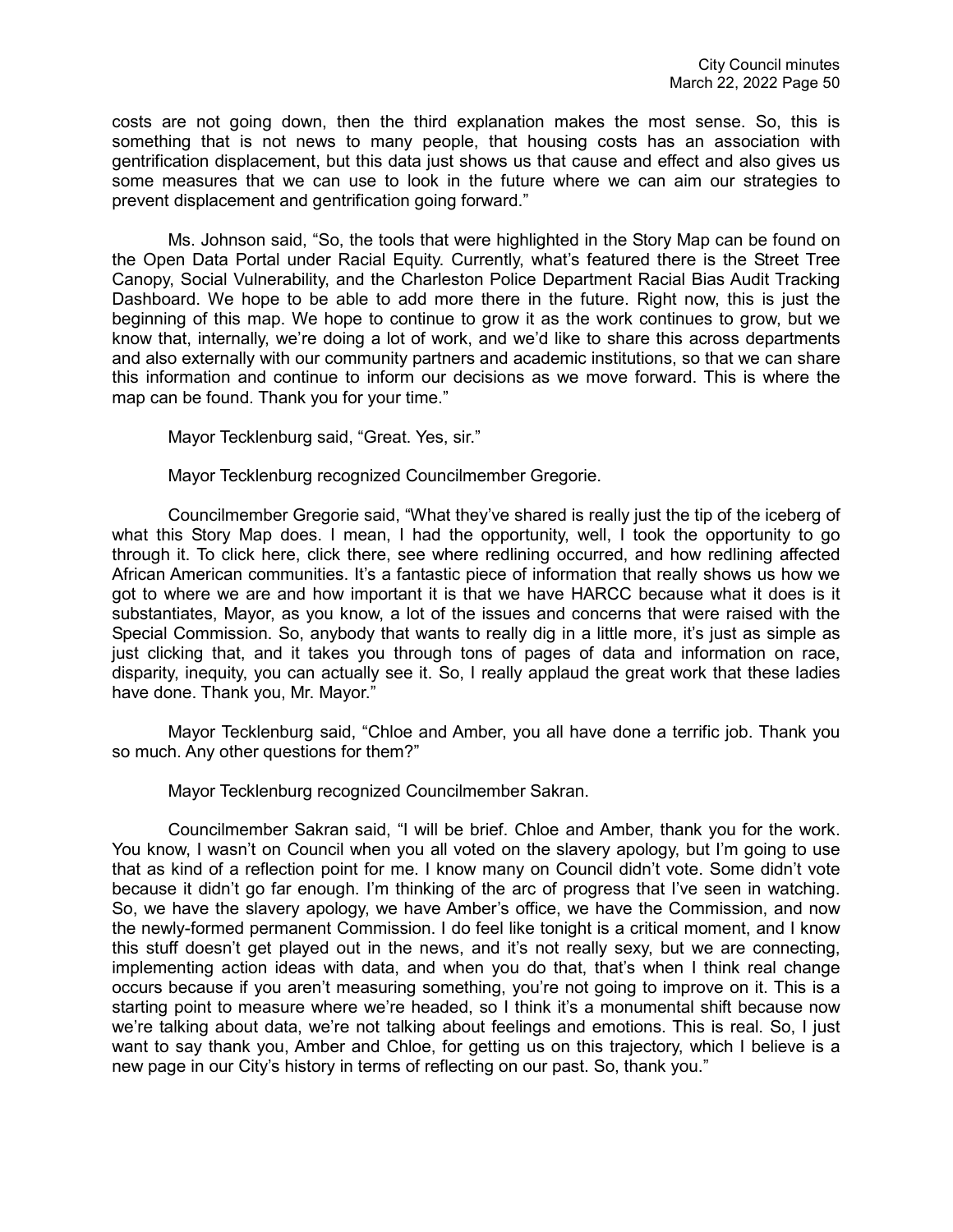Councilmember Gregorie said, "And it just substantiates the data from the disparity study that was done by Avery. It really, really solidifies it and shows you how it happened."

Mayor Tecklenburg said, "And it's up to date, as well. They've used the 2020, the more current census data, and the trends are still there, you all. So, this will be an incredible tool for us, but also specifically for the Human Affairs Commission to be able to talk about policy and base it on data, as you say, Councilmember Sakran, rather than emotions or hypotheticals. So, anyway, this is great work. I wanted to share it with all of Council.

So, next up is a very brief report from me. I think Tracy's at home a little under the weather this evening. All I'm going to [report to you on COVID](https://youtu.be/sTB0yK2IJ2Y?t=9756) is that the case numbers, where the CDC had recognized this area as being medium, we're now low, and so that's a good thing. Employee cases remain at zero for the second meeting in a row, so both good pieces of news. That's all I've got to report to you on COVID.

Next up is our [Council Communications.](https://youtu.be/sTB0yK2IJ2Y?t=9783) First is a recognition of local organizations that support and are run by women. Councilmember Parker."

Councilmember Parker said, "Thank you. Thank you, Mr. Mayor. I just want to quickly say I didn't get to run down a list. There are so many great organizations in this City that support the women of our City, that are run by women, but I just want to throw out a few. I did not expect tonight to be this long, so I'll be quick. Postpartum Support Charleston, YWCA, American Association of University Women, Junior League, Women's Rights Empowerment Network, My Sister's House, Florence Crittenton Home, Tri-County Speaks, Elevate Tri-County Women's Project, and Charleston Junior Women's Club. Obviously, these are all wonderful organizations that support our community. I commend them. Let's continue to support them as they support the women of our community. Councilmembers, I would love for you, in each one of your districts, to just let me know one thing that maybe the women of your districts may want to be pushed through our Commission on Women. Please just let me know. I would love to bring something, and I know those women work really hard and they've, obviously, been on the Commission a lot longer than I have, but bring me one thing from your district. I just hope you can do that, but that's it. Thank you."

Mayor Tecklenburg said, "Alright. Thank you. Any questions or comments on that?"

Mayor Tecklenburg recognized Councilmember Gregorie.

Councilmember Gregorie said, "I know what's coming from my district, paid family leave."

Councilmember Parker said, "Okay."

Mayor Tecklenburg said, "Next up is a [discussion regarding mask and vaccine mandates](https://youtu.be/sTB0yK2IJ2Y?t=9878) for employees and City buildings, an update of implementation process. Councilmember Parker."

Councilmember Parker said, "Yes. Thank you, Mr. Mayor. So, again, this is not to be a long drawn out conversation, just an update. Again, I have not received a response from the Attorney General. I'm getting the same response as before, so that's really all I have. I will continue to work on coming up with a process, bringing it to Committee, and then bringing it to you all. So, I just wanted to update you on that."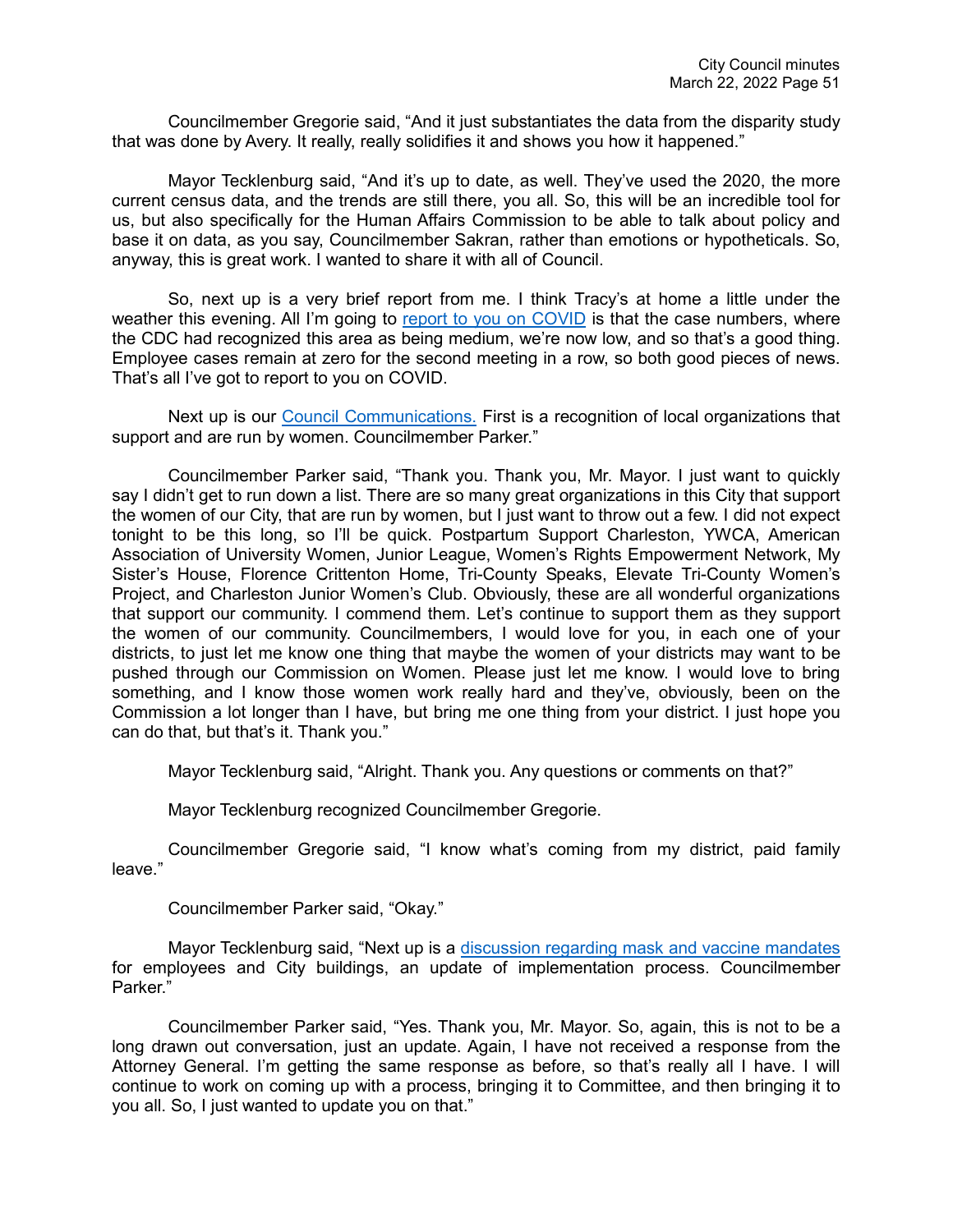Mayor Tecklenburg recognized Councilmember Shahid followed by Councilmember Gregorie.

Councilmember Shahid said, "I pulled Judge Norton's Order that addressed the lawsuit that was brought out. I'll give you a copy of this, Councilmember Parker. This may answer some of your questions, but this was the Order that denied the Motion for Temporary Relief. On page 38 of the Order, it talks strictly about South Carolina's Home Rule Act, and Judge Norton's Order stamped out any challenge that the Plaintiffs may have had to the Home Rule Act, and it cites the Memorandum you should have received from Corporate Counsel as to this particular issue, as well. The second Order I'm going to give you for your information was filed on February 1<sup>st</sup>. It ended the case completely, with prejudice, so the matter has been resolved, quite frankly. You can get an Attorney General Opinion if you want, and you can pursue that, but the law of the case dealing with this mask ordinance and the Mayor's actions have been validated by those Orders. An Attorney General's Opinion does not trump a Federal District Judge's Order, and that's the end of the matter. If you want to get an Attorney General Opinion, go ahead and do that, but I think this may help you to understand the process a little bit better as to what transpired."

Mayor Tecklenburg said, "Thank you."

Mayor Tecklenburg recognized Councilmember Gregorie.

Councilmember Gregorie said, "I think at some point we need to have a discussion of the difference between a policy and a law. I think that's very important, and the Mayor has the responsibility to carry out either as the executive branch because sometimes we ask our Corporation Counsel for Legal Opinions when they're really policy decisions that can be made by this body without even going to them. Now, don't get me wrong, they're not going to let us make a policy decision that is going to cause us problems, but I think that it is very important that at some point we have a discussion over the distinction between policy and law. Policies tend to be very procedural in nature, policies tend to grow from a law, and vice versa sometimes, but I do think at some point we need to have that kind of discussion, Mr. Mayor, because there is a distinction between a policy and a law. It's much easier for you, Councilmember Parker, to change that policy, and I think what you're talking about is policy really, and you can make a recommendation for changes. All you need is seven votes."

Mayor Tecklenburg said, "Alright. Anyone else before I come back to Councilmember Parker?"

No one else asked to speak.

Councilmember Parker said, "Yes. Just again, more regarding the process, Councilmember Shahid. I'm well aware of everything you've printed out for me. Again, it was just keeping it here. If we go back to the COVID-19 update, it's all but disappeared until it's back, and that's when we need to talk about process and our City staff, so that's the only reason it was on here tonight. If you would like to discuss it further, but I don't. It was just an update."

Mayor Tecklenburg recognized Councilmember Shahid.

Councilmember Shahid said, "Well, Mr. Mayor, we've had three Council meetings on this particular subject, and it's the same questions that's come up at the same time. Your actions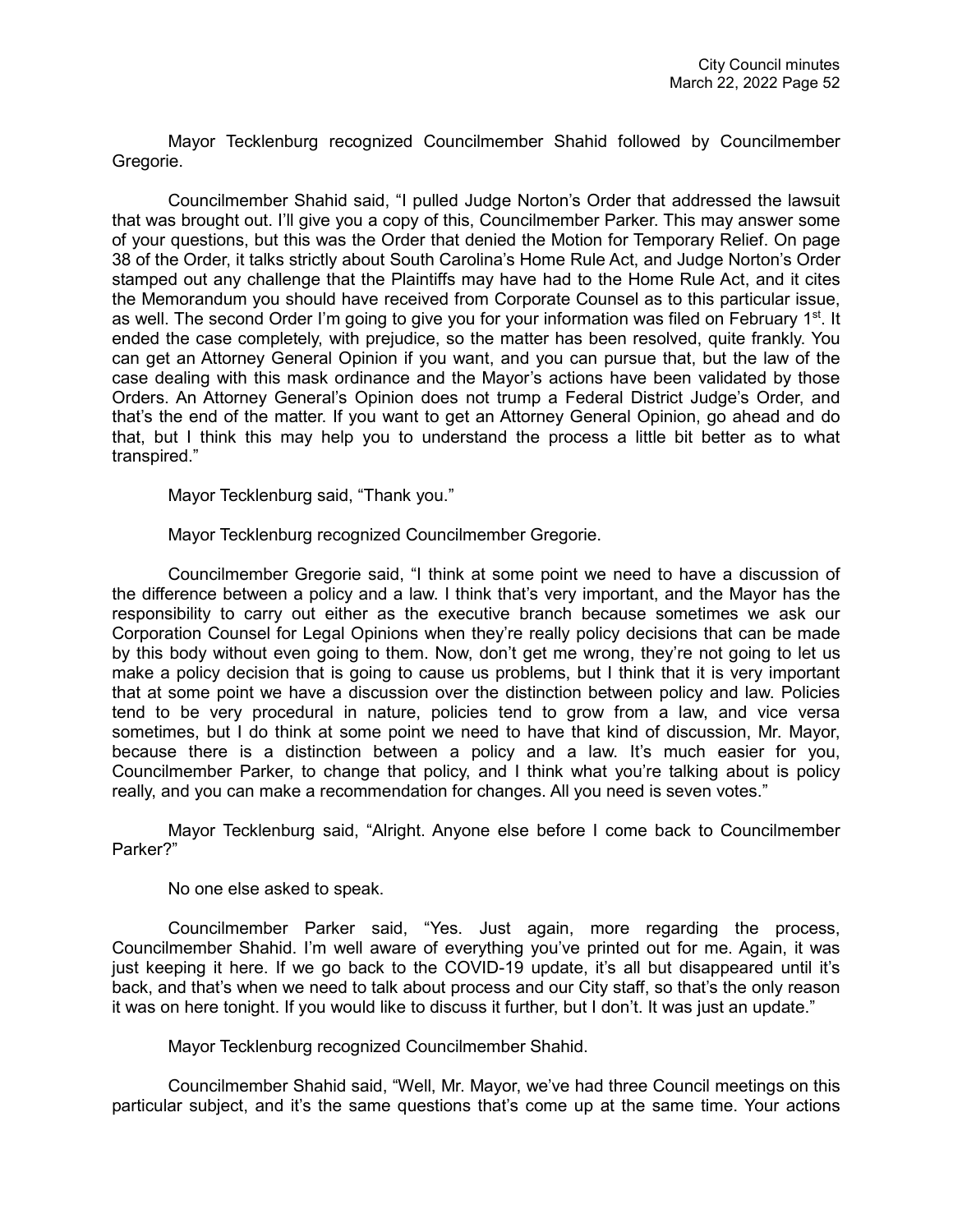and the actions of other jurisdictions have been validated. It's not a question of policy or procedure. It's a question of the Mayor's authority as to implementing what you implemented, and it's been ruled upon. It's not an Attorney General's Opinion. It's not Corporate Counsel's Opinion. It's a decision by a sitting judge who ruled that this was a proper mechanism which you did and what other jurisdictions did, as well, so I'm not sure what the end game is on this matter. I'm glad to continue having a discussion about it, but, at the end of the day, talking about the mask ordinance, or the mask policy, or the mask process that you implemented has been said it's okay, and the case is now over. If you have another crisis that comes up and you follow that same process and someone challenges it, I suspect that the ruling will be pretty identical to what you just did before. So, we can have it back on Council Communications, we can keep on talking about it, but at the end of the day, this matter has been resolved completely and finally."

Mayor Tecklenburg said, "Alright. Thank you. Anyone else?"

No one else asked to speak.

Mayor Tecklenburg said, "Alright, then we're going to move forward. Thank you, Councilmember Parker. We're going to move forward with our Council Committee Reports. First up is Councilmember Waring, [Public Works."](https://youtu.be/sTB0yK2IJ2Y?t=10237)

Councilmember Gregorie said, "Move for approval."

Councilmember Mitchell said, "Second."

Councilmember Waring said, "I second the motion, Mr. Mayor. No. Everything was approved, Mr. Mayor, as you see on the agenda, unanimously by the Committee, and they have already moved."

Mayor Tecklenburg said, "Yes."

On a motion of Councilmember Gregorie, seconded by Councilmember Mitchell, City Council voted unanimously to adopt the Committee on Public Works and Utilities Report, as presented:

## **a. Public Service Department Update:**

- (i). Presentation on Third Party Reviews for TRC Projects
- (ii). Approval of the Scope of Undergrounding for the Archer School

## **b. Stormwater Management Department Update:**

- (i) Update on Calhoun West Project *(DEFERRED)*
- (ii) Update on Orleans Woods area and Dupont Wappoo Project
- (iii) Update on Cooper/Jackson (Upper East Side) Project. *(DEFERRED)*
- (iv) Discussion on Current Stormwater Capital Improvement Plan Project Allocations and the Drainage Fund Allocation Process
- (v) Request to allocate funding for the Lake Dotterer Outfall Project from the City Drainage Fund *(The Committee voted to allocate \$1.3 million plus a 15% contingency from the Drainage Fund.)*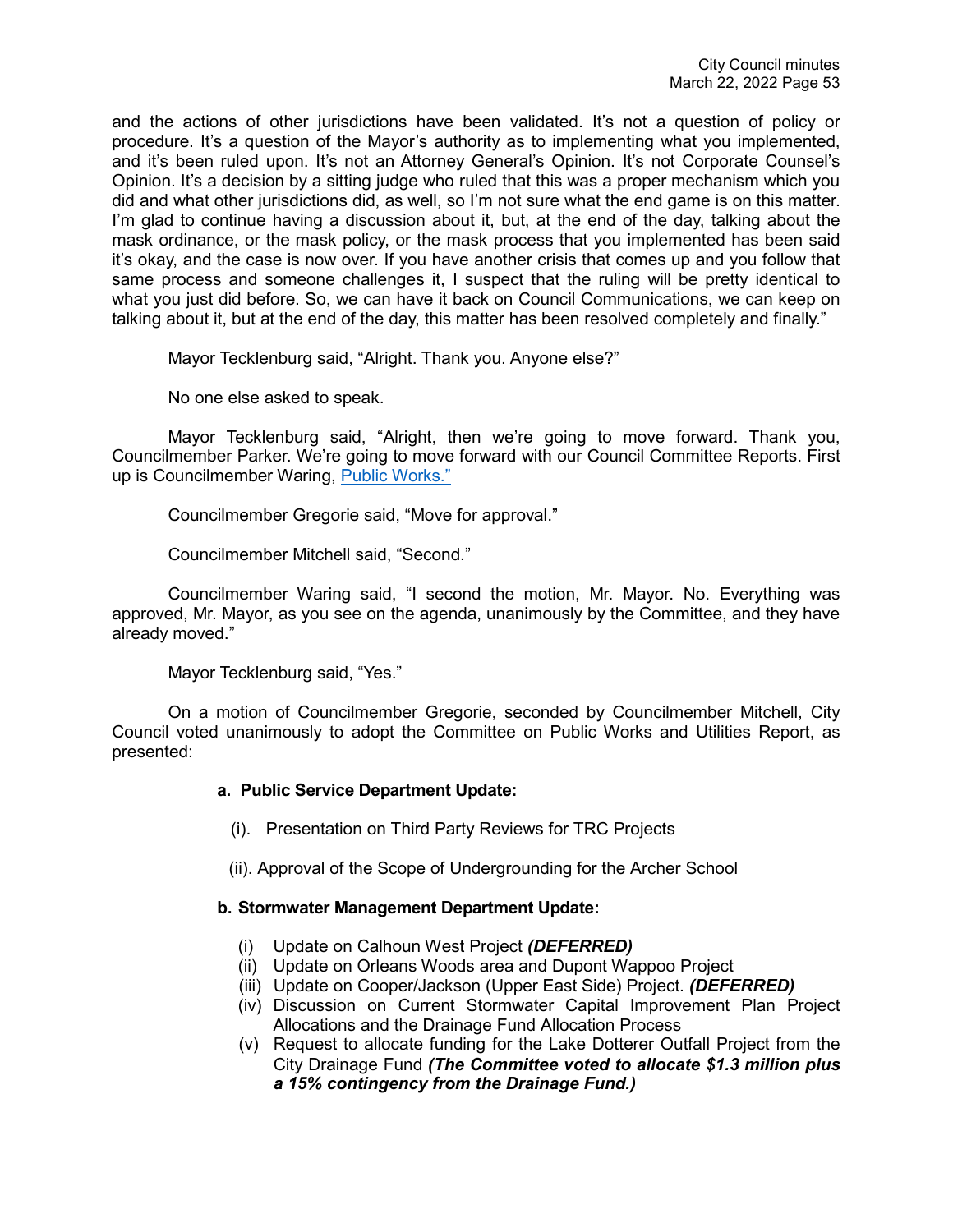Mayor Tecklenburg said, "Next up is [Ways and Means,](https://youtu.be/sTB0yK2IJ2Y?t=10261) I think."

Councilmember Shahid said, "Move for approval."

Councilmember Shealy said, "Second."

Councilmember Mitchell said, "You got Stormwater, right?"

Mayor Tecklenburg said, "As amended."

Councilmember Shealy said, "Second."

Mayor Tecklenburg said, "Right. Okay. I'm sure Madam Clerk has got all of that, right?"

The Clerk said, "Yes, and then the Charleston Museum item from Real Estate was deferred."

Mayor Tecklenburg said, "Alright. We'll approve it as amended."

On a motion of Councilmember Shahid, seconded by Councilmember Shealy, City Council voted unanimously to adopt the Committee on Ways and Means Report, as amended:

---INSERT COMMITTEE ON WAYS AND MEANS REPORT---

(Bids and Purchases

- (Budget, Finance and Revenue Collections: An ordinance authorizing and providing for the issuance of City of Charleston, South Carolina Hospitality Tax Revenue Bonds, and other matters pertaining thereto; prescribing the form of bonds issued hereunder; pledging local Hospitality Taxes to the payment of the principal of, premium, if any, and interest on the bonds; and making other covenants and agreements in connection with the foregoing.
- (Budget, Finance and Revenue Collections: A first supplemental ordinance providing for the issuance and sale by the City of Charleston, South Carolina of not exceeding \$38,000,000 Hospitality Tax Revenue Bonds, Series 2022, and other matters relating thereto. The proceeds of these bonds will be used for the Low Battery Seawall project.
- (Parks Department: Approval of the deposit of Palmetto Pride's 2022 Keep South Carolina Beautiful Grant Award in the amount of \$9,350, for Keep Charleston Beautiful to utilize for litter reduction events, litter education and awareness programming, and beautification efforts within the City of Charleston. This is an after-the-fact request. Due to time constraints, this grant was accepted on February 15, 2022. There is no City match required.
- (Parks Capital Projects: Approval of a Municipal Operations Complex Professional Services contract with Stubbs, Muldrow, Herrin Architects in the amount of \$255,178 for services including a complete inventory of existing facilities, equipment and vehicles, a needs assessment survey and interview with staff, a site analysis of 1820 Harmon St. (W.R. Grace site) and adjoining properties and a conceptual master plan including the programming of space and building interiors for the replacement of the current City operational facilities located at Milford St. Approval of the professional services contract will obligate \$255,178.00 of the \$600,000.00 project budget. Funding sources for this project are 2019 General Fund Reserves (\$600,000.00).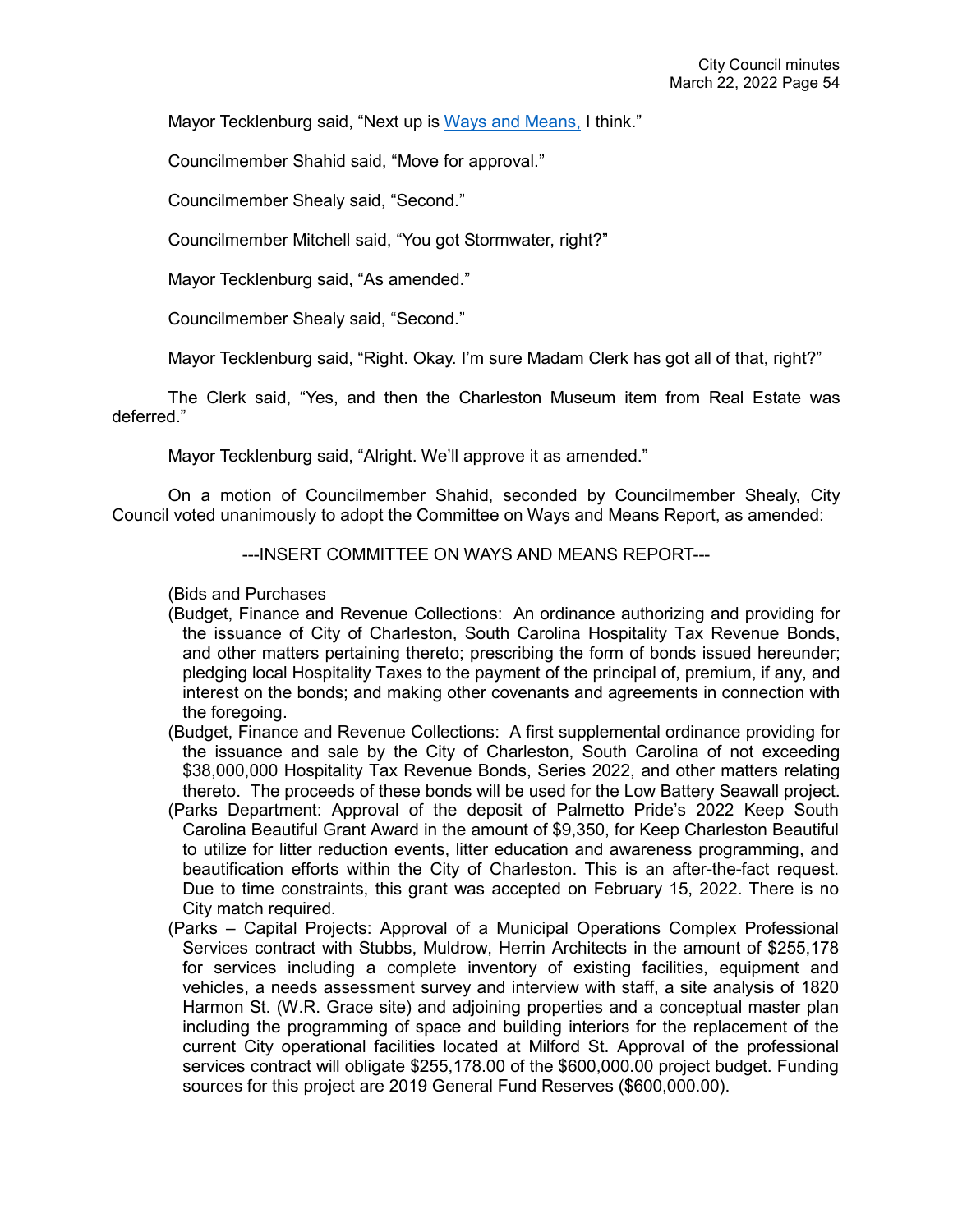- (Resiliency & Sustainability: Approval to submit the 2023 SC DHEC Solid Waste Reduction & Recycling grant application in the amount of (\$15,000) to support a pilot food scrap composting program at farmers markets. The grant application is due on April 1, 2022. There is no City match required.
- (Resiliency & Sustainability: Approval to submit the 2023 SC DHEC Solid Waste Reduction & Recycling grant application in the amount of (\$110,000) to support food scrap composting and associated infrastructure. The grant application is due on April 1, 2022. There is no City match required.
- (Planning, Preservation and Sustainability/ Business and Neighborhood Services Approval to apply to the National League of Cities for the City Inclusive Entrepreneurship (CIE) Resource Mapping grant opportunity in the amount of \$15,000. Funding would go towards an asset mapping of entrepreneurial resources and a report of recommendations for improving the ecosystem of entrepreneurial support. There is no City match required.
- (Housing and Community Development: Request the Mayor and City Council approve a contract amendment in the amount of \$50,000. The amendment increases the amount of the award to \$53,825.75. Previously, the City of Charleston awarded \$50k and \$10k respectively to address the needs of low and moderate income residents in the City of Charleston. From the previous award allocation \$3,825.75 remains. The amendment would allow Charleston Habitat for Humanity (CHFH) to continue providing assistance to residents who own their homes and have been identified in partnership with the Department of Housing and Community Development (HCD). The funding for this contract is derived from prior-year Community Development Block Grant funds.
- (Police Department: Approval of a contract between the City and Turn 90 (formerly Turning Leaf) in the amount of \$85,000. Turn 90 provides a post release reentry program for recently released inmates.
- (Police Department: Approval to submit an application for the 2023 JAG OHSJP Grant for \$30,580 for two Multispectral Cameras, a 360° Camera, software, a tripod, and rain kit. The application is due on March 25, 2022. There is a 10% City match required for this grant (\$3,058). *(AS AMENDED)*
- (Police Department: Approval to submit an application for the 2023 SCDPS Safe Neighborhoods Grant for \$163,240 for two portable mass spectrometers and supplies (sampling devices). The application is due April 15, 2022. There is no City match required.
- (Request to allocate funding for the Lake Dotterer Outfall Project from the City Drainage Fund. *(The Committee voted to allocate \$1.3 million plus a 15% contingency from the Drainage Fund.)*
- (Housing and Community Development: Approval to authorize the Mayor to execute the necessary documents for the purchase of 11 Cunnington Avenue, a 0.08 acre property, which includes a recently renovated building of 3,316 total square feet, located in the Neck Area of the City, for \$1,300,000 subject to the conditions outlined in the attached Agreement of Purchase and Sale. (TMS No. 464-14-00-118) (11 Cunnington Avenue, Charleston, SC 29405) *(DENIED) (The Committee voted to not purchase 11 Cunnington Avenue. The motion passed 7 to 5. The vote was not unanimous. Councilmembers Sakran, Mitchell, Brady, Bowden, and Appel voted nay. Mayor Tecklenburg abstained from voting on this item.)*
- (Request to authorize the Mayor to execute on behalf of the City of Charleston a Memorandum of Agreement regarding PEN 3A Water Transmission Main Project between City of Charleston and Charleston Water System.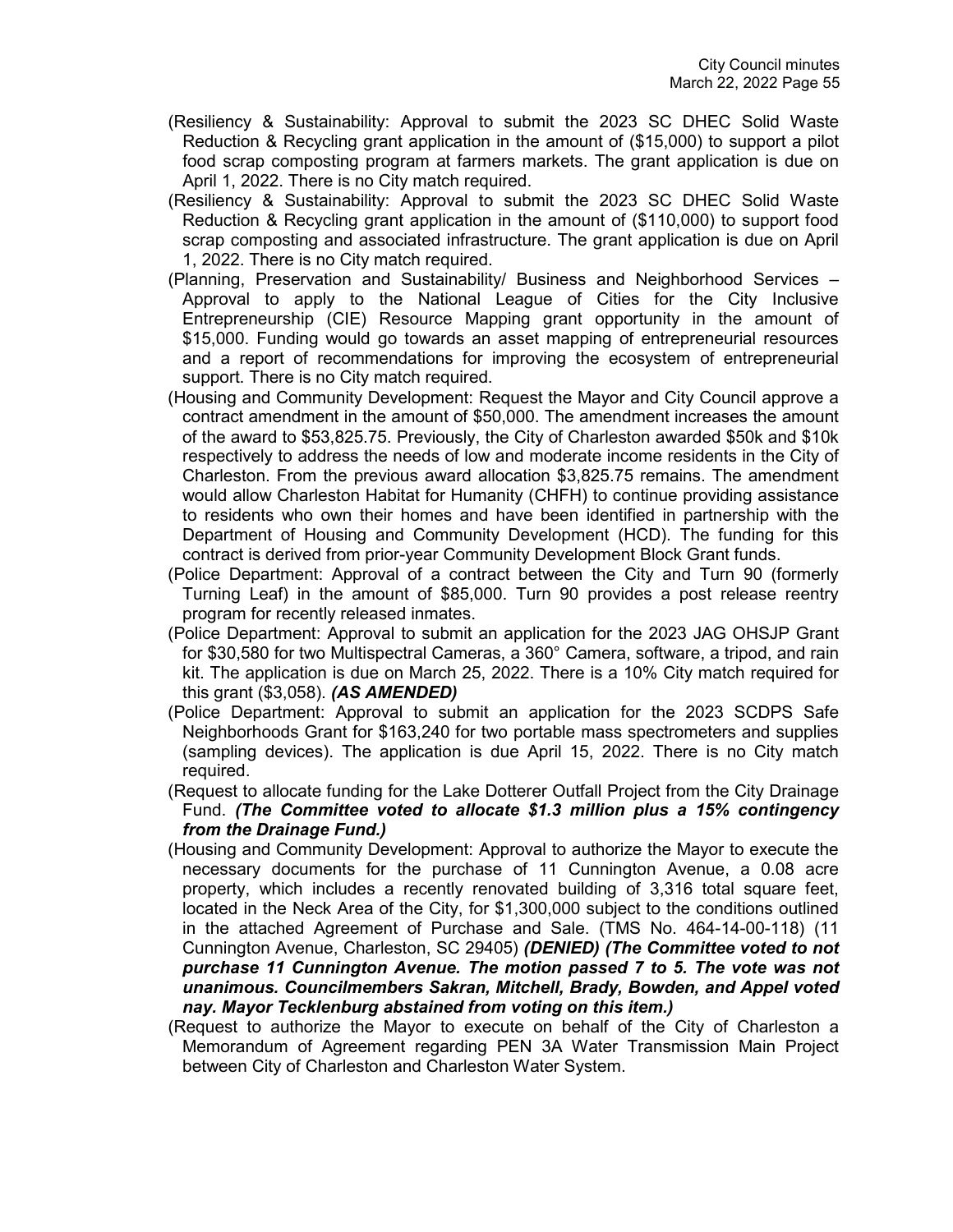- (An ordinance to authorize the Mayor to execute on behalf of the City an Amended and Restated Lease between the City of Charleston and Charleston Water System regarding the use of the recreational Greenway.
- (An ordinance to authorize the Mayor to execute a deed and any other necessary documents, approved as to form by the Office of Corporation Counsel, Quit-claiming to Children's Museum of Charleston the City of Charleston's right, title, interest, if any, to that certain portion of property bearing Tax Map Number: 460-16-02-010, and subject to certain exceptions and other matters to be approved by the Office of Corporation Counsel. *(DEFERRED)*

First reading was given to the following bills:

*An ordinance authorizing and providing for the issuance of City of Charleston, South Carolina Hospitality Tax Revenue Bonds, and other matters pertaining thereto; prescribing the form of bonds issued hereunder; pledging local Hospitality Taxes to the payment of the principal of, premium, if any, and interest on the bonds; and making other covenants and agreements in connection with the foregoing.*

*A first supplemental ordinance providing for the issuance and sale by the City of Charleston, South Carolina of not exceeding \$38,000,000 Hospitality Tax Revenue Bonds, Series 2022, and other matters relating thereto. The proceeds of these bonds will be used for the Low Battery Seawall project.*

*An ordinance to authorize the Mayor to execute on behalf of the City an Amended and Restated Lease between the City of Charleston and Charleston Water System regarding the use of the recreational Greenway.*

Mayor Tecklenburg said, "Next up is [bills for second reading.](https://youtu.be/sTB0yK2IJ2Y?t=10303) I think we've got 1 through

4."

Councilmember Mitchell said, "Move for approval 1 through 4"

Councilmember Brady said, "Second."

Mayor Tecklenburg said, "And number 4 is as amended, as well."

Councilmember Mitchell said, "Number 4, as amended."

Mayor Tecklenburg said, "Any discussions or questions about 1 through 4?"

No one asked to speak.

On a motion of Councilmember Mitchell, one (4) bills (Items L-1 through L-4) received second reading. They passed second reading on motion by Councilmember Brady and third reading on motion of Councilmember Brady. On further motion of Councilmember Mitchell, the rules were suspended, and the bills were immediately ratified as:

**2022-044 -** AN ORDINANCE AUTHORIZING THE MAYOR, OR HIS DESIGNEE, TO EXECUTE ON BEHALF OF THE CITY A NON-EXCLUSIVE STORMWATER DRAINAGE EASEMENT AGREEMENT WITH ASHLEY HARBOR HOMEOWNERS ASSOCIATION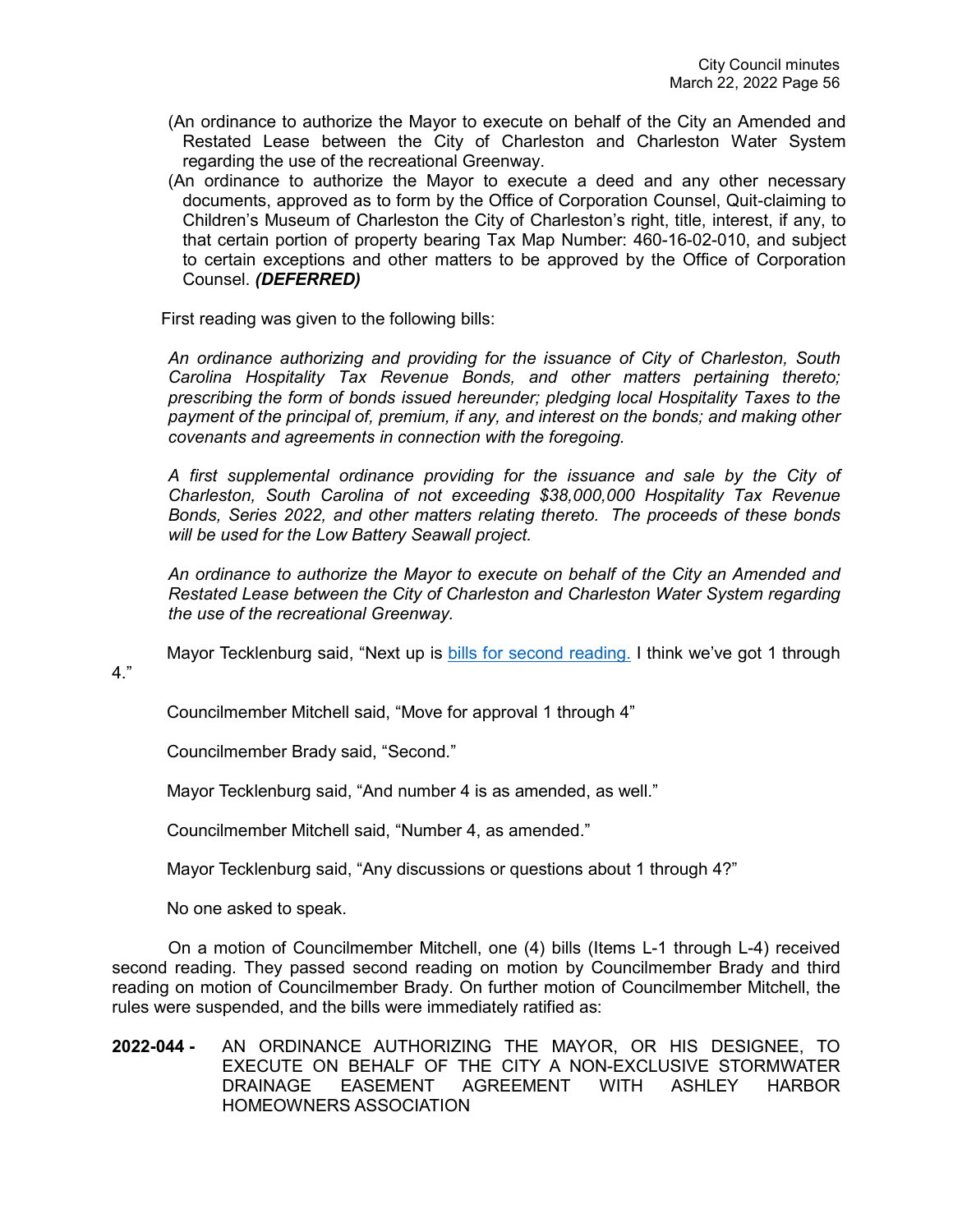- **2022-045 -** AN ORDINANCE TO AUTHORIZE THE EXECUTION AND DELIVERY OF LEASE PURCHASE AGREEMENTS WITH TD EQUIPMENT FINANCE, INC. IN ORDER TO PROVIDE FOR THE ACQUISITION OF VARIOUS VEHICLES AND ASSOCIATED COLLATERAL, VARIOUS MAINTENANCE EQUIPMENT AND ASSOCIATED COLLATERAL, INFORMATION TECHNOLOGY EQUIPMENT TO INCLUDE COMPUTER, LAPTOP AND TABLET REPLACEMENT, AND MOBILE DATA TERMINALS FOR POLICE; TO PROVIDE THE TERMS AND CONDITIONS OF SUCH LEASE PURCHASE AGREEMENTS; TO PROVIDE FOR THE GRANTING OF A SECURITY INTEREST TO SECURE ALL OBLIGATIONS OF LESSEE UNDER THE LEASE PURCHASE AGREEMENTS; TO AUTHORIZE THE EXECUTION AND DELIVERY OF ALL DOCUMENTS, INCLUDING ONE OR MORE ESCROW AGREEMENTS, NECESSARY OR APPROPRIATE TO THE CONSUMMATION OF SUCH LEASE PURCHASE AGREEMENTS; AND TO PROVIDE FOR OTHER MATTERS RELATED THERETO.
- **2022-046 -** AN ORDINANCE AUTHORIZING THE MAYOR TO EXECUTE ON BEHALF OF THE CITY A LEASE AGREEMENT BETWEEN THE CITY OF CHARLESTON AND LUCIER ENTERPRISES, LLC.
- **2022-047 -** AN ORDINANCE TO AMEND ARTICLE II (CITY COUNCIL), DIVISION 1 (GENERALLY) OF CHAPTER 2 OF THE CODE OF THE CITY OF CHARLESTON (ADMINISTRATION). **(AS AMENDED)**

Mayor Tecklenburg said, "Our [bill up for first reading](https://youtu.be/sTB0yK2IJ2Y?t=10339) has been deferred, and our next regular meeting is going to be on April  $12<sup>th</sup>$ . If somebody just wants to say something for 30 seconds while I sign these things."

Councilmember Appel said, "Challenge accepted, Mr. Mayor. I'd like to see this ADU Ordinance come back before Council. I think we've struck a decent compromise here. This has has just been kind of languishing for several, several months now. It's time to get with it. Thank you."

Mayor Tecklenburg said, "Alright."

Councilmember Mitchell said, "Mr. Mayor, one last question. Have we heard anything or have you gotten with Mr. Jones dealing with the bus to take the young kids to Charlotte, yet? Have you heard anything about it?"

Mayor Tecklenburg said, "You know, I don't have any new news on that, I'll be honest with you. Mr. Whack was working on that for me, and I'll have to ask him in the morning."

Councilmember Mitchell said, "Okay."

Mayor Tecklenburg said, "Yes. Any further business to come before us tonight?"

Councilmember Brady said, "Move to adjourn."

Mayor Tecklenburg said, "If not, we stand adjourned."